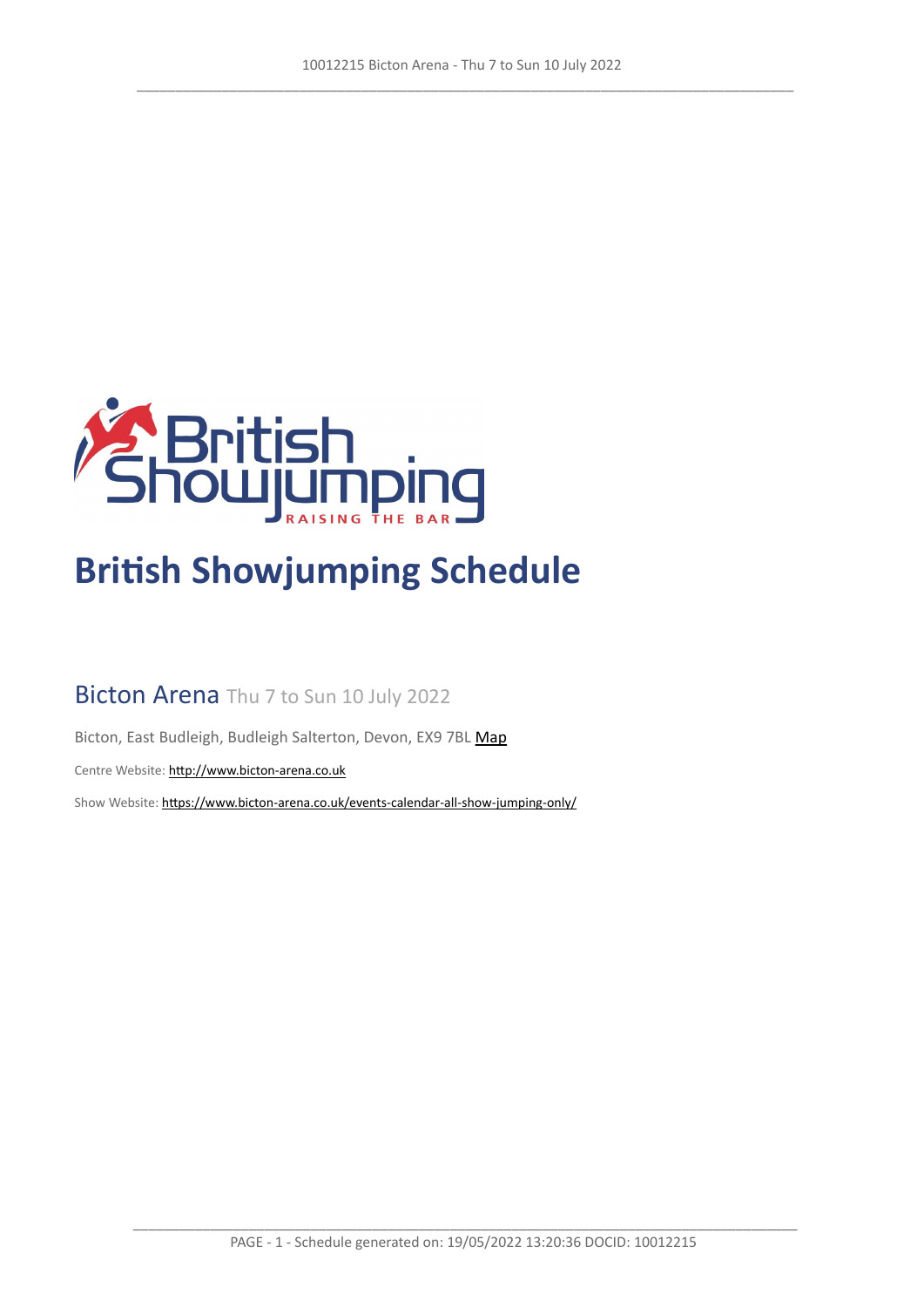## Show Secretary

Show Secretary: Miss Lucinda Thompson, Tel: 01395 441162, Email: <lucy.thompson@clintondevon.com>

## First Aid Charges

First Aid is provided by an external provider, please use the link in the More Information section to find out what charges there may be for first aid.

## More Information

More information about facilities and amenities at this show can be obtained from the [Show](https://www.bicton-arena.co.uk/events-calendar-all-show-jumping-only/) [home](https://www.bicton-arena.co.uk/events-calendar-all-show-jumping-only/) [page](https://www.bicton-arena.co.uk/events-calendar-all-show-jumping-only/)

## Refund of Entry Fees

The entries will close once classes are full. Any withdrawals made before Monday 23rd June Midday will receive a full refund, minus a £20.00 administration charge. Any withdrawals made after middays on Monday 27th June will not be entitled to any sort of refund.

# Thursday 07 July 2022

Class 1 - approx. 08:00 - TopSpec Main Arena - Equitop GLME Senior Foxhunter First Round

Rule 310. Single Phase. Speed 350mpm. Start Height 1.20m. **DRAWN ORDER**

First place rosette kindly sponsored by Equitop GLME In the event of insufficient entries lower prizes will be withheld. Rule - 76.6

Entry qualifications: to be ridden by Adult, Associate or Junior Members.

(a) For registered horses in Grade C that have not won a total of 700 points. Four double clears will qualify - in accordance with rule 310.6

(b) For all registered horses born on or after 1 January 2015, irrespective of points. Horses will be eligible for double clear qualification to attend second rounds providing they reach the age of seven years or under in the same calendar year as the Foxhunter Final - in accordance with rule 310.6 Four double clears will qualify.

Qualifies for: The Senior Foxhunter Second Round.

Qualifying period: The Senior Foxhunter Second Round qualifying period for 2021/2022 (2022 second rounds and finals) is 1 May '21 - 30 April '22 inclusive. The Senior Foxhunter Second Round qualifying period for 2022/2023 (2023 second rounds and finals) is 1 May '22 – 30 April '23 (subject to revision).

Numbers to qualify: Those horses that jump a clear round in the First Round, followed by a clear round in the jumpoff, in at least four Senior Foxhunter First Round competitions in any qualifying period will qualify to compete in a Second Round, irrespective of their placings for prize money. Horses in the class must go into the jump off and go clear to gain its double clear round qualification.

Those horses that have competed in the Senior Foxhunter Championship in 2021 are not eligible for qualification to the 2022 Championship.

If combined with an open: In the event of 30 or more starters the class will be split with two sets of prize money.

Prizes: 1st: £150.00, 2nd: £100.00, 3rd: £75.00, 4th: £50.00, 5th: £35.00, 6th: £30.00, 7th: £30.00, Total: £470.00. **Entry Fee = £30.00 (Pre-Entry £30.00)**

#### Class 2 - TopSpec Main Arena - Senior 1.20m Open

Single Phase. Speed 350mpm. Start Height 1.20m. **DRAWN ORDER**

For registered horses in Grades: A, B & C. Ridden by Adult, Associate or Junior Members who will be aged 12 years or over in the current calendar year. In the event of insufficient entries lower prizes will be withheld. Rule - 76.6

Prizes: 1st: £150.00, 2nd: £100.00, 3rd: £75.00, 4th: £50.00, 5th: £35.00, 6th: £30.00, 7th: £30.00, Total: £470.00. **Entry Fee = £30.00 (Pre-Entry £30.00)**

Class 3 - TopSpec Main Arena - Bond Timber National 1.30m Open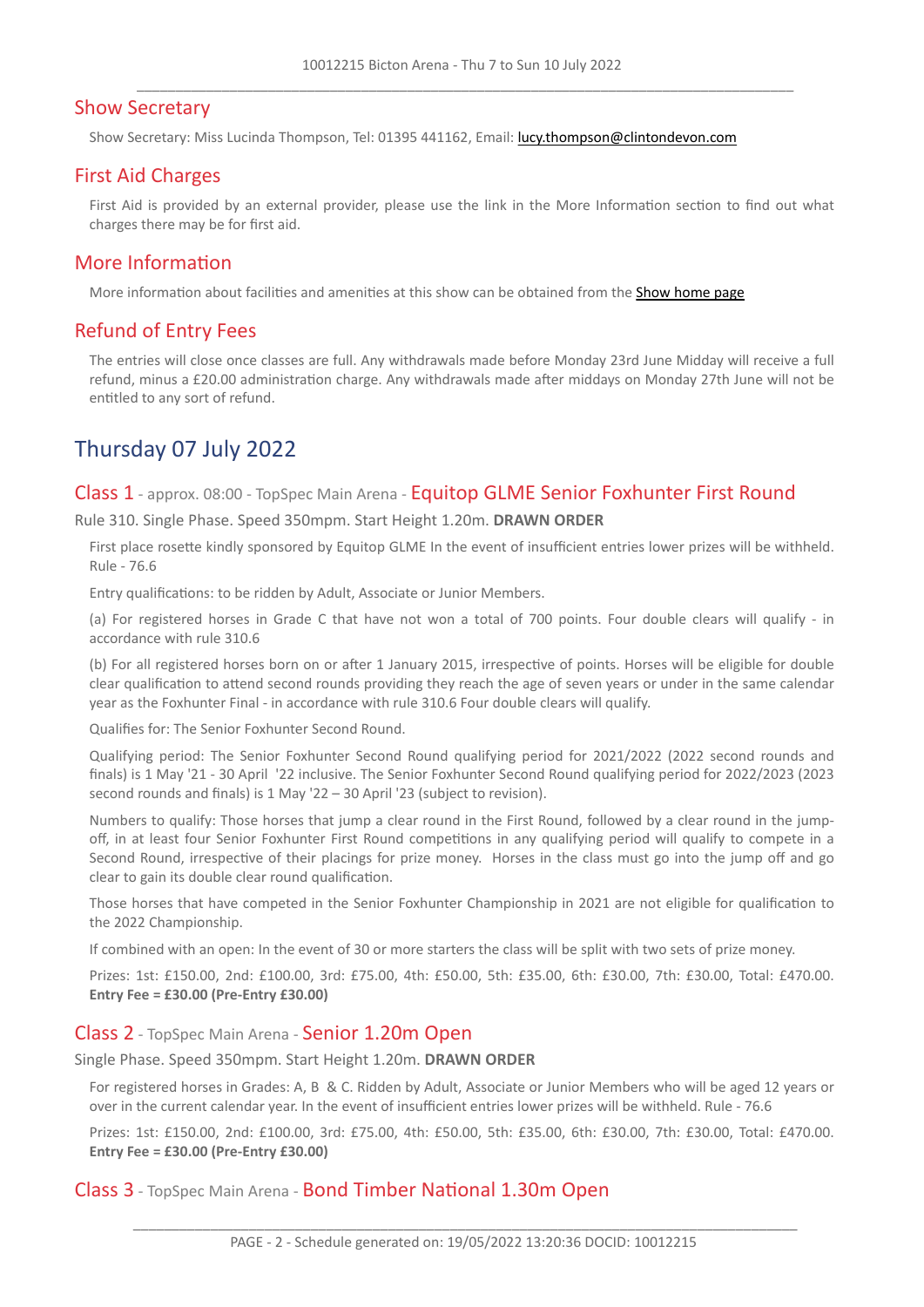#### Rule 306. Single Phase. Speed 375mpm. Start Height 1.30m. **DRAWN ORDER**

In the event of insufficient entries lower prizes will be withheld. Rule - 76.6

Open to registered horses to be ridden by Adult, Associate and Junior Members.

Qualifies for: The British Showjumping National Championships.

Qualifying period: 1st July-30th June.

Numbers to qualify: Two double clears to qualify to the final. Double clear qualifications will not be obtained from one round competitions (e.g. Table A4 or Table A (1 Round))

Prizes: 1st: £300.00, 2nd: £225.00, 3rd: £175.00, 4th: £100.00, 5th: £75.00, 6th: £40.00, Total: £915.00. **Entry Fee = £40.00 (Pre-Entry £40.00)**

## Class 4 - TopSpec Main Arena - Redpost Equestrian National 1.40m Open

Rule 301. Single Phase. Speed 375mpm. Start Height 1.40m. **DRAWN ORDER**

In the event of insufficient entries lower prizes will be withheld. Rule - 76.6

For registered horses to be ridden by Adult, Associate or Junior Members.

Qualifies for: National 1.40m Championship at the British Showjumping National Championships.

Qualifying period: 1st July - 30th June

Numbers to qualify: Two double clears to qualify to the final. Also any two double clears from any International Trial or Area Trial or classes 1.40m or above in the qualifying period will qualify for the Final. Double clear qualifications will not be obtained from one round competitions (e.g. Table A4 or Table A (1 Round))

Prizes: 1st: £500.00, 2nd: £375.00, 3rd: £250.00, 4th: £150.00, 5th: £100.00, 6th: £75.00, 7th: £50.00, Total: £1,500.00. **Entry Fee = £50.00 (Pre-Entry £50.00)**

## Class 5a - approx. 08:00 - Western Counties Arena - Equissage Pulse Senior British Novice First Round

Rule 316. Single Phase. Speed 325mpm. Start Height 90cm. **DRAWN ORDER**

Horses (or ponies in pony competitions) may compete in one section only. In the event of insufficient entries lower prizes will be withheld. Rule - 76.6

Entry qualifications: to be ridden by Adult, Associate or Junior Members

a) For horses in Grade C that have not won a total of 125 points. Four Double Clears will qualify - in accordance with Rule 316.6.

b) For all horses born on or after 1 January 2018 irrespective of points. Horses will only be eligible for double clear qualification to Second Rounds if they reach the age of four years or under in the same calendar year as the British Novice Final - in accordance with Rule 316.6.

Qualifies for: Senior British Novice Championship - Second Round.

Qualifying period: 1st May - 30th April inclusive.

Numbers to qualify: Those horses which jump a clear round in the first round, followed by a clear round in the jumpoff, in at least four British Novice First Round competitions held in any qualifying period will qualify to compete in the British Novice Second Rounds, irrespective of their placings for prize money in those competitions, which will be determined by the normal Table A rules (Rule 191). Horses in the class must go in to the jump-off and go clear to gain a double clear round qualification.

If combined with an open:

In Category 1 Shows and in the event of 30 starters or more the Open and the British Novice section will be split with two sets of prize money awarded.

In Category 2 Shows the sections must always be split with two sets of prize money awarded, irrespective of starters.

Prizes: 1st: £40.00, 2nd: £30.00, 3rd: £20.00, 4th: £18.00, 5th: £18.00, 6th: £18.00, Total: £144.00. **Entry Fee = £18.00 (Pre-Entry £18.00)**

Class 5b - approx. 08:00 - Western Counties Arena - Senior 90cm Open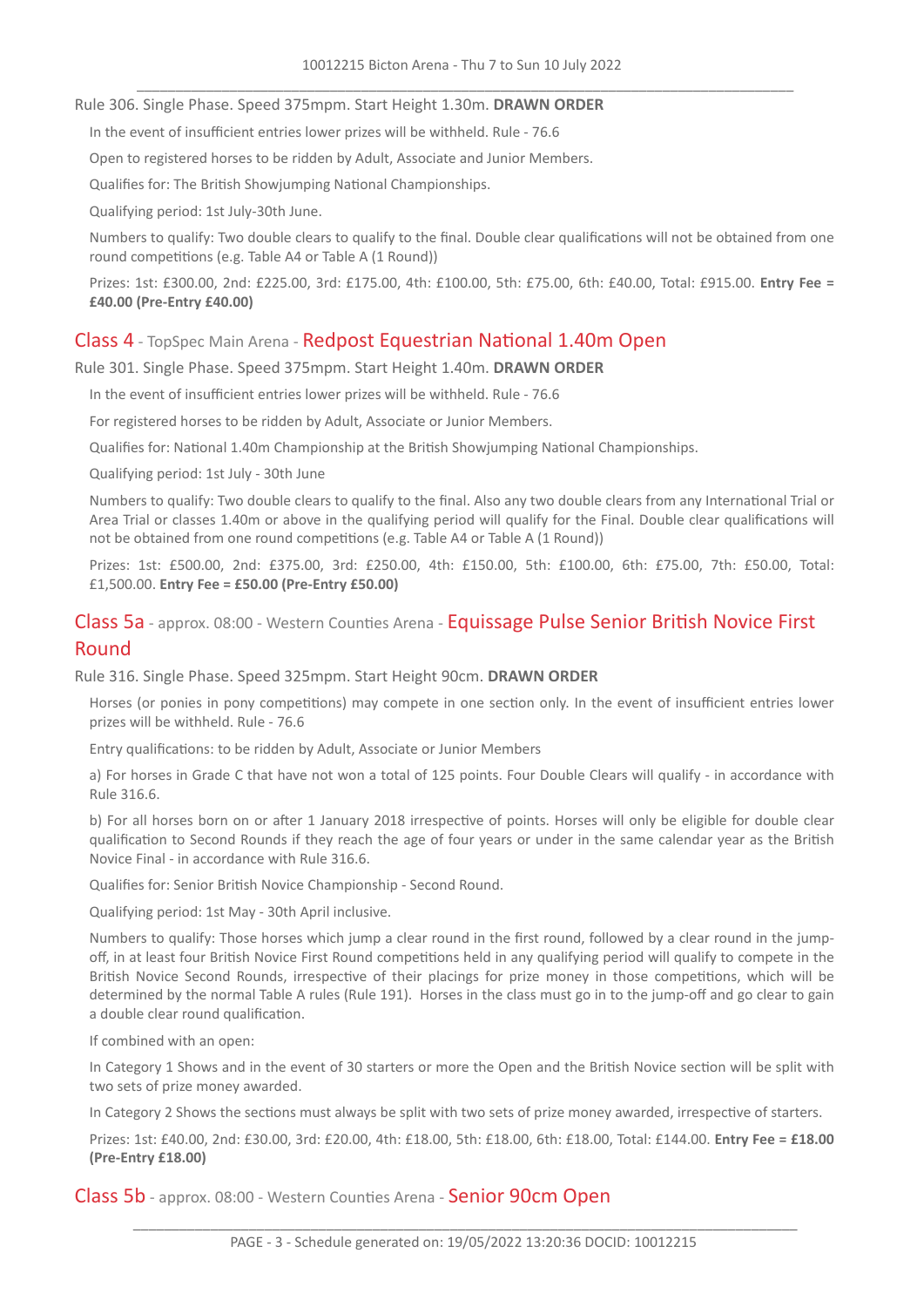#### Single Phase. Speed 325mpm. Start Height 90cm. **DRAWN ORDER**

For registered horses in Grades: A, B & C. Ridden by Adult, Associate or Junior Members who will be aged 12 years or over in the current calendar year. Horses (or ponies in pony competitions) may compete in one section only. In the event of insufficient entries lower prizes will be withheld. Rule - 76.6

Prizes: 1st: £40.00, 2nd: £30.00, 3rd: £20.00, 4th: £18.00, 5th: £18.00, 6th: £18.00, Total: £144.00. **Entry Fee = £18.00 (Pre-Entry £18.00)**

#### Class 6a - Western Counties Arena - Nupafeed Supplements Senior Discovery - First Round

Rule 314. Single Phase. Speed 325mpm. Start Height 1.00m. **DRAWN ORDER**

Horses (or ponies in pony competitions) may compete in one section only. In the event of insufficient entries lower prizes will be withheld. Rule - 76.6

Entry qualifications: to be ridden by Adult, Associate or Junior Members.

a) For horses in Grade C that have not won a total of 225 points. Four Double Clears will qualify - in accordance with Rule 314.6.

b) For all horses born on or after 1 January 2017 irrespective of points. Horses will only be eligible for double clear qualification to Second Rounds if they reach the age of five years or under in the same calendar year as the Discovery Final - in accordance with Rule 314.6.

Qualifies for: Nupafeed Supplements Discovery Championship Second Round.

Qualifying period: 1st May-30th April inclusive.

Numbers to qualify: Those horses that jump a clear round in the first round, followed by a clear round in the jump-off, in at least four First Round competitions held in any qualifying period, will qualify to compete in the Senior Discovery Second Rounds, irrespective of their placings for prize money in those competitions, which will be determined by the normal Table A Rules (Rule 191). Horses in the class must go in to the jump-off and go clear to gain a double clear round qualification.

If combined with an open:

In Category 1 Shows and in the event of 30 starters or more the Open and the Discovery section will be split with two sets of prize money awarded.

In Category 2 Shows the sections must always be split with two sets of prize money awarded, irrespective of starters.

Prizes: 1st: £40.00, 2nd: £30.00, 3rd: £20.00, 4th: £18.00, 5th: £18.00, 6th: £18.00, Total: £144.00. **Entry Fee = £18.00 (Pre-Entry £18.00)**

#### Class 6b - Western Counties Arena - Senior 1.00m Open

Single Phase. Speed 325mpm. Start Height 1.00m. **DRAWN ORDER**

For registered horses in Grades: A, B & C. Ridden by Adult, Associate or Junior Members who will be aged 12 years or over in the current calendar year. Horses (or ponies in pony competitions) may compete in one section only. In the event of insufficient entries lower prizes will be withheld. Rule - 76.6

Prizes: 1st: £40.00, 2nd: £30.00, 3rd: £20.00, 4th: £18.00, 5th: £18.00, 6th: £18.00, Total: £144.00. **Entry Fee = £18.00 (Pre-Entry £18.00)**

#### Class 7 - Western Counties Arena - Senior Newcomers - First Round

Rule 312. Single Phase. Speed 325mpm. Start Height 1.10m. **DRAWN ORDER**

In the event of insufficient entries lower prizes will be withheld. Rule - 76.6

Entry qualifications: to be ridden by Adult, Associate or Junior Members.

(a) For registered horses in Grade C that have not won a total of 375 points. Four double clears will qualify - in accordance with rule 312.6

(b) For all horses born on or after 1st January 2016, irrespective of Points. Horses will only be eligible for double clear qualification to Second Rounds if they reach the age of six years or under in the same calendar year as the Newcomers Final - in accordance with Rule 312.6.

Qualifies for: Senior Newcomers Second Round.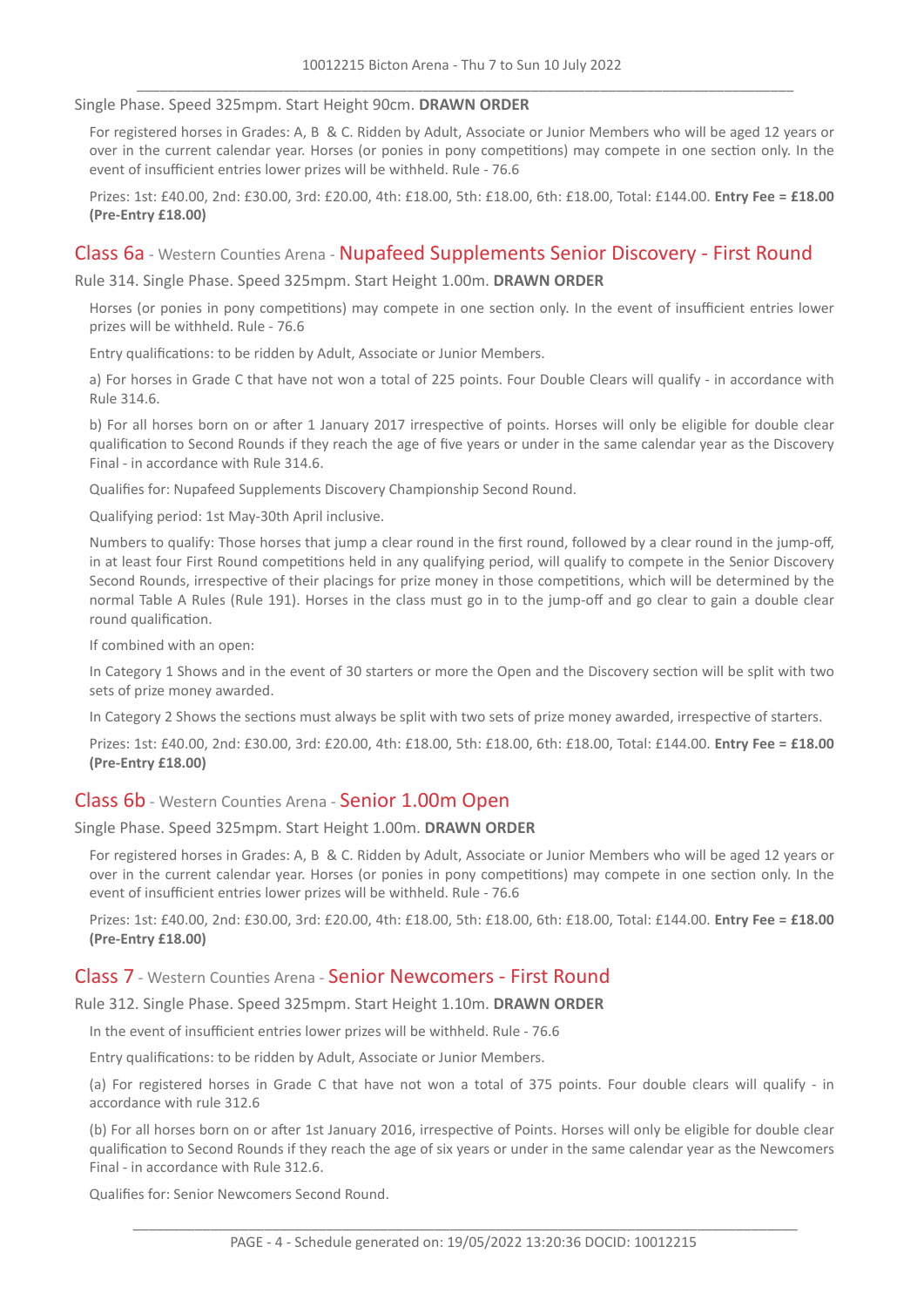Qualifying period: The Senior Newcomers Second Round qualifying period for 2021/2022 (2022 second rounds and finals) is 1 May '21– 30 April '22 (subject to revision). The Senior Newcomers Second Round qualifying period for 2022/2023 (2023 second rounds and finals) is 1 May '22– 30 April '23 (subject to revision).

Numbers to qualify: Those horses which jump a clear round in the First Round, followed by a clear round in the jumpoff, in at least four Senior Newcomers First Round competitions in any qualifying period, will qualify to compete in a Senior Newcomers Second Round, irrespective of their placings for prize money in those competitions, which will be determined by the normal Table A Rules (Rule 191). To obtain a double clear qualification, even if the horse is the only clear round, it must jump a jump-off round and jump clear to gain a double clear round.

If combined with an open: In the event of 30 or more starters the class will be split with two sets of prize money.

Prizes: 1st: £100.00, 2nd: £75.00, 3rd: £50.00, 4th: £35.00, 5th: £23.00, 6th: £23.00, Total: £306.00. **Entry Fee = £23.00 (Pre-Entry £23.00)**

#### Class 8 - Western Counties Arena - Senior 1.10m Open

Single Phase. Speed 325mpm. Start Height 1.10m. **DRAWN ORDER**

For registered horses in Grades: A, B & C. Ridden by Adult, Associate or Junior Members who will be aged 12 years or over in the current calendar year. In the event of insufficient entries lower prizes will be withheld. Rule - 76.6

Prizes: 1st: £100.00, 2nd: £75.00, 3rd: £50.00, 4th: £35.00, 5th: £23.00, 6th: £23.00, Total: £306.00. **Entry Fee = £23.00 (Pre-Entry £23.00)**

#### Class 9 - approx. 08:00 - Ariat Arena - Clear Round

Open To All

British Showjumping Tack Rules, Conduct Rules & Welfare Policy apply.

Senior 80cm Schooling Round

**Entry Fee = £15.00 (Pre-Entry £15.00)**

#### Class 10 - Ariat Arena - Protexin 4 Year Old

#### Table A1. Speed 325mpm. Start Height 90cm. **DRAWN ORDER**

In the event of insufficient entries lower prizes will be withheld. Rule - 76.6

For registered horses aged 4 years old as at 1st January in the current year, to be ridden by Adult, Associate or Junior Members.

British Showjumping Boots / Leg Protection Ruling applies to this class, in accordance with Rule 102.15. Failure to **comply will incur disqualification.**

Two double clears will qualify combinations for the 4 year old Championship on the 16th July.

Prizes: 1st: £50.00, 2nd: £35.00, 3rd: £25.00, 4th: £19.00, 5th: £19.00, 6th: £19.00, Total: £167.00. **Entry Fee = £19.00 (Pre-Entry £19.00)**

#### Class 11 - Ariat Arena - Ancora Equestrian 5 Year Old

#### Table A1. Speed 325mpm. Start Height 1.10m. **DRAWN ORDER**

In the event of insufficient entries lower prizes will be withheld. Rule - 76.6

For registered horses aged 5 years old as at 1st January in the current year, to be ridden by Adult, Associate or Junior Members.

British Showjumping Boots / Leg Protection Ruling applies to this class, in accordance with Rule 102.15. Failure to **comply will incur disqualification.**

Two double clears will qualify combinations for the 5 year old Championship on the 16th July.

Prizes: 1st: £100.00, 2nd: £75.00, 3rd: £50.00, 4th: £35.00, 5th: £23.00, 6th: £23.00, Total: £306.00. **Entry Fee = £23.00 (Pre-Entry £23.00)**

#### Class 12 - Ariat Arena - Senior 1.05m Open

Single Phase. Speed 325mpm. Start Height 1.05m. **DRAWN ORDER**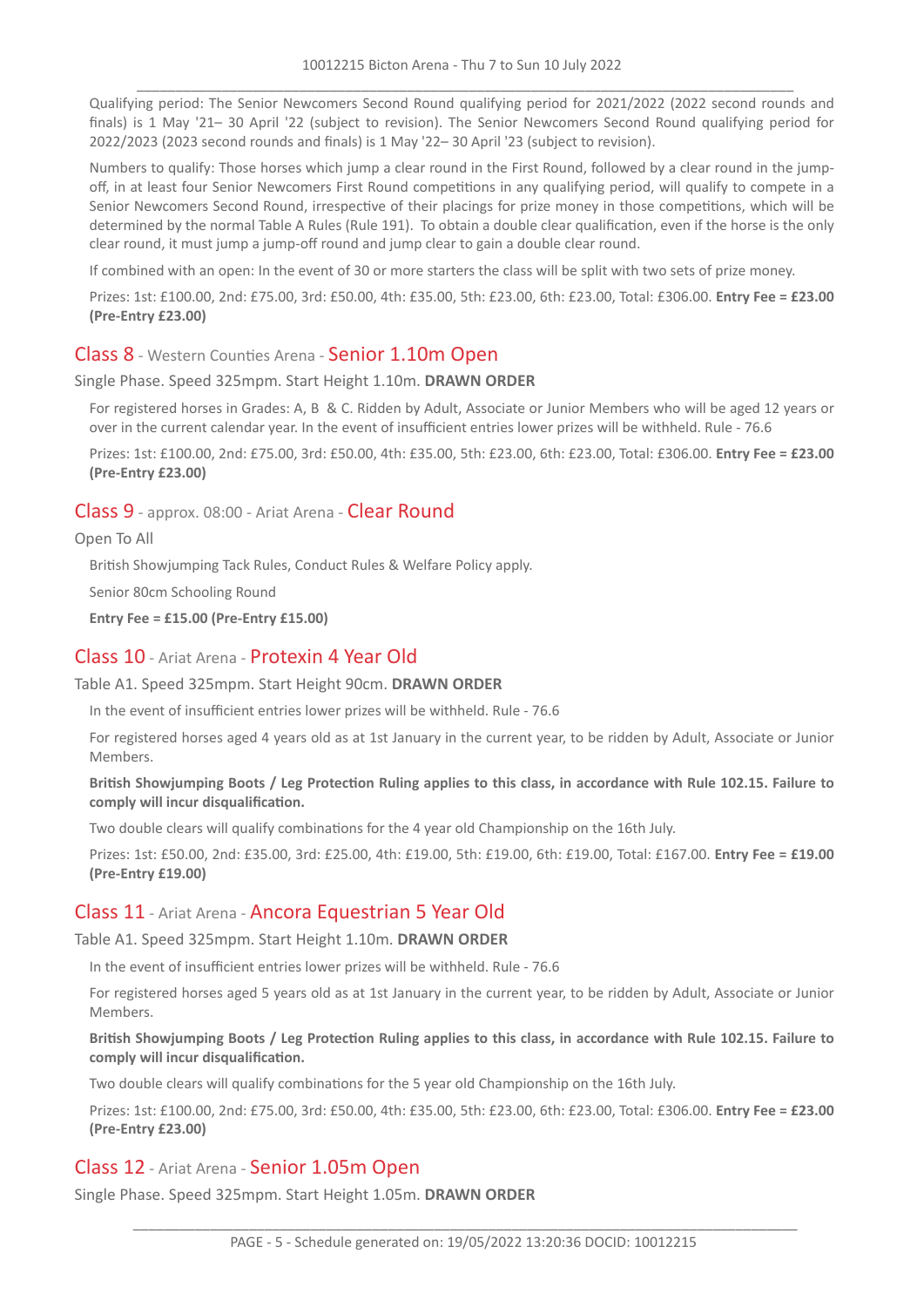For registered horses in Grades: A, B & C. Ridden by Adult, Associate or Junior Members who will be aged 12 years or over in the current calendar year. In the event of insufficient entries lower prizes will be withheld. Rule - 76.6

Prizes: 1st: £50.00, 2nd: £35.00, 3rd: £25.00, 4th: £19.00, 5th: £19.00, 6th: £19.00, Total: £167.00. **Entry Fee = £19.00 (Pre-Entry £19.00)**

## Class 13 - Ariat Arena - J G E Truck & Plant Hire 6 Year Old

Single Phase. Speed 350mpm. Start Height 1.20m. **DRAWN ORDER**

In the event of insufficient entries lower prizes will be withheld. Rule - 76.6

For registered horses aged 6 years old as at 1st January in the current year, to be ridden by Adult, Associate or Junior Members.

British Showjumping Boots / Leg Protection Ruling applies to this class, in accordance with Rule 102.15. Failure to **comply will incur disqualification.**

Two double clears will qualify combinations for the 6 year old Championship on the 16th July.

Prizes: 1st: £100.00, 2nd: £75.00, 3rd: £50.00, 4th: £35.00, 5th: £23.00, 6th: £23.00, Total: £306.00. **Entry Fee = £23.00 (Pre-Entry £23.00)**

# Friday 08 July 2022

#### Class 14 - 08:00 - TopSpec Main Arena - Senior 1.25m Open

Single Phase. Speed 350mpm. Start Height 1.25m. **DRAWN ORDER**

For registered horses in Grades: A, B & C. Ridden by Adult, Associate or Junior Members who will be aged 12 years or over in the current calendar year. In the event of insufficient entries lower prizes will be withheld. Rule - 76.6

#### **Pre-Entry Drawn Order**

Prizes: 1st: £150.00, 2nd: £100.00, 3rd: £75.00, 4th: £50.00, 5th: £35.00, 6th: £30.00, 7th: £30.00, Total: £470.00. **Entry Fee = £30.00 (Pre-Entry £30.00)**

## Class 15 - TopSpec Main Arena - Senior Newcomers Second Round

Rule 313. Table A8. Speed 350mpm. Start Height 1.25m. **DRAWN ORDER**

In the event of insufficient entries lower prizes will be withheld. Rule - 76.6

For registered horses that have qualified to compete by jumping double clear rounds in at least four Senior Newcomers First Round competitions in accordance with Rule 312.6. Qualified horses are eligible to be entered and to compete in any four of the Second Round competitions.

Qualifies for: Horse of the Year Show & the British Showjumping National Championships.

Numbers to qualify: The first two horses, disregarding those already qualified, will qualify for the Senior Newcomers Championship at the Horse of the Year Show. The top five horses, disregarding those already qualified, will qualify for the British Showjumping National Championships, plus those horses that jump clear in all three rounds of a Senior Newcomers Second Round. Qualification period: May-July yearly (subject to revision).

#### **Pre-Entry Drawn Order**

Prizes: 1st: £300.00, 2nd: £225.00, 3rd: £175.00, 4th: £100.00, 5th: £70.00, 6th: £50.00, 7th: £40.00, 8th: £40.00, Total: £1,000.00. **Entry Fee = £40.00 (Pre-Entry £40.00)**

## Class 16 - TopSpec Main Arena - Senior 1.35m Open

Single Phase. Speed 375mpm. Start Height 1.35m. **DRAWN ORDER**

For registered horses in Grades: A, B & C. Ridden by Adult, Associate or Junior Members who will be aged 12 years or over in the current calendar year. In the event of insufficient entries lower prizes will be withheld. Rule - 76.6

Prizes: 1st: £500.00, 2nd: £375.00, 3rd: £300.00, 4th: £200.00, 5th: £100.00, 6th: £70.00, 7th: £50.00, Total: £1,595.00. **Entry Fee = £45.00 (Pre-Entry £45.00)**

Class 17 - approx. 08:00 - Western Counties Arena - Senior 1.05m Open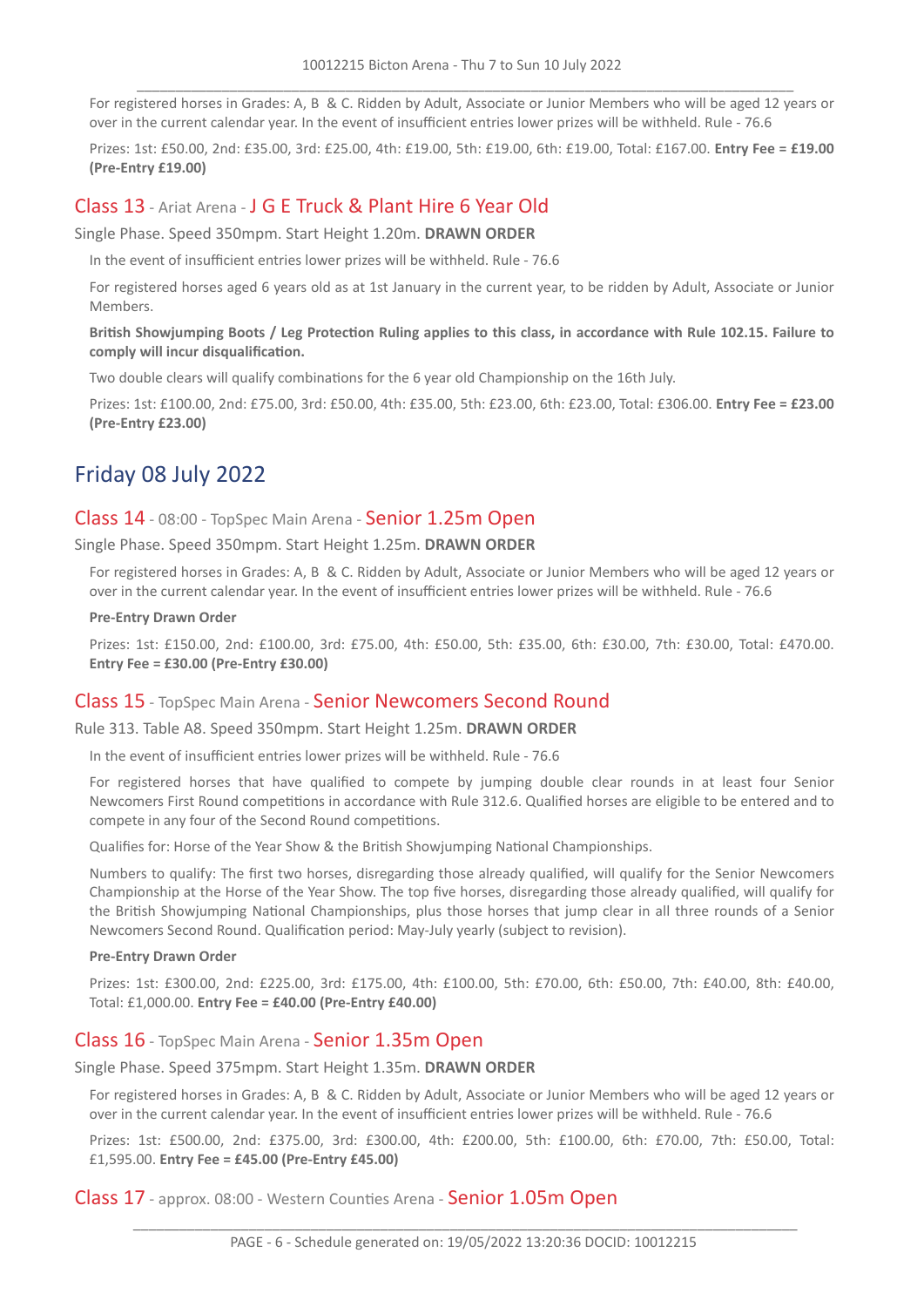#### Single Phase. Speed 325mpm. Start Height 1.05m. **DRAWN ORDER**

For registered horses in Grades: A, B & C. Ridden by Adult, Associate or Junior Members who will be aged 12 years or over in the current calendar year. In the event of insufficient entries lower prizes will be withheld. Rule - 76.6

Prizes: 1st: £50.00, 2nd: £35.00, 3rd: £25.00, 4th: £19.00, 5th: £19.00, 6th: £19.00, Total: £167.00. **Entry Fee = £19.00 (Pre-Entry £19.00)**

#### Class 18 - Western Counties Arena - Senior Newcomers - First Round

Rule 312. Single Phase. Speed 325mpm. Start Height 1.10m. **DRAWN ORDER**

In the event of insufficient entries lower prizes will be withheld. Rule - 76.6

Entry qualifications: to be ridden by Adult, Associate or Junior Members.

(a) For registered horses in Grade C that have not won a total of 375 points. Four double clears will qualify - in accordance with rule 312.6

(b) For all horses born on or after 1st January 2016, irrespective of Points. Horses will only be eligible for double clear qualification to Second Rounds if they reach the age of six years or under in the same calendar year as the Newcomers Final - in accordance with Rule 312.6.

Qualifies for: Senior Newcomers Second Round.

Qualifying period: The Senior Newcomers Second Round qualifying period for 2021/2022 (2022 second rounds and finals) is 1 May '21– 30 April '22 (subject to revision). The Senior Newcomers Second Round qualifying period for 2022/2023 (2023 second rounds and finals) is 1 May '22– 30 April '23 (subject to revision).

Numbers to qualify: Those horses which jump a clear round in the First Round, followed by a clear round in the jumpoff, in at least four Senior Newcomers First Round competitions in any qualifying period, will qualify to compete in a Senior Newcomers Second Round, irrespective of their placings for prize money in those competitions, which will be determined by the normal Table A Rules (Rule 191). To obtain a double clear qualification, even if the horse is the only clear round, it must jump a jump-off round and jump clear to gain a double clear round.

If combined with an open: In the event of 30 or more starters the class will be split with two sets of prize money.

Prizes: 1st: £100.00, 2nd: £75.00, 3rd: £50.00, 4th: £35.00, 5th: £23.00, 6th: £23.00, Total: £306.00. **Entry Fee = £23.00 (Pre-Entry £23.00)**

#### Class 19 - Western Counties Arena - Senior 1.10m Open

Single Phase. Speed 325mpm. Start Height 1.10m. **DRAWN ORDER**

For registered horses in Grades: A, B & C. Ridden by Adult, Associate or Junior Members who will be aged 12 years or over in the current calendar year. In the event of insufficient entries lower prizes will be withheld. Rule - 76.6

Prizes: 1st: £100.00, 2nd: £75.00, 3rd: £50.00, 4th: £35.00, 5th: £23.00, 6th: £23.00, Total: £306.00. **Entry Fee = £23.00 (Pre-Entry £23.00)**

#### Class 20 - Western Counties Arena - Equitop GLME Senior Foxhunter First Round

Rule 310. Single Phase. Speed 350mpm. Start Height 1.20m. **DRAWN ORDER**

First place rosette kindly sponsored by Equitop GLME In the event of insufficient entries lower prizes will be withheld. Rule - 76.6

Entry qualifications: to be ridden by Adult, Associate or Junior Members.

(a) For registered horses in Grade C that have not won a total of 700 points. Four double clears will qualify - in accordance with rule 310.6

(b) For all registered horses born on or after 1 January 2015, irrespective of points. Horses will be eligible for double clear qualification to attend second rounds providing they reach the age of seven years or under in the same calendar year as the Foxhunter Final - in accordance with rule 310.6 Four double clears will qualify.

Qualifies for: The Senior Foxhunter Second Round.

Qualifying period: The Senior Foxhunter Second Round qualifying period for 2021/2022 (2022 second rounds and finals) is 1 May '21 - 30 April '22 inclusive. The Senior Foxhunter Second Round qualifying period for 2022/2023 (2023 second rounds and finals) is 1 May '22 – 30 April '23 (subject to revision).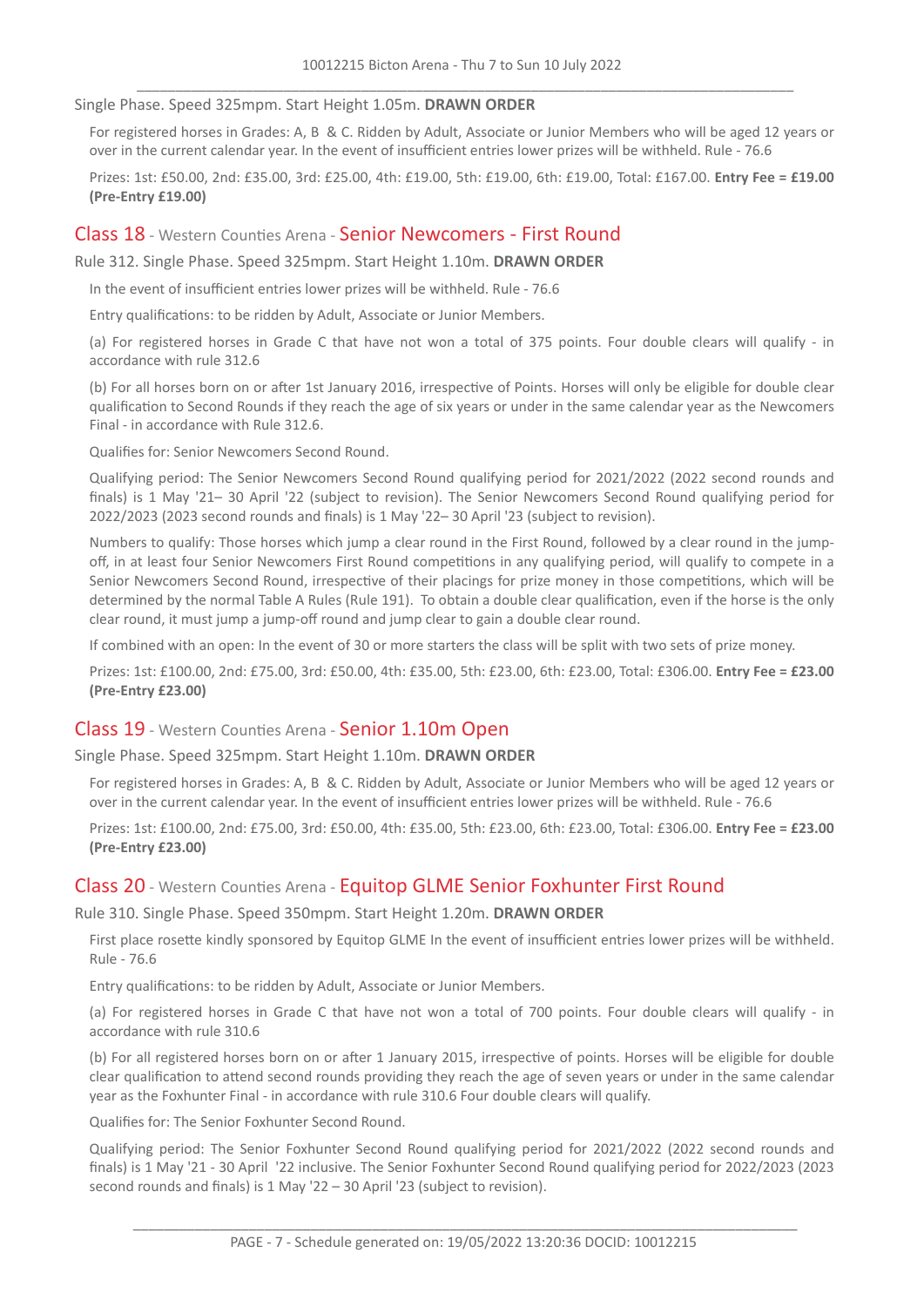Numbers to qualify: Those horses that jump a clear round in the First Round, followed by a clear round in the jumpoff, in at least four Senior Foxhunter First Round competitions in any qualifying period will qualify to compete in a Second Round, irrespective of their placings for prize money. Horses in the class must go into the jump off and go clear to gain its double clear round qualification.

Those horses that have competed in the Senior Foxhunter Championship in 2021 are not eligible for qualification to the 2022 Championship.

If combined with an open: In the event of 30 or more starters the class will be split with two sets of prize money.

Prizes: 1st: £150.00, 2nd: £100.00, 3rd: £75.00, 4th: £50.00, 5th: £35.00, 6th: £30.00, 7th: £30.00, Total: £470.00. **Entry Fee = £30.00 (Pre-Entry £30.00)**

## Class 21 - Western Counties Arena - Senior 1.20m Open

#### Single Phase. Speed 350mpm. Start Height 1.20m. **DRAWN ORDER**

For registered horses in Grades: A, B & C. Ridden by Adult, Associate or Junior Members who will be aged 12 years or over in the current calendar year. In the event of insufficient entries lower prizes will be withheld. Rule - 76.6

Prizes: 1st: £150.00, 2nd: £100.00, 3rd: £75.00, 4th: £50.00, 5th: £35.00, 6th: £30.00, 7th: £30.00, Total: £470.00. **Entry Fee = £30.00 (Pre-Entry £30.00)**

#### Class 22 - approx. 19:00 - Western Counties Arena - Redpost Equestrian Take Your Own Line

#### Rule 276. Table C. Start Height 1.25m. **DRAWN ORDER**

In the event of insufficient entries lower prizes will be withheld. Rule - 76.6

For registered horses to be ridden by Adult, Associate or Junior Members.

The starting order must be drawn. The competition is judged under Table C.

The obstacles are numbered for judging purposes only. The competitor may jump them in any order and in either direction. Water jumps and combinations are not permitted.

The starting and finishing lines may be crossed in either direction.

Following a disobedience at an obstacle the competitor is not required to re-attempt the same obstacle immediately, unless it has been disturbed, in which case the procedure in Rule 251.4 must be applied.

A second or subsequent disobedience does not incur elimination, but the Judge may retire a competitor if it becomes apparent that repeated disobediences have destroyed all chance of the competitor featuring in the prize list.

Failure to jump all the obstacles designated on the course plan or jumping any obstacle more than once incurs elimination.

Prizes: 1st: £300.00, 2nd: £225.00, 3rd: £150.00, 4th: £100.00, 5th: £80.00, 6th: £50.00, Total: £905.00. **Entry Fee = £30.00 (Pre-Entry £30.00)**

#### Class 23 - approx. 08:00 - Ariat Arena - Clear Round

Open To All

British Showjumping Tack Rules, Conduct Rules & Welfare Policy apply.

Senior 80cm Schooling Round

**Entry Fee = £15.00 (Pre-Entry £15.00)**

## Class 24 - Ariat Arena - 4 Year Old Non Qualifier

#### Table A1. Speed 325mpm. Start Height 90cm. **DRAWN ORDER**

In the event of insufficient entries lower prizes will be withheld. Rule - 76.6

For registered horses aged 4 years old as at 1st January in the current year, to be ridden by Adult, Associate or Junior Members.

#### British Showjumping Boots / Leg Protection Ruling applies to this class, in accordance with Rule 102.15. Failure to **comply will incur disqualification.**

Two double clears will qualify combinations for the 4 year old Championship on the 16th July.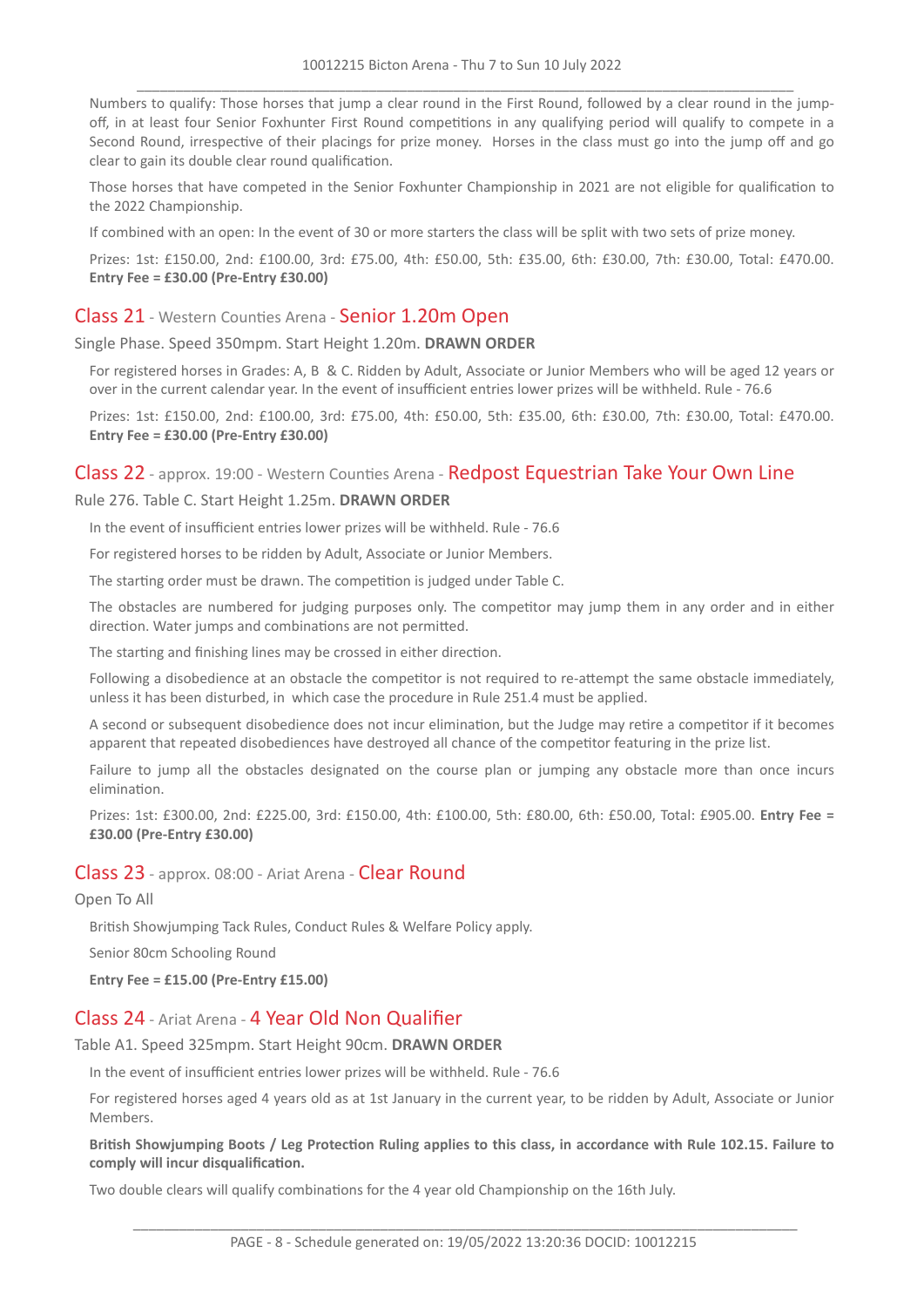Prizes: 1st: £50.00, 2nd: £35.00, 3rd: £25.00, 4th: £19.00, 5th: £19.00, 6th: £19.00, Total: £167.00. **Entry Fee = £19.00 (Pre-Entry £19.00)**

## Class 25a - Ariat Arena - Equissage Pulse Senior British Novice First Round

Rule 316. Single Phase. Speed 325mpm. Start Height 90cm. **DRAWN ORDER**

Horses (or ponies in pony competitions) may compete in one section only. In the event of insufficient entries lower prizes will be withheld. Rule - 76.6

Entry qualifications: to be ridden by Adult, Associate or Junior Members

a) For horses in Grade C that have not won a total of 125 points. Four Double Clears will qualify - in accordance with Rule 316.6.

b) For all horses born on or after 1 January 2018 irrespective of points. Horses will only be eligible for double clear qualification to Second Rounds if they reach the age of four years or under in the same calendar year as the British Novice Final - in accordance with Rule 316.6.

Qualifies for: Senior British Novice Championship - Second Round.

Qualifying period: 1st May - 30th April inclusive.

Numbers to qualify: Those horses which jump a clear round in the first round, followed by a clear round in the jumpoff, in at least four British Novice First Round competitions held in any qualifying period will qualify to compete in the British Novice Second Rounds, irrespective of their placings for prize money in those competitions, which will be determined by the normal Table A rules (Rule 191). Horses in the class must go in to the jump-off and go clear to gain a double clear round qualification.

If combined with an open:

In Category 1 Shows and in the event of 30 starters or more the Open and the British Novice section will be split with two sets of prize money awarded.

In Category 2 Shows the sections must always be split with two sets of prize money awarded, irrespective of starters.

Prizes: 1st: £40.00, 2nd: £30.00, 3rd: £20.00, 4th: £18.00, 5th: £18.00, 6th: £18.00, Total: £144.00. **Entry Fee = £18.00 (Pre-Entry £18.00)**

## Class 25b - Ariat Arena - Senior 90cm Open

Single Phase. Speed 325mpm. Start Height 90cm. **DRAWN ORDER**

For registered horses in Grades: A, B & C. Ridden by Adult, Associate or Junior Members who will be aged 12 years or over in the current calendar year. Horses (or ponies in pony competitions) may compete in one section only. In the event of insufficient entries lower prizes will be withheld. Rule - 76.6

Prizes: 1st: £40.00, 2nd: £30.00, 3rd: £20.00, 4th: £18.00, 5th: £18.00, 6th: £18.00, Total: £144.00. **Entry Fee = £18.00 (Pre-Entry £18.00)**

#### Class 26a - Ariat Arena - Nupafeed Supplements Senior Discovery - First Round

Rule 314. Single Phase. Speed 325mpm. Start Height 1.00m. **DRAWN ORDER**

Horses (or ponies in pony competitions) may compete in one section only. In the event of insufficient entries lower prizes will be withheld. Rule - 76.6

Entry qualifications: to be ridden by Adult, Associate or Junior Members.

a) For horses in Grade C that have not won a total of 225 points. Four Double Clears will qualify - in accordance with Rule 314.6.

b) For all horses born on or after 1 January 2017 irrespective of points. Horses will only be eligible for double clear qualification to Second Rounds if they reach the age of five years or under in the same calendar year as the Discovery Final - in accordance with Rule 314.6.

Qualifies for: Nupafeed Supplements Discovery Championship Second Round.

Qualifying period: 1st May-30th April inclusive.

Numbers to qualify: Those horses that jump a clear round in the first round, followed by a clear round in the jump-off, in at least four First Round competitions held in any qualifying period, will qualify to compete in the Senior Discovery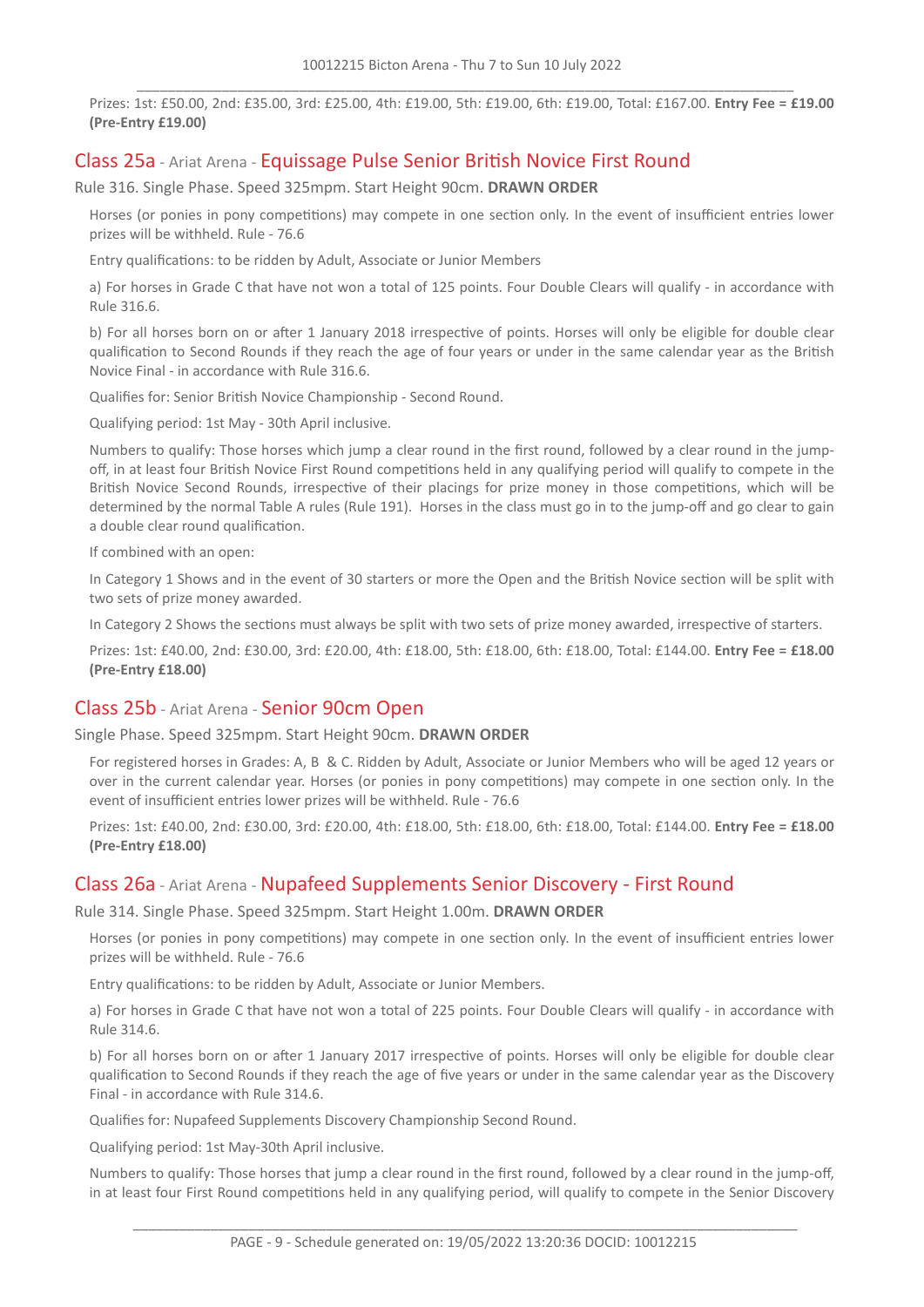Second Rounds, irrespective of their placings for prize money in those competitions, which will be determined by the normal Table A Rules (Rule 191). Horses in the class must go in to the jump-off and go clear to gain a double clear round qualification.

If combined with an open:

In Category 1 Shows and in the event of 30 starters or more the Open and the Discovery section will be split with two sets of prize money awarded.

In Category 2 Shows the sections must always be split with two sets of prize money awarded, irrespective of starters.

Prizes: 1st: £40.00, 2nd: £30.00, 3rd: £20.00, 4th: £18.00, 5th: £18.00, 6th: £18.00, Total: £144.00. **Entry Fee = £18.00 (Pre-Entry £18.00)**

#### Class 26b - Ariat Arena - Senior 1.00m Open

Single Phase. Speed 325mpm. Start Height 1.00m. **DRAWN ORDER**

For registered horses in Grades: A, B & C. Ridden by Adult, Associate or Junior Members who will be aged 12 years or over in the current calendar year. Horses (or ponies in pony competitions) may compete in one section only. In the event of insufficient entries lower prizes will be withheld. Rule - 76.6

Prizes: 1st: £40.00, 2nd: £30.00, 3rd: £20.00, 4th: £18.00, 5th: £18.00, 6th: £18.00, Total: £144.00. **Entry Fee = £18.00 (Pre-Entry £18.00)**

# Saturday 09 July 2022

#### Class 27 - approx. 08:00 - TopSpec Main Arena - Equitop GLME Senior Foxhunter First Round

Rule 310. Single Phase. Speed 350mpm. Start Height 1.20m. **DRAWN ORDER**

First place rosette kindly sponsored by Equitop GLME In the event of insufficient entries lower prizes will be withheld. Rule - 76.6

Entry qualifications: to be ridden by Adult, Associate or Junior Members.

(a) For registered horses in Grade C that have not won a total of 700 points. Four double clears will qualify - in accordance with rule 310.6

(b) For all registered horses born on or after 1 January 2015, irrespective of points. Horses will be eligible for double clear qualification to attend second rounds providing they reach the age of seven years or under in the same calendar year as the Foxhunter Final - in accordance with rule 310.6 Four double clears will qualify.

Qualifies for: The Senior Foxhunter Second Round.

Qualifying period: The Senior Foxhunter Second Round qualifying period for 2021/2022 (2022 second rounds and finals) is 1 May '21 - 30 April '22 inclusive. The Senior Foxhunter Second Round qualifying period for 2022/2023 (2023 second rounds and finals) is 1 May '22 – 30 April '23 (subject to revision).

Numbers to qualify: Those horses that jump a clear round in the First Round, followed by a clear round in the jumpoff, in at least four Senior Foxhunter First Round competitions in any qualifying period will qualify to compete in a Second Round, irrespective of their placings for prize money. Horses in the class must go into the jump off and go clear to gain its double clear round qualification.

Those horses that have competed in the Senior Foxhunter Championship in 2021 are not eligible for qualification to the 2022 Championship.

If combined with an open: In the event of 30 or more starters the class will be split with two sets of prize money.

Prizes: 1st: £150.00, 2nd: £100.00, 3rd: £75.00, 4th: £50.00, 5th: £35.00, 6th: £30.00, 7th: £30.00, Total: £470.00. **Entry Fee = £30.00 (Pre-Entry £30.00)**

#### Class 28 - TopSpec Main Arena - Senior 1.20m Open

Single Phase. Speed 350mpm. Start Height 1.20m. **DRAWN ORDER**

For registered horses in Grades: A, B & C. Ridden by Adult, Associate or Junior Members who will be aged 12 years or over in the current calendar year. In the event of insufficient entries lower prizes will be withheld. Rule - 76.6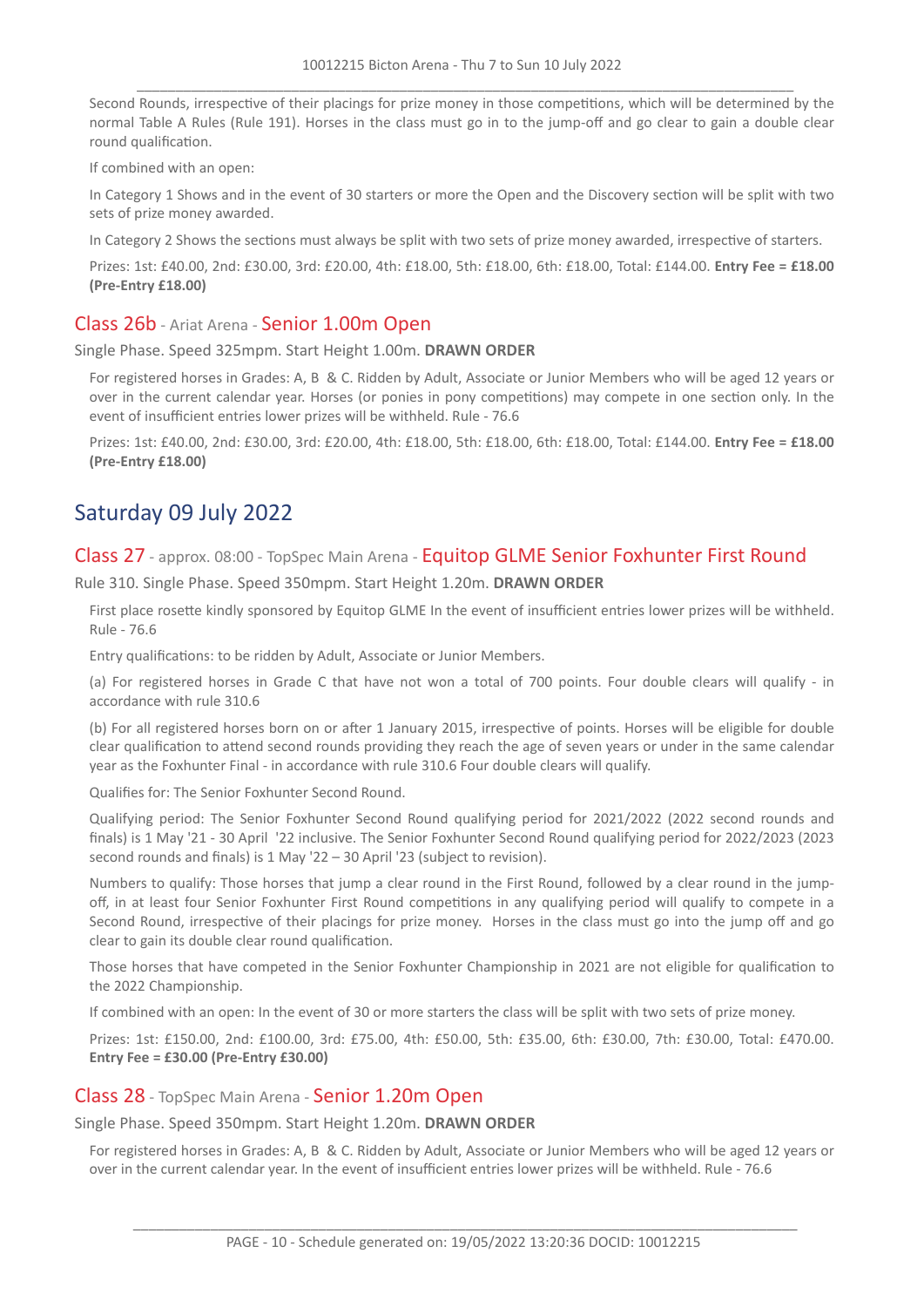Prizes: 1st: £150.00, 2nd: £100.00, 3rd: £75.00, 4th: £50.00, 5th: £35.00, 6th: £30.00, 7th: £30.00, Total: £470.00. **Entry Fee = £30.00 (Pre-Entry £30.00)**

## Class 29 - TopSpec Main Arena - JP Equestrian National 1.30m Open

Rule 306. Single Phase. Speed 375mpm. Start Height 1.30m. **DRAWN ORDER**

In the event of insufficient entries lower prizes will be withheld. Rule - 76.6

Open to registered horses to be ridden by Adult, Associate and Junior Members.

Qualifies for: The British Showjumping National Championships.

Qualifying period: 1st July-30th June.

Numbers to qualify: Two double clears to qualify to the final. Double clear qualifications will not be obtained from one round competitions (e.g. Table A4 or Table A (1 Round))

Prizes: 1st: £300.00, 2nd: £225.00, 3rd: £175.00, 4th: £100.00, 5th: £75.00, 6th: £40.00, Total: £915.00. **Entry Fee = £40.00 (Pre-Entry £40.00)**

#### Class 30 - TopSpec Main Arena - 1.40m Grand Prix

Rule 301. Table A7. Speed 375mpm. Start Height 1.40m. **DRAWN ORDER**

In the event of insufficient entries lower prizes will be withheld. Rule - 76.6

For registered horses to be ridden by Adult, Associate or Junior Members.

Qualifies for: National 1.40m Championship at the British Showjumping National Championships.

Qualifying period: 1st July - 30th June

Numbers to qualify: Two double clears to qualify to the final. Also any two double clears from any International Trial or Area Trial or classes 1.40m or above in the qualifying period will qualify for the Final. Double clear qualifications will not be obtained from one round competitions (e.g. Table A4 or Table A (1 Round))

Prizes: 1st: £1,000.00, 2nd: £750.00, 3rd: £500.00, 4th: £300.00, 5th: £200.00, 6th: £100.00, 7th: £75.00, 8th: £75.00, Total: £3,000.00. **Entry Fee = £75.00 (Pre-Entry £75.00)**

## Class 31 - 08:00 - Western Counties Arena - Ancora Equestrian 5 Year Old

Table A1. Speed 325mpm. Start Height 1.10m. **DRAWN ORDER**

In the event of insufficient entries lower prizes will be withheld. Rule - 76.6

For registered horses aged 5 years old as at 1st January in the current year, to be ridden by Adult, Associate or Junior Members.

British Showjumping Boots / Leg Protection Ruling applies to this class, in accordance with Rule 102.15. Failure to **comply will incur disqualification.**

Two double clears will qualify combinations for the 5 year old Championship on the 16th July.

Prizes: 1st: £100.00, 2nd: £75.00, 3rd: £50.00, 4th: £35.00, 5th: £23.00, 6th: £23.00, Total: £306.00. **Entry Fee = £23.00 (Pre-Entry £23.00)**

#### Class 32 - Western Counties Arena - Senior Newcomers - First Round

Rule 312. Single Phase. Speed 325mpm. Start Height 1.10m. **DRAWN ORDER**

In the event of insufficient entries lower prizes will be withheld. Rule - 76.6

Entry qualifications: to be ridden by Adult, Associate or Junior Members.

(a) For registered horses in Grade C that have not won a total of 375 points. Four double clears will qualify - in accordance with rule 312.6

(b) For all horses born on or after 1st January 2016, irrespective of Points. Horses will only be eligible for double clear qualification to Second Rounds if they reach the age of six years or under in the same calendar year as the Newcomers Final - in accordance with Rule 312.6.

Qualifies for: Senior Newcomers Second Round.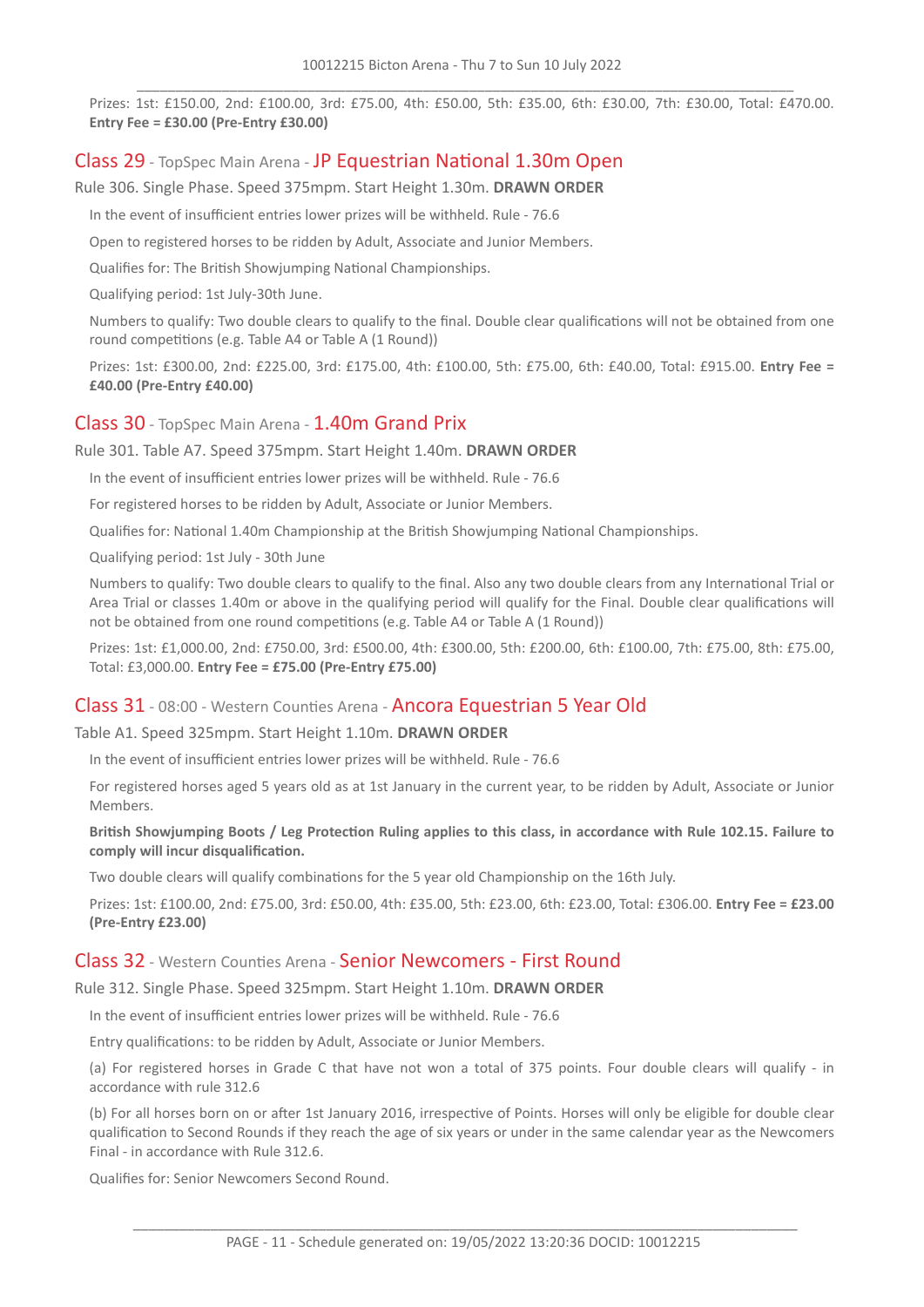Qualifying period: The Senior Newcomers Second Round qualifying period for 2021/2022 (2022 second rounds and finals) is 1 May '21– 30 April '22 (subject to revision). The Senior Newcomers Second Round qualifying period for 2022/2023 (2023 second rounds and finals) is 1 May '22– 30 April '23 (subject to revision).

Numbers to qualify: Those horses which jump a clear round in the First Round, followed by a clear round in the jumpoff, in at least four Senior Newcomers First Round competitions in any qualifying period, will qualify to compete in a Senior Newcomers Second Round, irrespective of their placings for prize money in those competitions, which will be determined by the normal Table A Rules (Rule 191). To obtain a double clear qualification, even if the horse is the only clear round, it must jump a jump-off round and jump clear to gain a double clear round.

If combined with an open: In the event of 30 or more starters the class will be split with two sets of prize money.

Prizes: 1st: £100.00, 2nd: £75.00, 3rd: £50.00, 4th: £35.00, 5th: £23.00, 6th: £23.00, Total: £306.00. **Entry Fee = £23.00 (Pre-Entry £23.00)**

## Class 33 - Western Counties Arena - Senior 1.10m Open

Single Phase. Speed 325mpm. Start Height 1.10m. **DRAWN ORDER**

For registered horses in Grades: A, B & C. Ridden by Adult, Associate or Junior Members who will be aged 12 years or over in the current calendar year. In the event of insufficient entries lower prizes will be withheld. Rule - 76.6

Prizes: 1st: £100.00, 2nd: £75.00, 3rd: £50.00, 4th: £35.00, 5th: £23.00, 6th: £23.00, Total: £306.00. **Entry Fee = £23.00 (Pre-Entry £23.00)**

## Class 34 - Western Counties Arena - J G E Truck & Plant Hire 6 Year Old

Single Phase. Speed 350mpm. Start Height 1.20m. **DRAWN ORDER**

In the event of insufficient entries lower prizes will be withheld. Rule - 76.6

For registered horses aged 6 years old as at 1st January in the current year, to be ridden by Adult, Associate or Junior Members.

British Showjumping Boots / Leg Protection Ruling applies to this class, in accordance with Rule 102.15. Failure to **comply will incur disqualification.**

Two double clears will qualify combinations for the 6 year old Championship on the 16th July.

Prizes: 1st: £100.00, 2nd: £75.00, 3rd: £50.00, 4th: £35.00, 5th: £23.00, 6th: £23.00, Total: £306.00. **Entry Fee = £23.00 (Pre-Entry £23.00)**

## Class 35a - approx. 08:00 - Ariat Arena - Equissage Pulse Senior British Novice First Round

Rule 316. Single Phase. Speed 325mpm. Start Height 90cm. **DRAWN ORDER**

Horses (or ponies in pony competitions) may compete in one section only. In the event of insufficient entries lower prizes will be withheld. Rule - 76.6

Entry qualifications: to be ridden by Adult, Associate or Junior Members

a) For horses in Grade C that have not won a total of 125 points. Four Double Clears will qualify - in accordance with Rule 316.6.

b) For all horses born on or after 1 January 2018 irrespective of points. Horses will only be eligible for double clear qualification to Second Rounds if they reach the age of four years or under in the same calendar year as the British Novice Final - in accordance with Rule 316.6.

Qualifies for: Senior British Novice Championship - Second Round.

Qualifying period: 1st May - 30th April inclusive.

Numbers to qualify: Those horses which jump a clear round in the first round, followed by a clear round in the jumpoff, in at least four British Novice First Round competitions held in any qualifying period will qualify to compete in the British Novice Second Rounds, irrespective of their placings for prize money in those competitions, which will be determined by the normal Table A rules (Rule 191). Horses in the class must go in to the jump-off and go clear to gain a double clear round qualification.

If combined with an open:

In Category 1 Shows and in the event of 30 starters or more the Open and the British Novice section will be split with two sets of prize money awarded.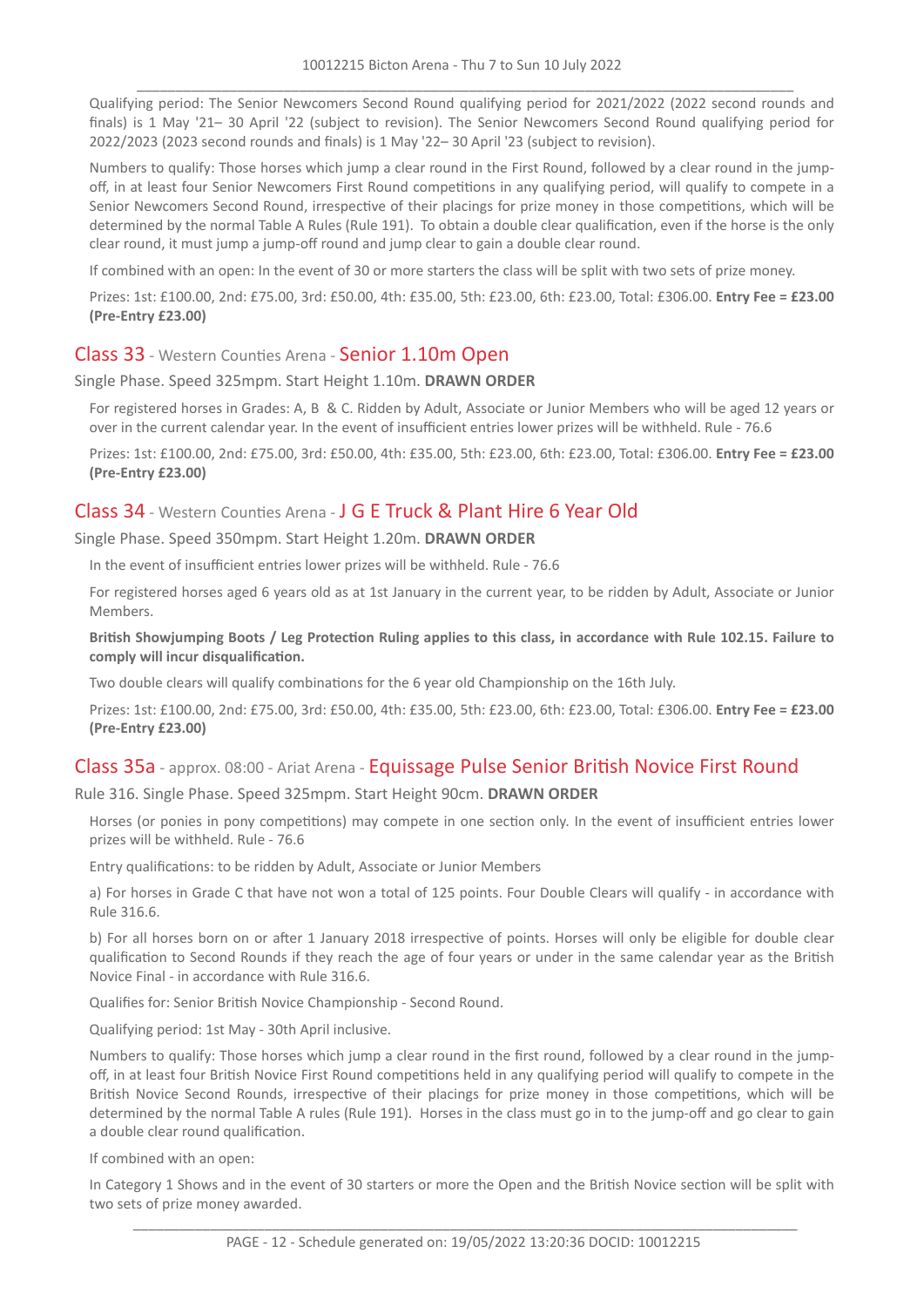In Category 2 Shows the sections must always be split with two sets of prize money awarded, irrespective of starters.

Prizes: 1st: £40.00, 2nd: £30.00, 3rd: £20.00, 4th: £18.00, 5th: £18.00, 6th: £18.00, Total: £144.00. **Entry Fee = £18.00 (Pre-Entry £18.00)**

#### Class 35b - approx. 08:00 - Ariat Arena - Senior 90cm Open

#### Single Phase. Speed 325mpm. Start Height 90cm. **DRAWN ORDER**

For registered horses in Grades: A, B & C. Ridden by Adult, Associate or Junior Members who will be aged 12 years or over in the current calendar year. Horses (or ponies in pony competitions) may compete in one section only. In the event of insufficient entries lower prizes will be withheld. Rule - 76.6

Prizes: 1st: £40.00, 2nd: £30.00, 3rd: £20.00, 4th: £18.00, 5th: £18.00, 6th: £18.00, Total: £144.00. **Entry Fee = £18.00 (Pre-Entry £18.00)**

#### Class 36a - Ariat Arena - Nupafeed Supplements Senior Discovery - First Round

Rule 314. Single Phase. Speed 325mpm. Start Height 1.00m. **DRAWN ORDER**

Horses (or ponies in pony competitions) may compete in one section only. In the event of insufficient entries lower prizes will be withheld. Rule - 76.6

Entry qualifications: to be ridden by Adult, Associate or Junior Members.

a) For horses in Grade C that have not won a total of 225 points. Four Double Clears will qualify - in accordance with Rule 314.6.

b) For all horses born on or after 1 January 2017 irrespective of points. Horses will only be eligible for double clear qualification to Second Rounds if they reach the age of five years or under in the same calendar year as the Discovery Final - in accordance with Rule 314.6.

Qualifies for: Nupafeed Supplements Discovery Championship Second Round.

Qualifying period: 1st May-30th April inclusive.

Numbers to qualify: Those horses that jump a clear round in the first round, followed by a clear round in the jump-off, in at least four First Round competitions held in any qualifying period, will qualify to compete in the Senior Discovery Second Rounds, irrespective of their placings for prize money in those competitions, which will be determined by the normal Table A Rules (Rule 191). Horses in the class must go in to the jump-off and go clear to gain a double clear round qualification.

If combined with an open:

In Category 1 Shows and in the event of 30 starters or more the Open and the Discovery section will be split with two sets of prize money awarded.

In Category 2 Shows the sections must always be split with two sets of prize money awarded, irrespective of starters.

Prizes: 1st: £40.00, 2nd: £30.00, 3rd: £20.00, 4th: £18.00, 5th: £18.00, 6th: £18.00, Total: £144.00. **Entry Fee = £18.00 (Pre-Entry £18.00)**

#### Class 36b - Ariat Arena - Senior 1.00m Open

Single Phase. Speed 325mpm. Start Height 1.00m. **DRAWN ORDER**

For registered horses in Grades: A, B & C. Ridden by Adult, Associate or Junior Members who will be aged 12 years or over in the current calendar year. Horses (or ponies in pony competitions) may compete in one section only. In the event of insufficient entries lower prizes will be withheld. Rule - 76.6

Prizes: 1st: £40.00, 2nd: £30.00, 3rd: £20.00, 4th: £18.00, 5th: £18.00, 6th: £18.00, Total: £144.00. **Entry Fee = £18.00 (Pre-Entry £18.00)**

#### Class 37 - Ariat Arena - Senior 1.05m Open

Single Phase. Speed 325mpm. Start Height 1.05m. **DRAWN ORDER**

For registered horses in Grades: A, B & C. Ridden by Adult, Associate or Junior Members who will be aged 12 years or over in the current calendar year. In the event of insufficient entries lower prizes will be withheld. Rule - 76.6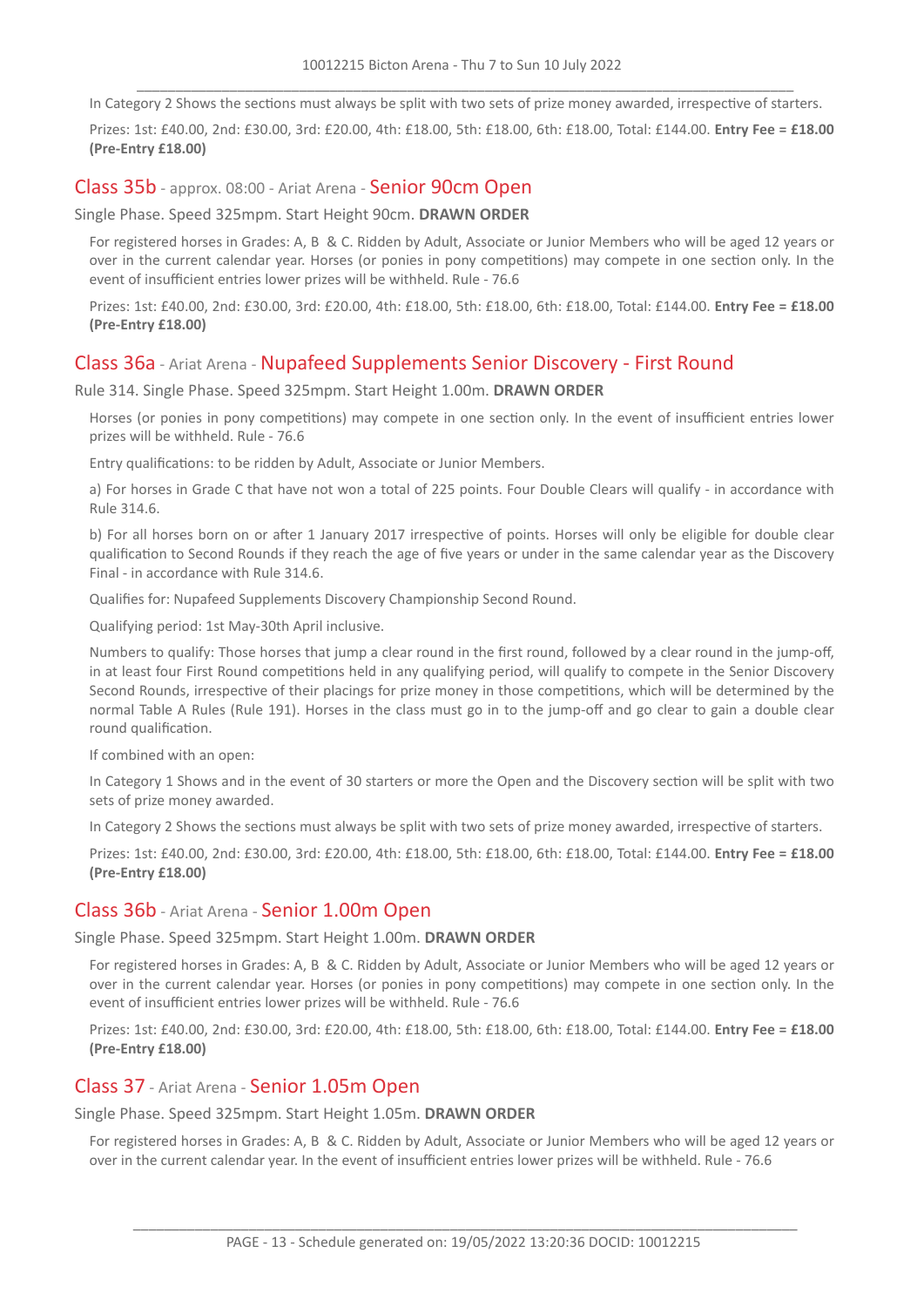Prizes: 1st: £50.00, 2nd: £35.00, 3rd: £25.00, 4th: £19.00, 5th: £19.00, 6th: £19.00, Total: £167.00. **Entry Fee = £19.00 (Pre-Entry £19.00)**

# Sunday 10 July 2022

#### Class 38 - approx. 08:00 - TopSpec Main Arena - Senior 1.20m Open

Table A4. Speed 350mpm. Start Height 1.20m. **DRAWN ORDER**

For registered horses in Grades: A, B & C. Ridden by Adult, Associate or Junior Members who will be aged 12 years or over in the current calendar year. In the event of insufficient entries lower prizes will be withheld. Rule - 76.6

#### **Pre-Entry Drawn Order**

Prizes: 1st: £150.00, 2nd: £100.00, 3rd: £75.00, 4th: £50.00, 5th: £35.00, 6th: £30.00, 7th: £30.00, Total: £470.00. **Entry Fee = £30.00 (Pre-Entry £30.00)**

## Class 39 - TopSpec Main Arena - Equitop GLME Senior Foxhunter Second Round

Rule 311. Table A8. Speed 350mpm. Start Height 1.30m. **DRAWN ORDER**

Rosettes kindly sponsored by Equitop GLME In the event of insufficient entries lower prizes will be withheld. Rule - 76.6

For registered horses that have qualified to compete by jumping double clear rounds in at least four Senior Foxhunter First Round competitions in accordance with Rule 310.6. Qualified horses are eligible to be entered and to compete in any four of the Second Round competitions (subject to revision)

Qualifies for: Horse of the Year Show and the British Showjumping National Championships

Numbers to qualify: The first two horses, disregarding those already qualified, will qualify for the Senior Foxhunter Championship at the Horse of the Year Show. The first five horses, disregarding those already qualified, will qualify for the British Showjumping National Championships, plus those horses that jump clear in all three rounds of a Senior Foxhunter Second Round

Note: Those horses that have competed in the Senior Foxhunter Championship in 2021 are not eligible for qualifcation to the 2022 Championship.

#### **Pre-Entry Drawn Order**

Prizes: 1st: £300.00, 2nd: £225.00, 3rd: £175.00, 4th: £100.00, 5th: £70.00, 6th: £40.00, 7th: £40.00, Total: £950.00. **Entry Fee = £40.00 (Pre-Entry £40.00)**

## Class 40 - TopSpec Main Arena - Longpark Equestrian National 1.40m Open

#### Rule 301. Table A4. Speed 350mpm. Start Height 1.40m. **DRAWN ORDER**

In the event of insufficient entries lower prizes will be withheld. Rule - 76.6

For registered horses to be ridden by Adult, Associate or Junior Members.

Qualifies for: National 1.40m Championship at the British Showjumping National Championships.

Qualifying period: 1st July - 30th June

Numbers to qualify: Two double clears to qualify to the final. Also any two double clears from any International Trial or Area Trial or classes 1.40m or above in the qualifying period will qualify for the Final. Double clear qualifications will not be obtained from one round competitions (e.g. Table A4 or Table A (1 Round))

Prizes: 1st: £500.00, 2nd: £375.00, 3rd: £250.00, 4th: £150.00, 5th: £100.00, 6th: £75.00, 7th: £50.00, Total: £1,500.00. **Entry Fee = £50.00 (Pre-Entry £50.00)**

#### Class 41 - approx. 08:00 - Western Counties Arena - Protexin 4 Year Old

#### Table A1. Speed 325mpm. Start Height 90cm. **DRAWN ORDER**

In the event of insufficient entries lower prizes will be withheld. Rule - 76.6

For registered horses aged 4 years old as at 1st January in the current year, to be ridden by Adult, Associate or Junior Members.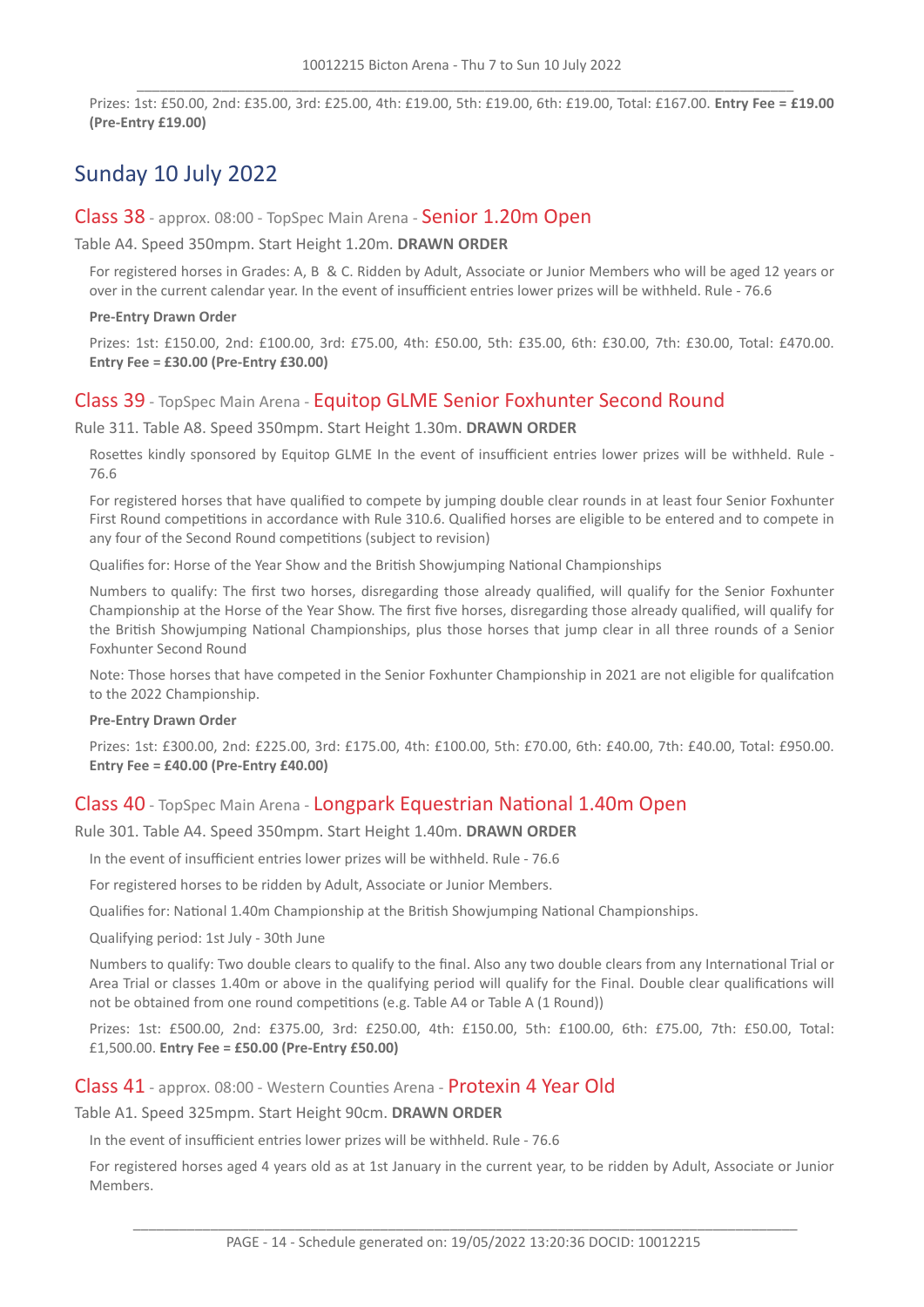British Showjumping Boots / Leg Protection Ruling applies to this class, in accordance with Rule 102.15. Failure to **comply will incur disqualification.**

Two double clears will qualify combinations for the 4 year old Championship on the 16th July.

Prizes: 1st: £50.00, 2nd: £35.00, 3rd: £25.00, 4th: £19.00, 5th: £19.00, 6th: £19.00, Total: £167.00. **Entry Fee = £19.00 (Pre-Entry £19.00)**

#### Class 42 - Western Counties Arena - Senior Newcomers - First Round

Rule 312. Single Phase. Speed 325mpm. Start Height 1.10m. **DRAWN ORDER**

In the event of insufficient entries lower prizes will be withheld. Rule - 76.6

Entry qualifications: to be ridden by Adult, Associate or Junior Members.

(a) For registered horses in Grade C that have not won a total of 375 points. Four double clears will qualify - in accordance with rule 312.6

(b) For all horses born on or after 1st January 2016, irrespective of Points. Horses will only be eligible for double clear qualification to Second Rounds if they reach the age of six years or under in the same calendar year as the Newcomers Final - in accordance with Rule 312.6.

Qualifies for: Senior Newcomers Second Round.

Qualifying period: The Senior Newcomers Second Round qualifying period for 2021/2022 (2022 second rounds and finals) is 1 May '21– 30 April '22 (subject to revision). The Senior Newcomers Second Round qualifying period for 2022/2023 (2023 second rounds and finals) is 1 May '22– 30 April '23 (subject to revision).

Numbers to qualify: Those horses which jump a clear round in the First Round, followed by a clear round in the jumpoff, in at least four Senior Newcomers First Round competitions in any qualifying period, will qualify to compete in a Senior Newcomers Second Round, irrespective of their placings for prize money in those competitions, which will be determined by the normal Table A Rules (Rule 191). To obtain a double clear qualification, even if the horse is the only clear round, it must jump a jump-off round and jump clear to gain a double clear round.

If combined with an open: In the event of 30 or more starters the class will be split with two sets of prize money.

Prizes: 1st: £100.00, 2nd: £75.00, 3rd: £50.00, 4th: £35.00, 5th: £23.00, 6th: £23.00, Total: £306.00. **Entry Fee = £23.00 (Pre-Entry £23.00)**

## Class 43 - Western Counties Arena - Senior 1.10m Open

Single Phase. Speed 325mpm. Start Height 1.10m. **DRAWN ORDER**

For registered horses in Grades: A, B & C. Ridden by Adult, Associate or Junior Members who will be aged 12 years or over in the current calendar year. In the event of insufficient entries lower prizes will be withheld. Rule - 76.6

Prizes: 1st: £100.00, 2nd: £75.00, 3rd: £50.00, 4th: £35.00, 5th: £23.00, 6th: £23.00, Total: £306.00. **Entry Fee = £23.00 (Pre-Entry £23.00)**

## Class 44 - Western Counties Arena - Senior 1.15m Open (inc. the National 1.15m Members Cup Qualifier)

#### Single Phase. Speed 350mpm. Start Height 1.15m. **DRAWN ORDER**

In the event of insufficient entries lower prizes will be withheld. Rule - 76.6

Open to all registered horses to be ridden by Adult, Associate or Junior Members. Those riders not listed on the British Showjumping Gold League as of 31st March 2021 will be eligible to qualify for the National 1.15m Members Cup Final.

Qualifies for: British Showjumping National Championships.

Qualification period: 1st June-31st May.

Numbers to qualify: Two double clears (subject to revision). Qualification is horse/rider combination. Double clear qualifications will not be obtained from one round competitions (e.g. Table A4 or Table A (1 Round)).

Prizes: 1st: £70.00, 2nd: £50.00, 3rd: £35.00, 4th: £25.00, 5th: £23.00, 6th: £23.00, 7th: £23.00, Total: £249.00. **Entry Fee = £23.00 (Pre-Entry £23.00)**

## Class 45 - Western Counties Arena - Equitop GLME Senior Foxhunter First Round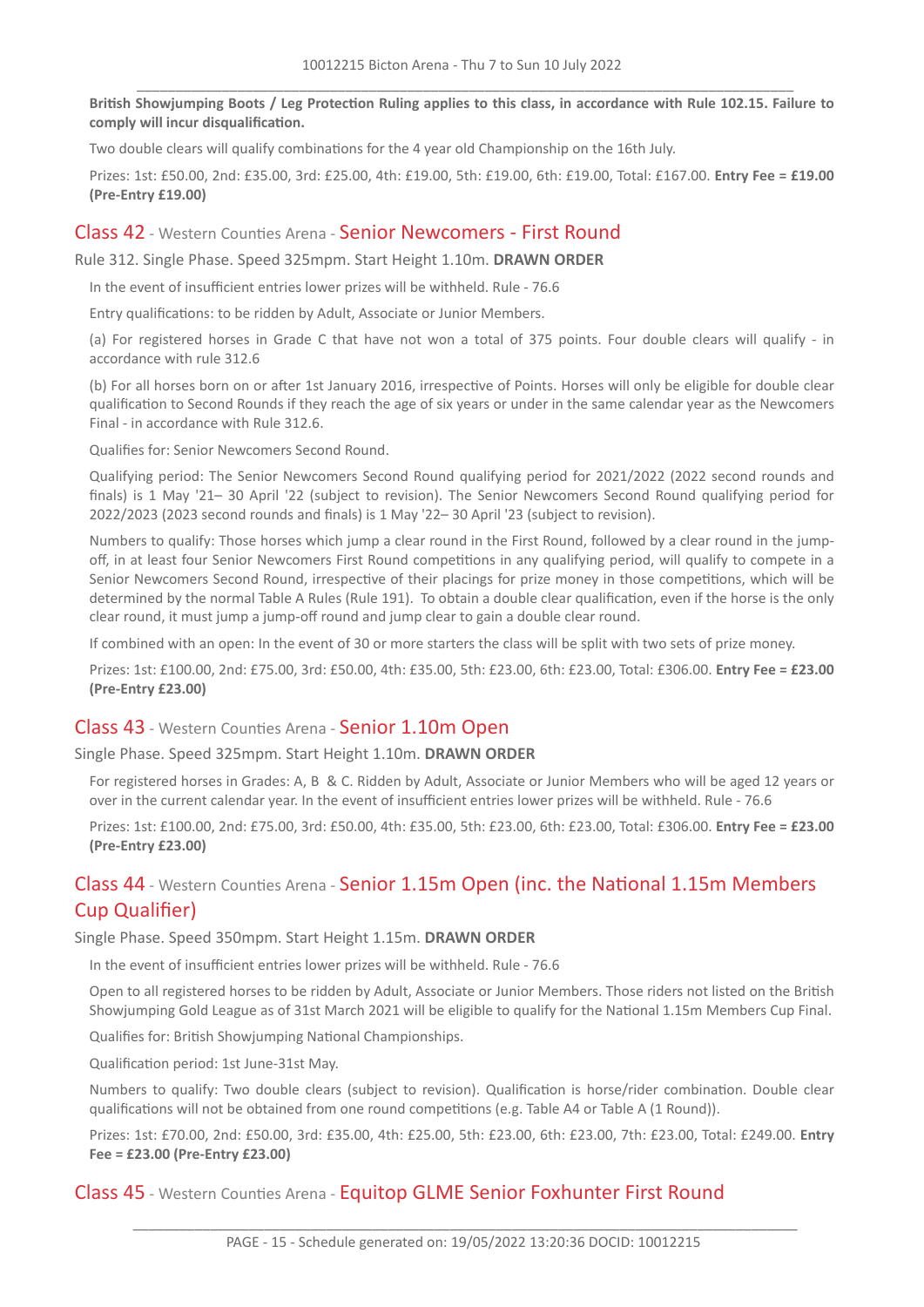Rule 310. Single Phase. Speed 350mpm. Start Height 1.20m. **DRAWN ORDER**

First place rosette kindly sponsored by Equitop GLME In the event of insufficient entries lower prizes will be withheld. Rule - 76.6

Entry qualifications: to be ridden by Adult, Associate or Junior Members.

(a) For registered horses in Grade C that have not won a total of 700 points. Four double clears will qualify - in accordance with rule 310.6

(b) For all registered horses born on or after 1 January 2015, irrespective of points. Horses will be eligible for double clear qualification to attend second rounds providing they reach the age of seven years or under in the same calendar year as the Foxhunter Final - in accordance with rule 310.6 Four double clears will qualify.

Qualifies for: The Senior Foxhunter Second Round.

Qualifying period: The Senior Foxhunter Second Round qualifying period for 2021/2022 (2022 second rounds and finals) is 1 May '21 - 30 April '22 inclusive. The Senior Foxhunter Second Round qualifying period for 2022/2023 (2023 second rounds and finals) is 1 May '22 – 30 April '23 (subject to revision).

Numbers to qualify: Those horses that jump a clear round in the First Round, followed by a clear round in the jumpoff, in at least four Senior Foxhunter First Round competitions in any qualifying period will qualify to compete in a Second Round, irrespective of their placings for prize money. Horses in the class must go into the jump off and go clear to gain its double clear round qualification.

Those horses that have competed in the Senior Foxhunter Championship in 2021 are not eligible for qualification to the 2022 Championship.

If combined with an open: In the event of 30 or more starters the class will be split with two sets of prize money.

Prizes: 1st: £150.00, 2nd: £100.00, 3rd: £75.00, 4th: £50.00, 5th: £35.00, 6th: £30.00, 7th: £30.00, Total: £470.00. **Entry Fee = £30.00 (Pre-Entry £30.00)**

#### Class 46 - Western Counties Arena - Senior 1.20m Open

Single Phase. Speed 350mpm. Start Height 1.20m. **DRAWN ORDER**

For registered horses in Grades: A, B & C. Ridden by Adult, Associate or Junior Members who will be aged 12 years or over in the current calendar year. In the event of insufficient entries lower prizes will be withheld. Rule - 76.6

Prizes: 1st: £150.00, 2nd: £100.00, 3rd: £75.00, 4th: £50.00, 5th: £35.00, 6th: £30.00, 7th: £30.00, Total: £470.00. **Entry Fee = £30.00 (Pre-Entry £30.00)**

#### Class 47a - approx. 08:00 - Ariat Arena - Equissage Pulse Senior British Novice First Round

Rule 316. Single Phase. Speed 325mpm. Start Height 90cm. **DRAWN ORDER**

Horses (or ponies in pony competitions) may compete in one section only. In the event of insufficient entries lower prizes will be withheld. Rule - 76.6

Entry qualifications: to be ridden by Adult, Associate or Junior Members

a) For horses in Grade C that have not won a total of 125 points. Four Double Clears will qualify - in accordance with Rule 316.6.

b) For all horses born on or after 1 January 2018 irrespective of points. Horses will only be eligible for double clear qualification to Second Rounds if they reach the age of four years or under in the same calendar year as the British Novice Final - in accordance with Rule 316.6.

Qualifies for: Senior British Novice Championship - Second Round.

Qualifying period: 1st May - 30th April inclusive.

Numbers to qualify: Those horses which jump a clear round in the first round, followed by a clear round in the jumpoff, in at least four British Novice First Round competitions held in any qualifying period will qualify to compete in the British Novice Second Rounds, irrespective of their placings for prize money in those competitions, which will be determined by the normal Table A rules (Rule 191). Horses in the class must go in to the jump-off and go clear to gain a double clear round qualification.

If combined with an open: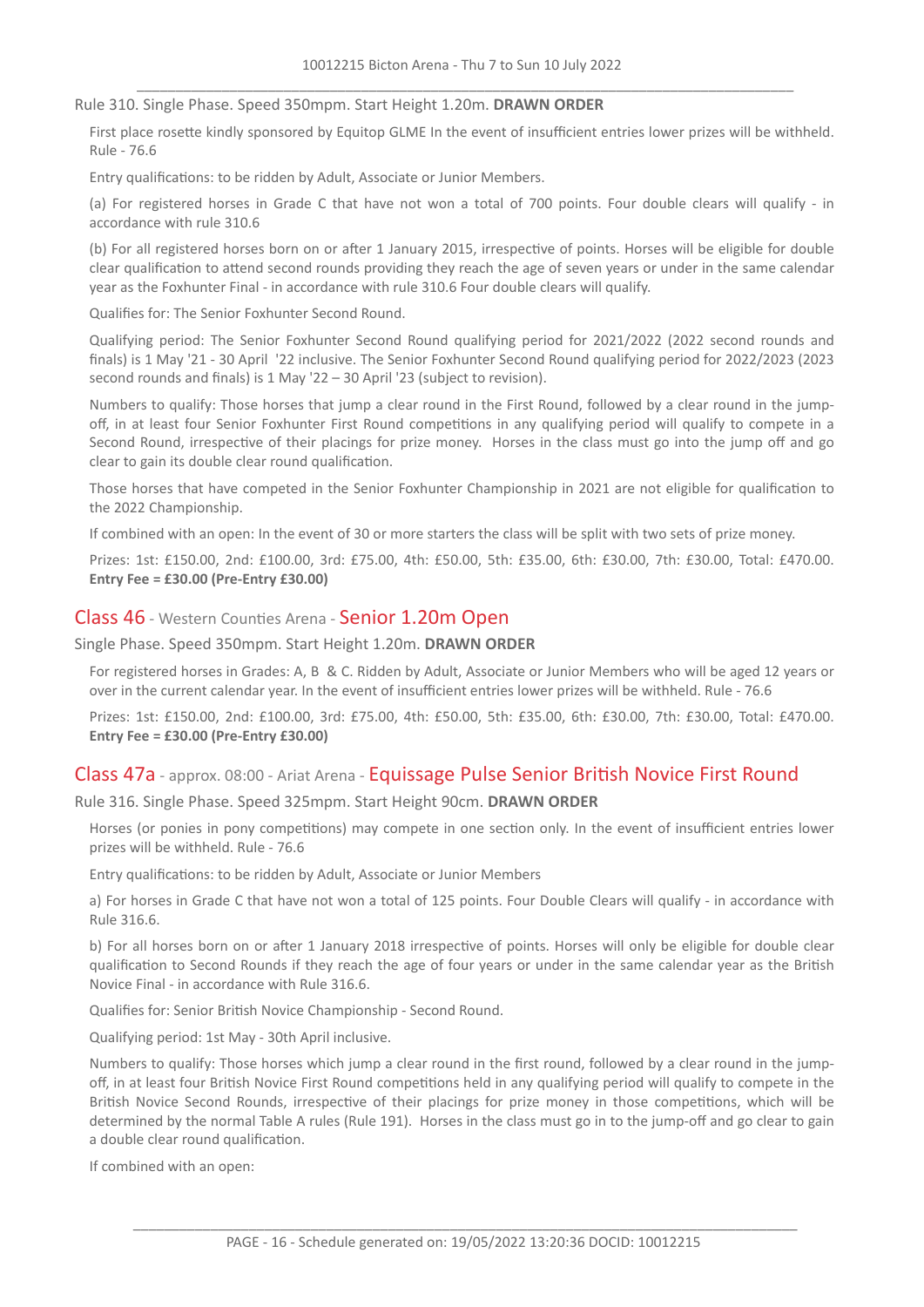In Category 1 Shows and in the event of 30 starters or more the Open and the British Novice section will be split with two sets of prize money awarded.

In Category 2 Shows the sections must always be split with two sets of prize money awarded, irrespective of starters.

Prizes: 1st: £40.00, 2nd: £30.00, 3rd: £20.00, 4th: £18.00, 5th: £18.00, 6th: £18.00, Total: £144.00. **Entry Fee = £18.00 (Pre-Entry £18.00)**

#### Class 47b - approx. 08:00 - Ariat Arena - Senior 90cm Open

Single Phase. Speed 325mpm. Start Height 90cm. **DRAWN ORDER**

For registered horses in Grades: A, B & C. Ridden by Adult, Associate or Junior Members who will be aged 12 years or over in the current calendar year. Horses (or ponies in pony competitions) may compete in one section only. In the event of insufficient entries lower prizes will be withheld. Rule - 76.6

Prizes: 1st: £40.00, 2nd: £30.00, 3rd: £20.00, 4th: £18.00, 5th: £18.00, 6th: £18.00, Total: £144.00. **Entry Fee = £18.00 (Pre-Entry £18.00)**

#### Class 48a - Ariat Arena - Nupafeed Supplements Senior Discovery - First Round

Rule 314. Single Phase. Speed 325mpm. Start Height 1.00m. **DRAWN ORDER**

Horses (or ponies in pony competitions) may compete in one section only. In the event of insufficient entries lower prizes will be withheld. Rule - 76.6

Entry qualifications: to be ridden by Adult, Associate or Junior Members.

a) For horses in Grade C that have not won a total of 225 points. Four Double Clears will qualify - in accordance with Rule 314.6.

b) For all horses born on or after 1 January 2017 irrespective of points. Horses will only be eligible for double clear qualification to Second Rounds if they reach the age of five years or under in the same calendar year as the Discovery Final - in accordance with Rule 314.6.

Qualifies for: Nupafeed Supplements Discovery Championship Second Round.

Qualifying period: 1st May-30th April inclusive.

Numbers to qualify: Those horses that jump a clear round in the first round, followed by a clear round in the jump-off, in at least four First Round competitions held in any qualifying period, will qualify to compete in the Senior Discovery Second Rounds, irrespective of their placings for prize money in those competitions, which will be determined by the normal Table A Rules (Rule 191). Horses in the class must go in to the jump-off and go clear to gain a double clear round qualification.

If combined with an open:

In Category 1 Shows and in the event of 30 starters or more the Open and the Discovery section will be split with two sets of prize money awarded.

In Category 2 Shows the sections must always be split with two sets of prize money awarded, irrespective of starters.

Prizes: 1st: £40.00, 2nd: £30.00, 3rd: £20.00, 4th: £18.00, 5th: £18.00, 6th: £18.00, Total: £144.00. **Entry Fee = £18.00 (Pre-Entry £18.00)**

## Class 48b - Ariat Arena - Senior 1.00m Open

Single Phase. Speed 325mpm. Start Height 1.00m. **DRAWN ORDER**

For registered horses in Grades: A, B & C. Ridden by Adult, Associate or Junior Members who will be aged 12 years or over in the current calendar year. Horses (or ponies in pony competitions) may compete in one section only. In the event of insufficient entries lower prizes will be withheld. Rule - 76.6

Prizes: 1st: £40.00, 2nd: £30.00, 3rd: £20.00, 4th: £18.00, 5th: £18.00, 6th: £18.00, Total: £144.00. **Entry Fee = £18.00 (Pre-Entry £18.00)**

## Class 49 - Ariat Arena - Ancora Equestrian 5 Year Old

Table A1. Speed 325mpm. Start Height 1.10m. **DRAWN ORDER**

In the event of insufficient entries lower prizes will be withheld. Rule - 76.6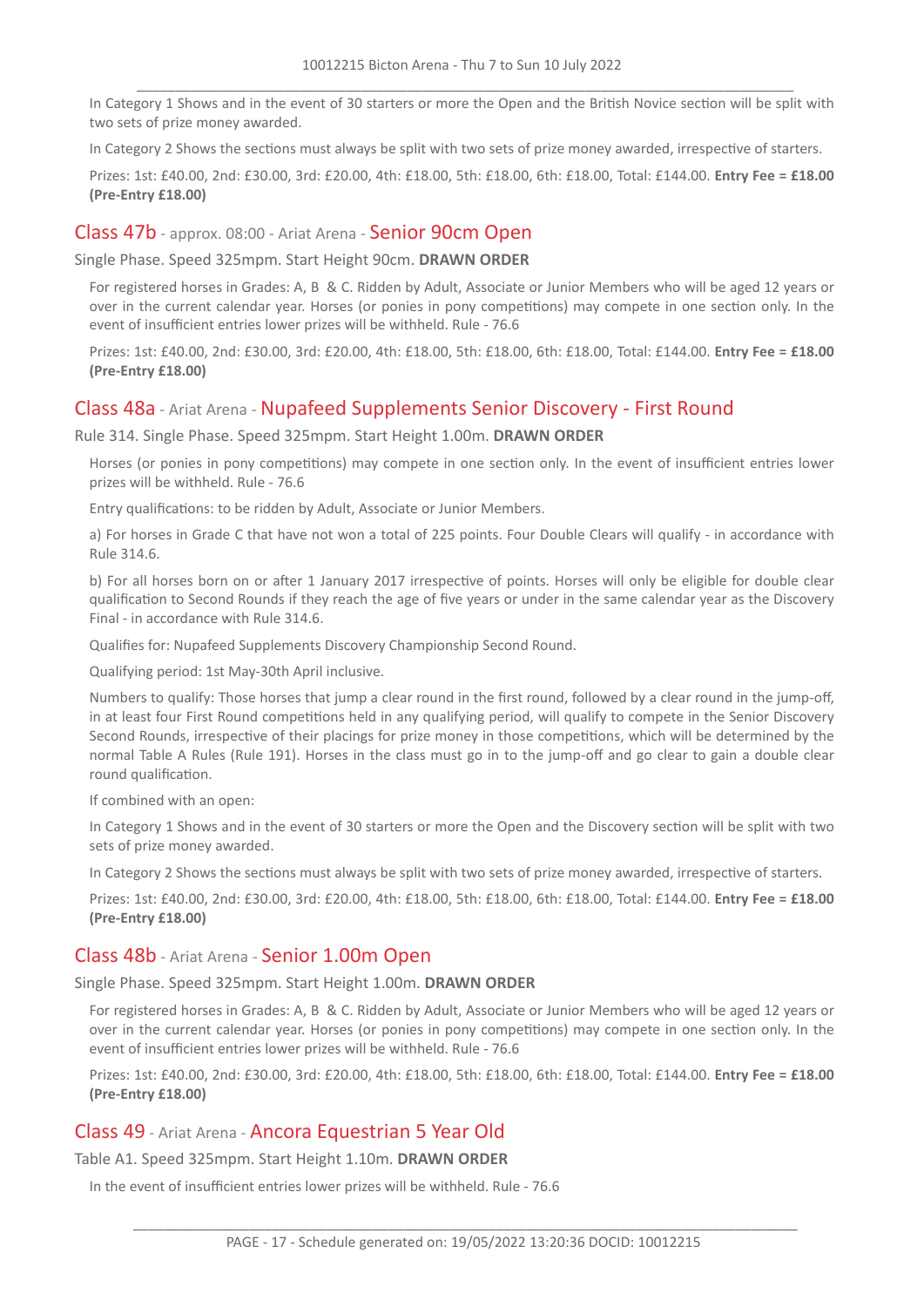For registered horses aged 5 years old as at 1st January in the current year, to be ridden by Adult, Associate or Junior Members.

#### British Showjumping Boots / Leg Protection Ruling applies to this class, in accordance with Rule 102.15. Failure to **comply will incur disqualification.**

Two double clears will qualify combinations for the 5 year old Championship on the 16th July.

Prizes: 1st: £100.00, 2nd: £75.00, 3rd: £50.00, 4th: £35.00, 5th: £23.00, 6th: £23.00, Total: £306.00. **Entry Fee = £23.00 (Pre-Entry £23.00)**

## Class 50 - Ariat Arena - Senior 1.05m Open

Single Phase. Speed 325mpm. Start Height 1.05m. **DRAWN ORDER**

For registered horses in Grades: A, B & C. Ridden by Adult, Associate or Junior Members who will be aged 12 years or over in the current calendar year. In the event of insufficient entries lower prizes will be withheld. Rule - 76.6

Prizes: 1st: £50.00, 2nd: £35.00, 3rd: £25.00, 4th: £19.00, 5th: £19.00, 6th: £19.00, Total: £167.00. **Entry Fee = £19.00 (Pre-Entry £19.00)**

## Class 51 - Ariat Arena - J G E Truck & Plant Hire 6 Year Old

Single Phase. Speed 350mpm. Start Height 1.20m. **DRAWN ORDER**

In the event of insufficient entries lower prizes will be withheld. Rule - 76.6

For registered horses aged 6 years old as at 1st January in the current year, to be ridden by Adult, Associate or Junior Members.

British Showjumping Boots / Leg Protection Ruling applies to this class, in accordance with Rule 102.15. Failure to **comply will incur disqualification.**

Two double clears will qualify combinations for the 6 year old Championship on the 16th July.

Prizes: 1st: £100.00, 2nd: £75.00, 3rd: £50.00, 4th: £35.00, 5th: £23.00, 6th: £23.00, Total: £306.00. **Entry Fee = £23.00 (Pre-Entry £23.00)**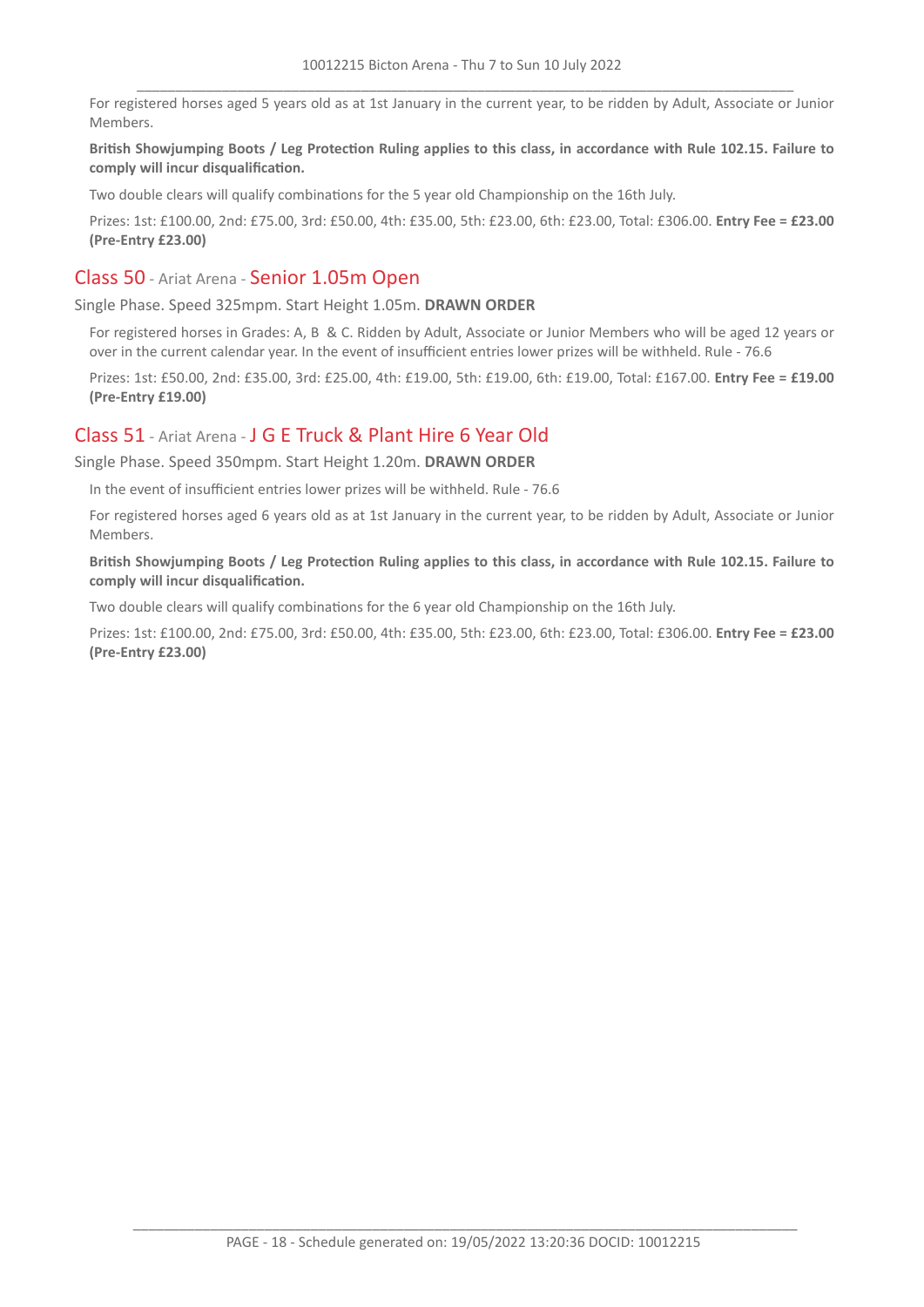

# **British Showjumping Schedule**

Bicton Arena Wed 13 to Sat 16 July 2022

Bicton, East Budleigh, Budleigh Salterton, Devon, EX9 7BL [Map](https://www.google.com/maps/@50.6622270,-3.3308502,16z)

Centre Website: <http://www.bicton-arena.co.uk>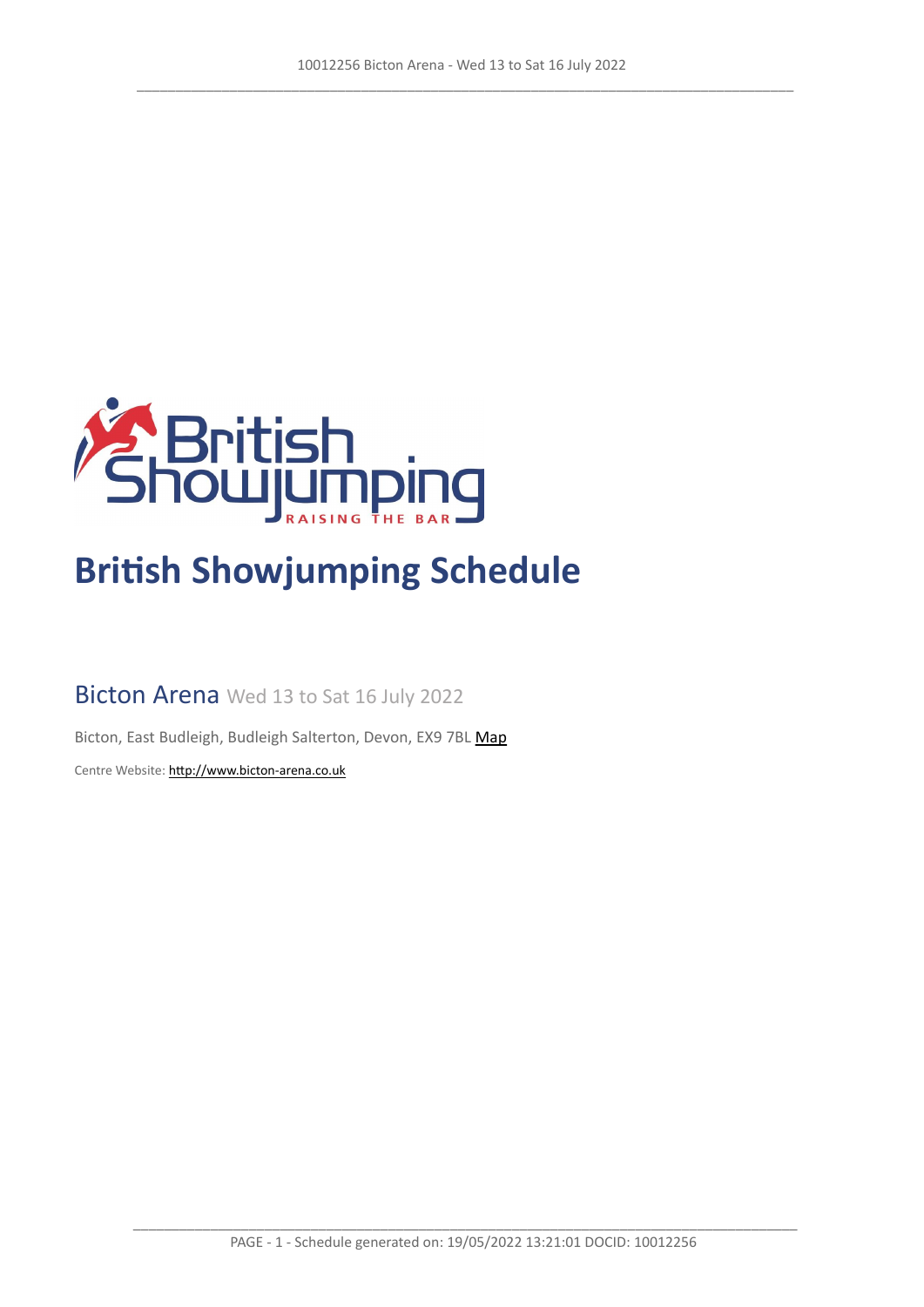## Show Secretary

Show Secretary: Miss Lucinda Thompson, Tel: 01395 441162, Email: <lucy.thompson@clintondevon.com>

## First Aid Charges

First Aid is provided by an external provider, please use the link in the More Information section to find out what charges there may be for first aid.

#### More Information

More information about facilities and amenities at this location can be obtained from the [Centre](http://www.bicton-arena.co.uk) [home](http://www.bicton-arena.co.uk) [page](http://www.bicton-arena.co.uk)

## Refund of Entry Fees

The entries will close once classes are full. Any withdrawals made before Monday 23rd June Midday will receive a full refund, minus a £20.00 administration charge. Any withdrawals made after middays on Monday 27th June will not be entitled to any sort of refund.

## Wednesday 13 July 2022

#### Class 52 - approx. 08:00 - TopSpec Main Arena - Senior 1.20m Open

Table A4. Speed 350mpm. Start Height 1.20m. **DRAWN ORDER**

For registered horses in Grades: A, B & C. Ridden by Adult, Associate or Junior Members who will be aged 12 years or over in the current calendar year. In the event of insufficient entries lower prizes will be withheld. Rule - 76.6

#### **Pre-Entry Drawn Order**

Prizes: 1st: £150.00, 2nd: £100.00, 3rd: £75.00, 4th: £50.00, 5th: £35.00, 6th: £30.00, 7th: £30.00, Total: £470.00. **Entry Fee = £30.00 (Pre-Entry £30.00)**

## Class 53 - TopSpec Main Arena - British Horse Feeds Speedi-Beet Horse of the Year Show Grade C Championship Qualifier

Rule 305. Table A7. Speed 350mpm. Start Height 1.35m. **DRAWN ORDER**

Rosettes kindly sponsored by British Horse Feeds Speedi-Beet In the event of insufficient entries lower prizes will be withheld. Rule - 76.6

For registered horses in Grade C as at 1 April 2022, to be ridden by Adult, Associate or Junior Members.

Qualifies for: British Horse Feeds Speedi-Beet Horse of the Year Show Grade C Championship Final.

Numbers to qualify: Top three horses, disregarding those already qualified.

Qualifying period: April to September.

#### **Pre-Entry Drawn Order**

Prizes: 1st: £300.00, 2nd: £225.00, 3rd: £175.00, 4th: £100.00, 5th: £75.00, 6th: £40.00, 7th: £40.00, Total: £955.00. **Entry Fee = £40.00 (Pre-Entry £40.00)**

#### Class 54 - TopSpec Main Arena - Senior 1.35m Open

Single Phase. Speed 375mpm. Start Height 1.35m. **DRAWN ORDER**

For registered horses in Grades: A, B & C. Ridden by Adult, Associate or Junior Members who will be aged 12 years or over in the current calendar year. In the event of insufficient entries lower prizes will be withheld. Rule - 76.6

Prizes: 1st: £500.00, 2nd: £375.00, 3rd: £300.00, 4th: £200.00, 5th: £100.00, 6th: £70.00, 7th: £50.00, Total: £1,595.00. **Entry Fee = £40.00 (Pre-Entry £40.00)**

Class 55a - approx. 08:00 - Western Counties Arena - Equissage Pulse Senior British Novice First Round

Rule 316. Single Phase. Speed 325mpm. Start Height 90cm. **DRAWN ORDER**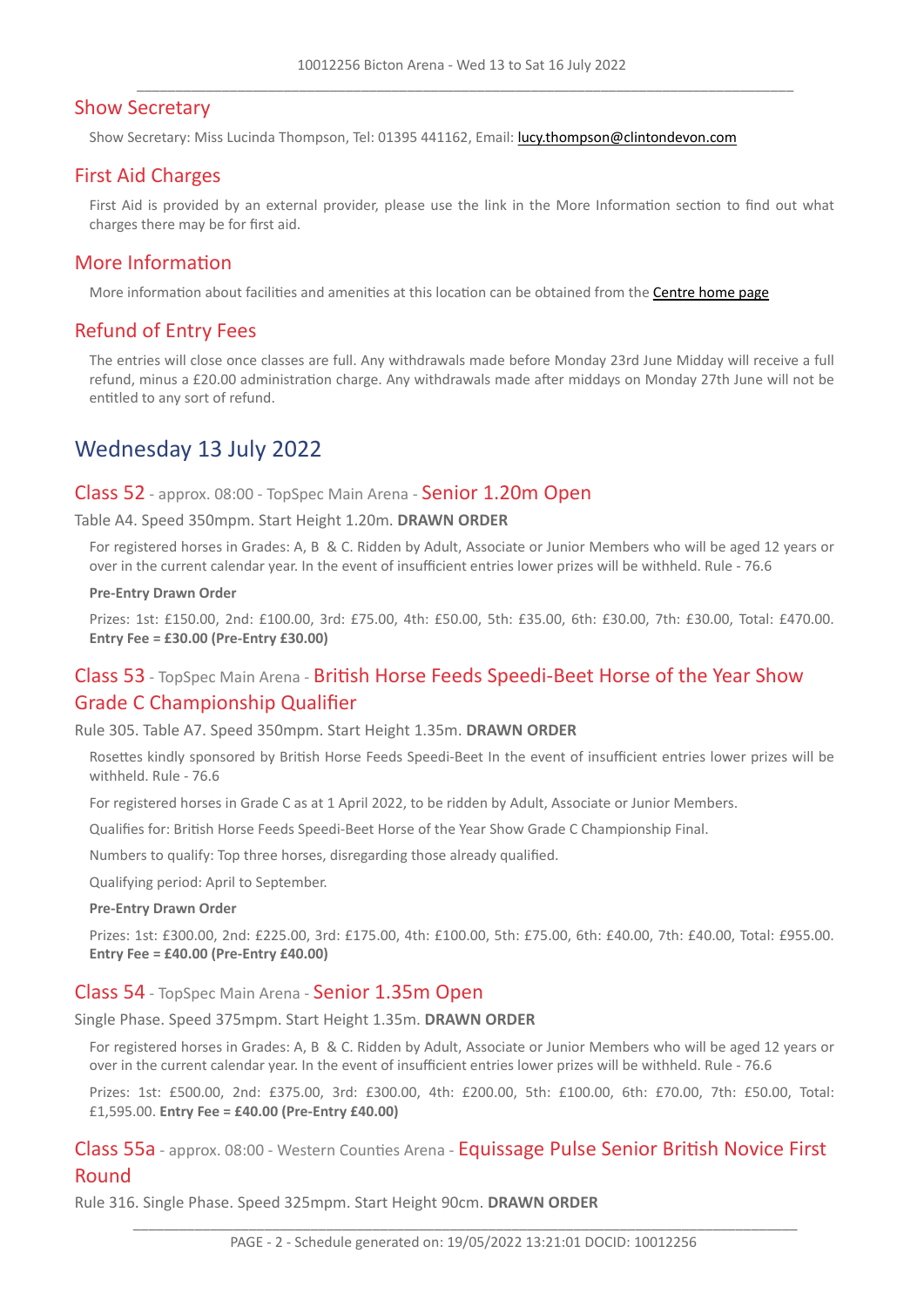Horses (or ponies in pony competitions) may compete in one section only. In the event of insufficient entries lower prizes will be withheld. Rule - 76.6

Entry qualifications: to be ridden by Adult, Associate or Junior Members

a) For horses in Grade C that have not won a total of 125 points. Four Double Clears will qualify - in accordance with Rule 316.6.

b) For all horses born on or after 1 January 2018 irrespective of points. Horses will only be eligible for double clear qualification to Second Rounds if they reach the age of four years or under in the same calendar year as the British Novice Final - in accordance with Rule 316.6.

Qualifies for: Senior British Novice Championship - Second Round.

Qualifying period: 1st May - 30th April inclusive.

Numbers to qualify: Those horses which jump a clear round in the first round, followed by a clear round in the jumpoff, in at least four British Novice First Round competitions held in any qualifying period will qualify to compete in the British Novice Second Rounds, irrespective of their placings for prize money in those competitions, which will be determined by the normal Table A rules (Rule 191). Horses in the class must go in to the jump-off and go clear to gain a double clear round qualification.

If combined with an open:

In Category 1 Shows and in the event of 30 starters or more the Open and the British Novice section will be split with two sets of prize money awarded.

In Category 2 Shows the sections must always be split with two sets of prize money awarded, irrespective of starters.

Prizes: 1st: £40.00, 2nd: £30.00, 3rd: £20.00, 4th: £18.00, 5th: £18.00, 6th: £18.00, Total: £144.00. **Entry Fee = £18.00 (Pre-Entry £18.00)**

#### Class 55b - approx. 08:00 - Western Counties Arena - Senior 90cm Open

Single Phase. Speed 325mpm. Start Height 90cm. **DRAWN ORDER**

For registered horses in Grades: A, B & C. Ridden by Adult, Associate or Junior Members who will be aged 12 years or over in the current calendar year. Horses (or ponies in pony competitions) may compete in one section only. In the event of insufficient entries lower prizes will be withheld. Rule - 76.6

Prizes: 1st: £40.00, 2nd: £30.00, 3rd: £20.00, 4th: £18.00, 5th: £18.00, 6th: £18.00, Total: £144.00. **Entry Fee = £18.00 (Pre-Entry £18.00)**

## Class 56a - Western Counties Arena - Nupafeed Supplements Senior Discovery - First Round

Rule 314. Single Phase. Speed 325mpm. Start Height 1.00m. **DRAWN ORDER**

Horses (or ponies in pony competitions) may compete in one section only. In the event of insufficient entries lower prizes will be withheld. Rule - 76.6

Entry qualifications: to be ridden by Adult, Associate or Junior Members.

a) For horses in Grade C that have not won a total of 225 points. Four Double Clears will qualify - in accordance with Rule 314.6.

b) For all horses born on or after 1 January 2017 irrespective of points. Horses will only be eligible for double clear qualification to Second Rounds if they reach the age of five years or under in the same calendar year as the Discovery Final - in accordance with Rule 314.6.

Qualifies for: Nupafeed Supplements Discovery Championship Second Round.

Qualifying period: 1st May-30th April inclusive.

Numbers to qualify: Those horses that jump a clear round in the first round, followed by a clear round in the jump-off, in at least four First Round competitions held in any qualifying period, will qualify to compete in the Senior Discovery Second Rounds, irrespective of their placings for prize money in those competitions, which will be determined by the normal Table A Rules (Rule 191). Horses in the class must go in to the jump-off and go clear to gain a double clear round qualification.

If combined with an open: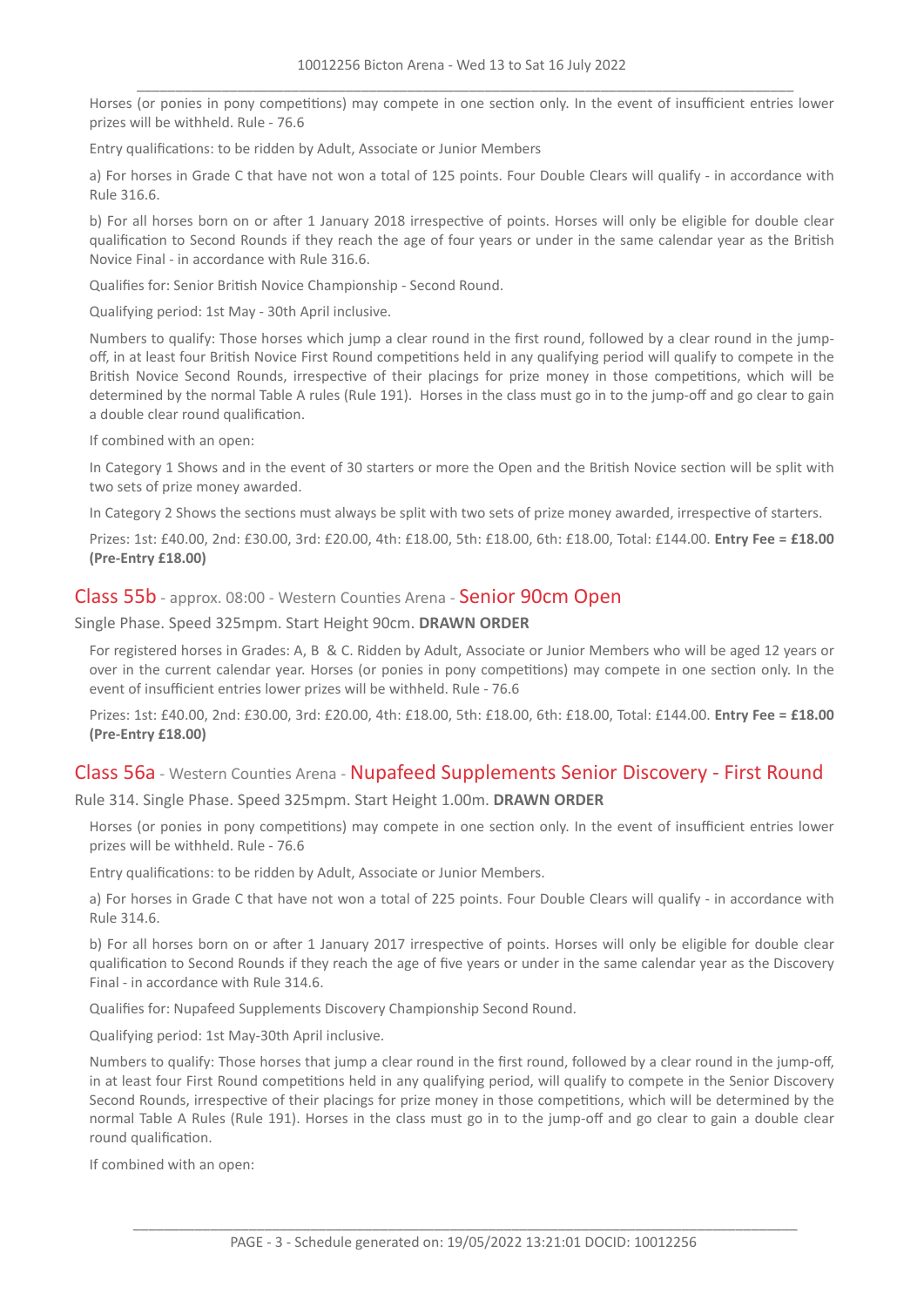In Category 1 Shows and in the event of 30 starters or more the Open and the Discovery section will be split with two sets of prize money awarded.

In Category 2 Shows the sections must always be split with two sets of prize money awarded, irrespective of starters.

Prizes: 1st: £40.00, 2nd: £30.00, 3rd: £20.00, 4th: £18.00, 5th: £18.00, 6th: £18.00, Total: £144.00. **Entry Fee = £18.00 (Pre-Entry £18.00)**

#### Class 56b - Western Counties Arena - Senior 1.00m Open

Single Phase. Speed 325mpm. Start Height 1.00m. **DRAWN ORDER**

For registered horses in Grades: A, B & C. Ridden by Adult, Associate or Junior Members who will be aged 12 years or over in the current calendar year. Horses (or ponies in pony competitions) may compete in one section only. In the event of insufficient entries lower prizes will be withheld. Rule - 76.6

Prizes: 1st: £40.00, 2nd: £30.00, 3rd: £20.00, 4th: £18.00, 5th: £18.00, 6th: £18.00, Total: £144.00. **Entry Fee = £18.00 (Pre-Entry £18.00)**

#### Class 57 - Western Counties Arena - Senior Newcomers - First Round

Rule 312. Single Phase. Speed 325mpm. Start Height 1.10m. **DRAWN ORDER**

In the event of insufficient entries lower prizes will be withheld. Rule - 76.6

Entry qualifications: to be ridden by Adult, Associate or Junior Members.

(a) For registered horses in Grade C that have not won a total of 375 points. Four double clears will qualify - in accordance with rule 312.6

(b) For all horses born on or after 1st January 2016, irrespective of Points. Horses will only be eligible for double clear qualification to Second Rounds if they reach the age of six years or under in the same calendar year as the Newcomers Final - in accordance with Rule 312.6.

Qualifies for: Senior Newcomers Second Round.

Qualifying period: The Senior Newcomers Second Round qualifying period for 2021/2022 (2022 second rounds and finals) is 1 May '21– 30 April '22 (subject to revision). The Senior Newcomers Second Round qualifying period for 2022/2023 (2023 second rounds and finals) is 1 May '22– 30 April '23 (subject to revision).

Numbers to qualify: Those horses which jump a clear round in the First Round, followed by a clear round in the jumpoff, in at least four Senior Newcomers First Round competitions in any qualifying period, will qualify to compete in a Senior Newcomers Second Round, irrespective of their placings for prize money in those competitions, which will be determined by the normal Table A Rules (Rule 191). To obtain a double clear qualification, even if the horse is the only clear round, it must jump a jump-off round and jump clear to gain a double clear round.

If combined with an open: In the event of 30 or more starters the class will be split with two sets of prize money.

Prizes: 1st: £100.00, 2nd: £75.00, 3rd: £50.00, 4th: £35.00, 5th: £23.00, 6th: £23.00, Total: £306.00. **Entry Fee = £23.00 (Pre-Entry £23.00)**

#### Class 58 - Western Counties Arena - Senior 1.10m Open

Single Phase. Speed 325mpm. Start Height 1.10m. **DRAWN ORDER**

For registered horses in Grades: A, B & C. Ridden by Adult, Associate or Junior Members who will be aged 12 years or over in the current calendar year. In the event of insufficient entries lower prizes will be withheld. Rule - 76.6

Prizes: 1st: £100.00, 2nd: £75.00, 3rd: £50.00, 4th: £35.00, 5th: £23.00, 6th: £23.00, Total: £306.00. **Entry Fee = £23.00 (Pre-Entry £23.00)**

#### Class 59 - Western Counties Arena - Equitop GLME Senior Foxhunter First Round

Rule 310. Single Phase. Speed 350mpm. Start Height 1.20m. **DRAWN ORDER**

First place rosette kindly sponsored by Equitop GLME In the event of insufficient entries lower prizes will be withheld. Rule - 76.6

Entry qualifications: to be ridden by Adult, Associate or Junior Members.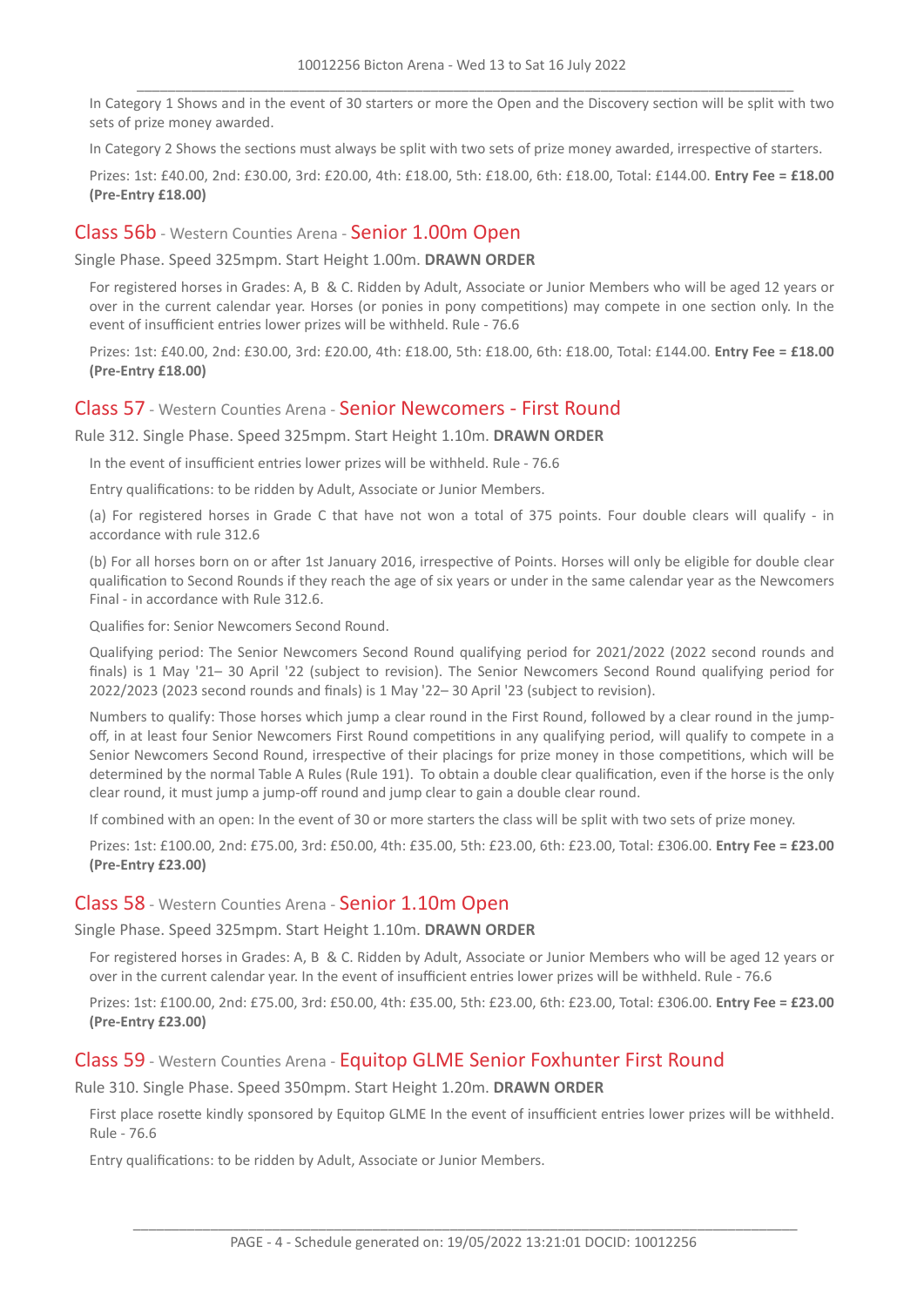(a) For registered horses in Grade C that have not won a total of 700 points. Four double clears will qualify - in accordance with rule 310.6

(b) For all registered horses born on or after 1 January 2015, irrespective of points. Horses will be eligible for double clear qualification to attend second rounds providing they reach the age of seven years or under in the same calendar year as the Foxhunter Final - in accordance with rule 310.6 Four double clears will qualify.

Qualifies for: The Senior Foxhunter Second Round.

Qualifying period: The Senior Foxhunter Second Round qualifying period for 2021/2022 (2022 second rounds and finals) is 1 May '21 - 30 April '22 inclusive. The Senior Foxhunter Second Round qualifying period for 2022/2023 (2023 second rounds and finals) is 1 May '22 – 30 April '23 (subject to revision).

Numbers to qualify: Those horses that jump a clear round in the First Round, followed by a clear round in the jumpoff, in at least four Senior Foxhunter First Round competitions in any qualifying period will qualify to compete in a Second Round, irrespective of their placings for prize money. Horses in the class must go into the jump off and go clear to gain its double clear round qualification.

Those horses that have competed in the Senior Foxhunter Championship in 2021 are not eligible for qualification to the 2022 Championship.

If combined with an open: In the event of 30 or more starters the class will be split with two sets of prize money.

Prizes: 1st: £150.00, 2nd: £100.00, 3rd: £75.00, 4th: £50.00, 5th: £35.00, 6th: £30.00, 7th: £30.00, Total: £470.00. **Entry Fee = £30.00 (Pre-Entry £30.00)**

## Class 60 - approx. 08:00 - Ariat Arena - Protexin 4 Year Old

Table A1. Speed 325mpm. Start Height 95cm. **DRAWN ORDER**

In the event of insufficient entries lower prizes will be withheld. Rule - 76.6

For registered horses aged 4 years old as at 1st January in the current year, to be ridden by Adult, Associate or Junior Members.

British Showjumping Boots / Leg Protection Ruling applies to this class, in accordance with Rule 102.15. Failure to **comply will incur disqualification.**

Two double clears will qualify combinations for the 4 year old Championship on the 16th July.

Prizes: 1st: £50.00, 2nd: £35.00, 3rd: £25.00, 4th: £19.00, 5th: £19.00, 6th: £19.00, Total: £167.00. **Entry Fee = £19.00 (Pre-Entry £19.00)**

## Class 61 - Ariat Arena - Ancora Equestrian 5 Year Old

Table A1. Speed 325mpm. Start Height 1.10m. **DRAWN ORDER**

In the event of insufficient entries lower prizes will be withheld. Rule - 76.6

For registered horses aged 5 years old as at 1st January in the current year, to be ridden by Adult, Associate or Junior Members.

British Showjumping Boots / Leg Protection Ruling applies to this class, in accordance with Rule 102.15. Failure to **comply will incur disqualification.**

Two double clears will qualify combinations for the 5 year old Championship on the 16th July.

Prizes: 1st: £100.00, 2nd: £75.00, 3rd: £50.00, 4th: £35.00, 5th: £23.00, 6th: £23.00, Total: £306.00. **Entry Fee = £23.00 (Pre-Entry £23.00)**

## Class 62 - Ariat Arena - Senior 1.05m Open

Single Phase. Speed 325mpm. Start Height 1.05m. **DRAWN ORDER**

For registered horses in Grades: A, B & C. Ridden by Adult, Associate or Junior Members who will be aged 12 years or over in the current calendar year. In the event of insufficient entries lower prizes will be withheld. Rule - 76.6

Prizes: 1st: £50.00, 2nd: £35.00, 3rd: £25.00, 4th: £19.00, 5th: £19.00, 6th: £19.00, Total: £167.00. **Entry Fee = £19.00 (Pre-Entry £19.00)**

## Class 63 - Ariat Arena - J G E Truck & Plant Hire 6 Year Old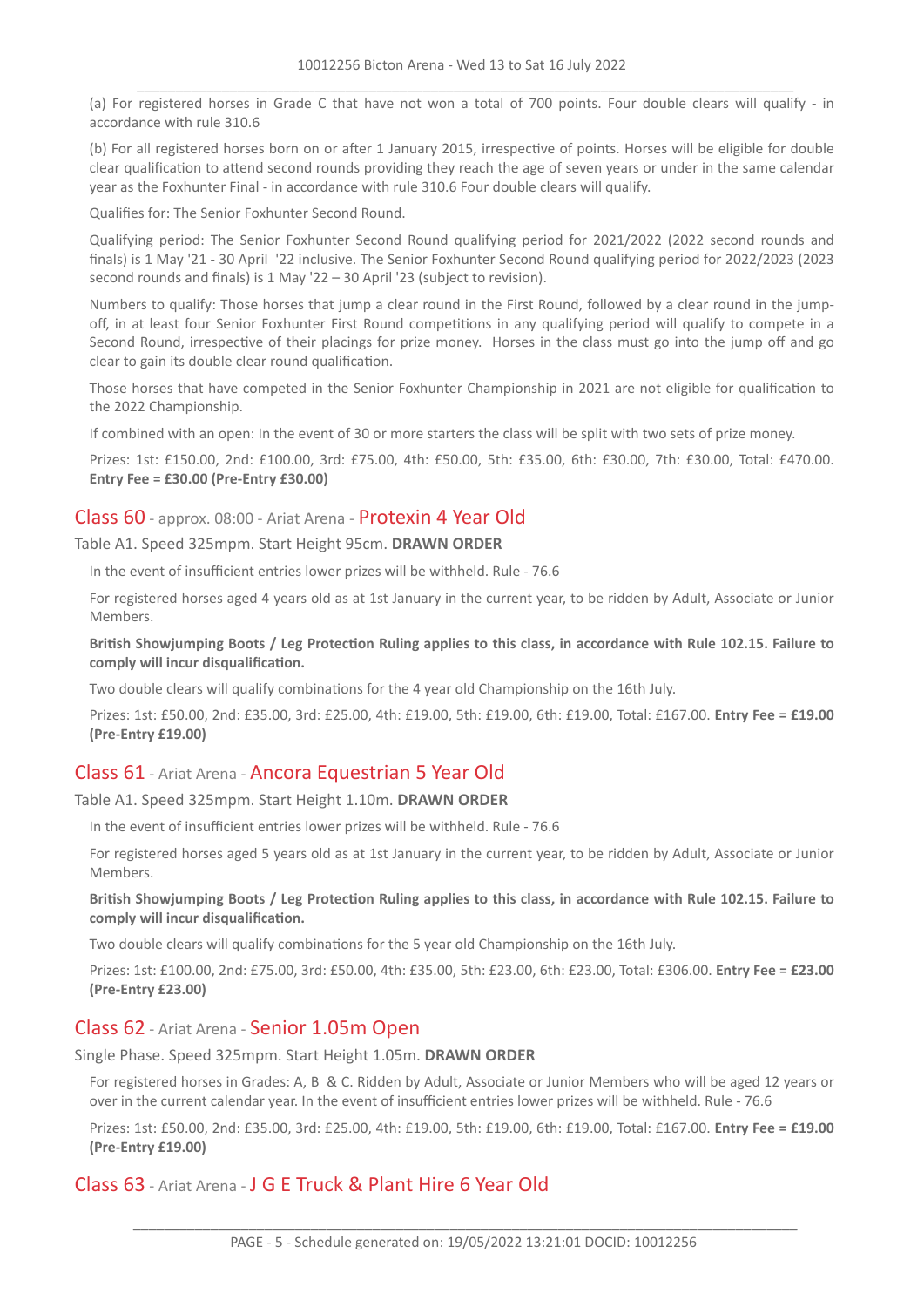#### Single Phase. Speed 350mpm. Start Height 1.20m. **DRAWN ORDER**

In the event of insufficient entries lower prizes will be withheld. Rule - 76.6

For registered horses aged 6 years old as at 1st January in the current year, to be ridden by Adult, Associate or Junior Members.

British Showjumping Boots / Leg Protection Ruling applies to this class, in accordance with Rule 102.15. Failure to **comply will incur disqualification.**

Two double clears will qualify combinations for the 6 year old Championship on the 16th July.

Prizes: 1st: £100.00, 2nd: £75.00, 3rd: £50.00, 4th: £35.00, 5th: £23.00, 6th: £23.00, Total: £306.00. **Entry Fee = £23.00 (Pre-Entry £23.00)**

# Thursday 14 July 2022

#### Class 64 - approx. 08:00 - TopSpec Main Arena - Senior 1.25m Open

Table A4. Speed 350mpm. Start Height 1.25m. **DRAWN ORDER**

For registered horses in Grades: A, B & C. Ridden by Adult, Associate or Junior Members who will be aged 12 years or over in the current calendar year. In the event of insufficient entries lower prizes will be withheld. Rule - 76.6

#### **Pre-Entry Drawn Order**

Prizes: 1st: £150.00, 2nd: £100.00, 3rd: £75.00, 4th: £50.00, 5th: £35.00, 6th: £30.00, 7th: £30.00, Total: £470.00. **Entry Fee = £30.00 (Pre-Entry £30.00)**

## Class 65 - not before 11:00 - TopSpec Main Arena - Talent Seeker Incorporating the 7 Year Old Horse Championship Qualifier

Rule 300. Table A10. Speed 350mpm. Start Height 1.30m. **DRAWN ORDER**

In the event of insufficient entries lower prizes will be withheld. Rule - 76.6

For registered horses in Grades B & C as at 1 January 2022 and all 7-year-old horses born in 2015, irrespective of grade, to be ridden by Adult, Associate and Junior Members.

Qualifies for: The Talent Seekers Championship to be held at Horse of the Year Show. The highest placed 7-year-old horse in the Final will be the winner of the 7-year-old Horse Championship and will receive a bonus prize of £1,000.

Qualifying period: April - September.

Numbers to qualify for the Horse of the Year Show: Top four horses will qualify, which must include the highest placed 7 year-old horse i.e. if the highest placed 7 year-old horse is placed lower than fourth it will take a qualifying position and those placed first, second and third will qualify, disregarding those that have already qualified. In addition, the first two horses from the 7 Year Old Championship at the British Young Horse Championships will qualify, disregarding those already qualified.

British Showjumping Boots / Leg Protection Ruling applies to this class, in accordance with Rule 102.15. Failure to **comply will incur disqualification.**

#### **Pre-Entry Drawn Order**

Prizes: 1st: £300.00, 2nd: £225.00, 3rd: £175.00, 4th: £100.00, 5th: £70.00, 6th: £50.00, 7th: £40.00, Total: £960.00. **Entry Fee = £40.00 (Pre-Entry £40.00)**

#### Class 66 - TopSpec Main Arena - Protexin 4 Year Old

#### Table A1. Speed 325mpm. Start Height 95cm. **DRAWN ORDER**

In the event of insufficient entries lower prizes will be withheld. Rule - 76.6

For registered horses aged 4 years old as at 1st January in the current year, to be ridden by Adult, Associate or Junior Members.

British Showjumping Boots / Leg Protection Ruling applies to this class, in accordance with Rule 102.15. Failure to **comply will incur disqualification.**

Two double clears will qualify combinations for the 4 year old Championship on the 16th July.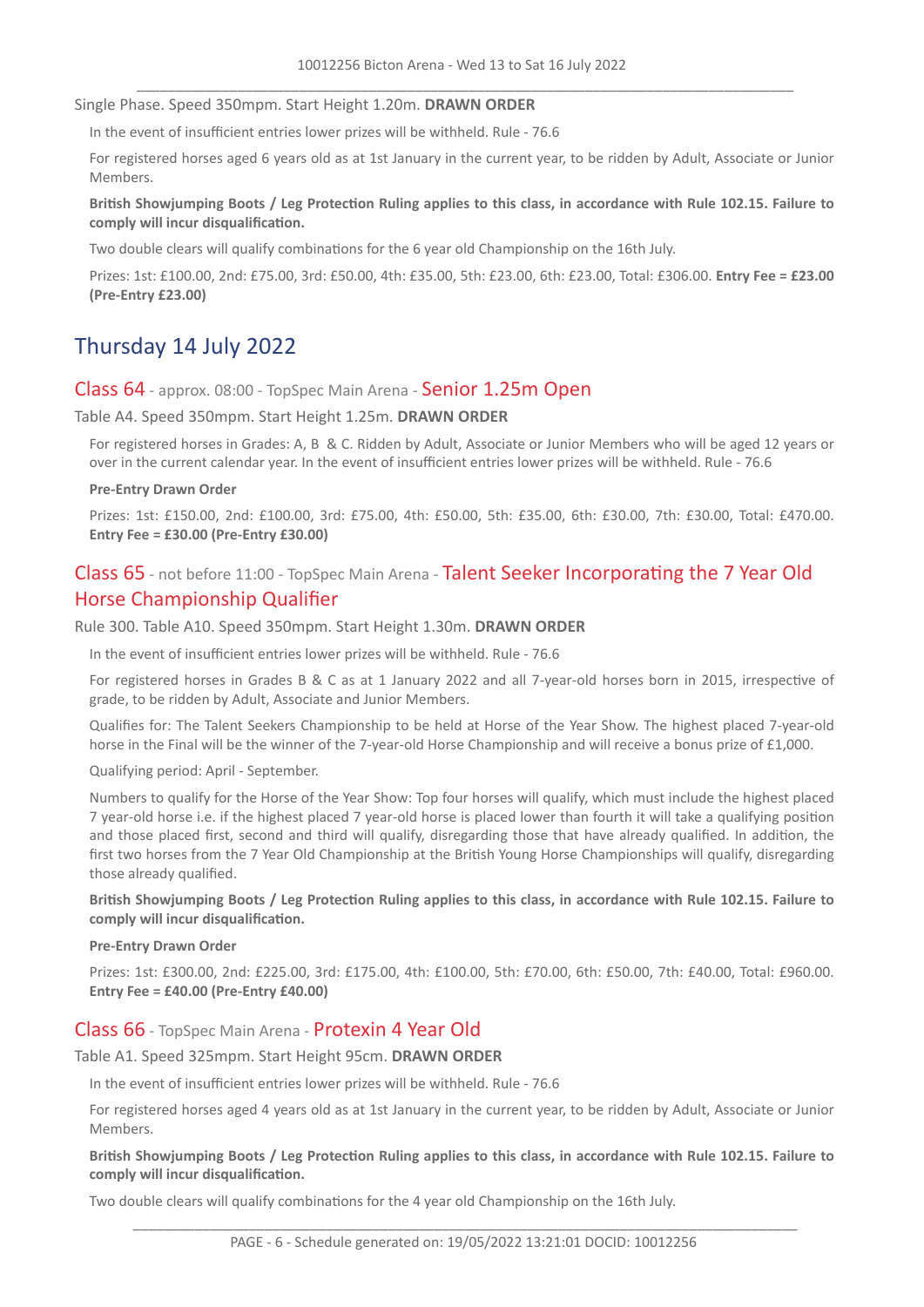Prizes: 1st: £50.00, 2nd: £35.00, 3rd: £25.00, 4th: £19.00, 5th: £19.00, 6th: £19.00, Total: £167.00. **Entry Fee = £19.00 (Pre-Entry £19.00)**

#### Class 67 - approx. 18:00 - TopSpec Main Arena - Naked Horse Senior 1.45m Grand Prix

Table A10. Speed 375mpm. Start Height 1.45m. **DRAWN ORDER**

For registered horses in Grades: A, B & C. Ridden by Adult, Associate or Junior Members who will be aged 12 years or over in the current calendar year. In the event of insufficient entries lower prizes will be withheld. Rule - 76.6

Prizes: 1st: £1,500.00, 2nd: £1,200.00, 3rd: £800.00, 4th: £400.00, 5th: £250.00, 6th: £100.00, 7th: £80.00, 8th: £80.00, 9th: £80.00, 10th: £80.00, Total: £4,570.00. **Entry Fee = £80.00 (Pre-Entry £80.00)**

#### Class 68 - 08:00 - Western Counties Arena - Senior 1.05m Open

#### Single Phase. Speed 325mpm. Start Height 1.05m. **DRAWN ORDER**

For registered horses in Grades: A, B & C. Ridden by Adult, Associate or Junior Members who will be aged 12 years or over in the current calendar year. In the event of insufficient entries lower prizes will be withheld. Rule - 76.6

Prizes: 1st: £50.00, 2nd: £35.00, 3rd: £25.00, 4th: £19.00, 5th: £19.00, 6th: £19.00, Total: £167.00. **Entry Fee = £19.00 (Pre-Entry £19.00)**

#### Class 69 - Western Counties Arena - Senior Newcomers - First Round

#### Rule 312. Single Phase. Speed 325mpm. Start Height 1.10m. **DRAWN ORDER**

In the event of insufficient entries lower prizes will be withheld. Rule - 76.6

Entry qualifications: to be ridden by Adult, Associate or Junior Members.

(a) For registered horses in Grade C that have not won a total of 375 points. Four double clears will qualify - in accordance with rule 312.6

(b) For all horses born on or after 1st January 2016, irrespective of Points. Horses will only be eligible for double clear qualification to Second Rounds if they reach the age of six years or under in the same calendar year as the Newcomers Final - in accordance with Rule 312.6.

Qualifies for: Senior Newcomers Second Round.

Qualifying period: The Senior Newcomers Second Round qualifying period for 2021/2022 (2022 second rounds and finals) is 1 May '21– 30 April '22 (subject to revision). The Senior Newcomers Second Round qualifying period for 2022/2023 (2023 second rounds and finals) is 1 May '22– 30 April '23 (subject to revision).

Numbers to qualify: Those horses which jump a clear round in the First Round, followed by a clear round in the jumpoff, in at least four Senior Newcomers First Round competitions in any qualifying period, will qualify to compete in a Senior Newcomers Second Round, irrespective of their placings for prize money in those competitions, which will be determined by the normal Table A Rules (Rule 191). To obtain a double clear qualification, even if the horse is the only clear round, it must jump a jump-off round and jump clear to gain a double clear round.

If combined with an open: In the event of 30 or more starters the class will be split with two sets of prize money.

Prizes: 1st: £100.00, 2nd: £75.00, 3rd: £50.00, 4th: £35.00, 5th: £23.00, 6th: £23.00, Total: £306.00. **Entry Fee = £23.00 (Pre-Entry £23.00)**

## Class 70 - Western Counties Arena - Senior 1.10m Open

#### Single Phase. Speed 325mpm. Start Height 1.10m. **DRAWN ORDER**

For registered horses in Grades: A, B & C. Ridden by Adult, Associate or Junior Members who will be aged 12 years or over in the current calendar year. In the event of insufficient entries lower prizes will be withheld. Rule - 76.6

Prizes: 1st: £100.00, 2nd: £75.00, 3rd: £50.00, 4th: £35.00, 5th: £23.00, 6th: £23.00, Total: £306.00. **Entry Fee = £23.00 (Pre-Entry £23.00)**

## Class 71 - Western Counties Arena - Equitop GLME Senior Foxhunter First Round

Rule 310. Single Phase. Speed 350mpm. Start Height 1.20m. **DRAWN ORDER**

First place rosette kindly sponsored by Equitop GLME In the event of insufficient entries lower prizes will be withheld. Rule - 76.6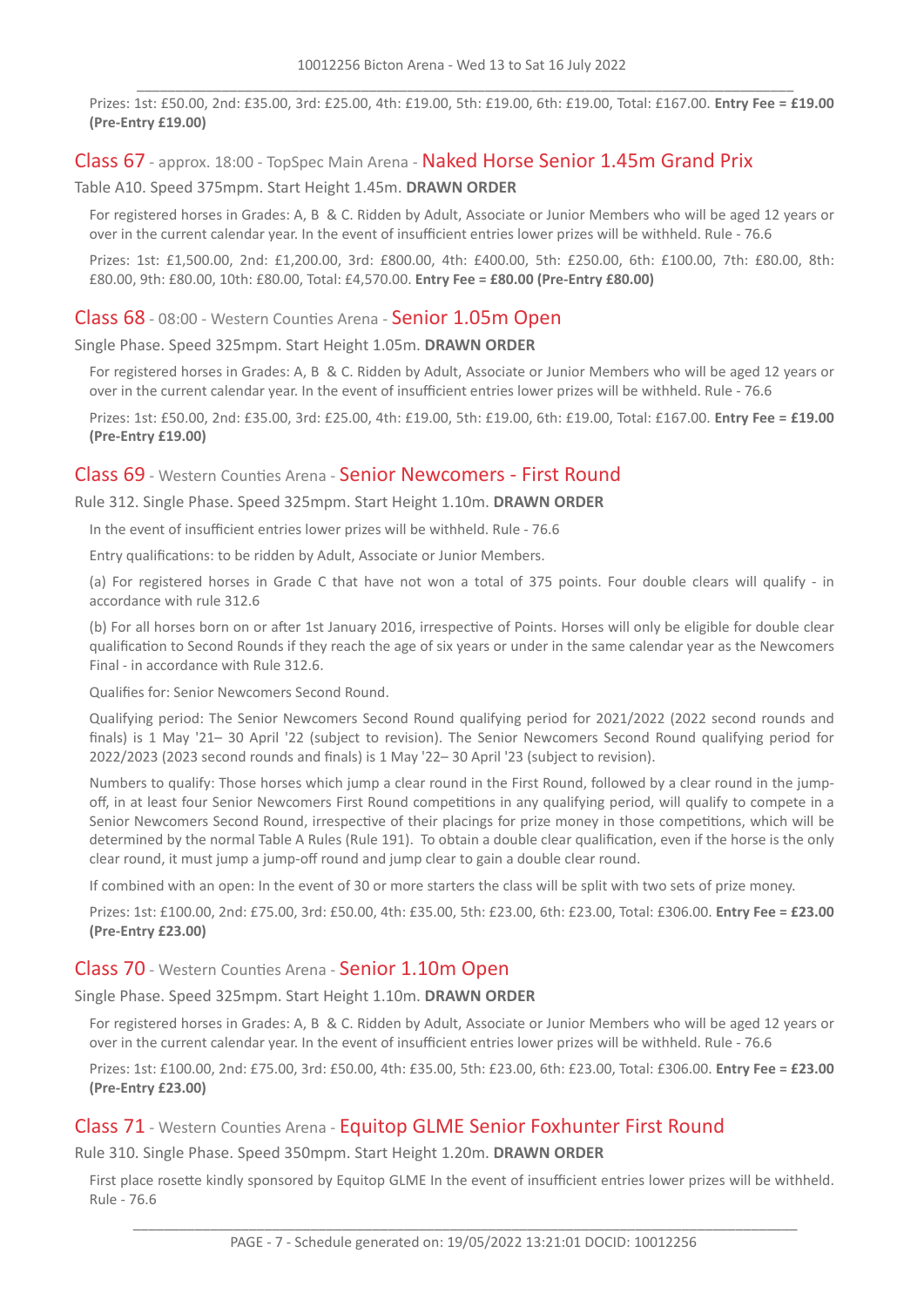Entry qualifications: to be ridden by Adult, Associate or Junior Members.

(a) For registered horses in Grade C that have not won a total of 700 points. Four double clears will qualify - in accordance with rule 310.6

(b) For all registered horses born on or after 1 January 2015, irrespective of points. Horses will be eligible for double clear qualification to attend second rounds providing they reach the age of seven years or under in the same calendar year as the Foxhunter Final - in accordance with rule 310.6 Four double clears will qualify.

Qualifies for: The Senior Foxhunter Second Round.

Qualifying period: The Senior Foxhunter Second Round qualifying period for 2021/2022 (2022 second rounds and finals) is 1 May '21 - 30 April '22 inclusive. The Senior Foxhunter Second Round qualifying period for 2022/2023 (2023 second rounds and finals) is 1 May '22 – 30 April '23 (subject to revision).

Numbers to qualify: Those horses that jump a clear round in the First Round, followed by a clear round in the jumpoff, in at least four Senior Foxhunter First Round competitions in any qualifying period will qualify to compete in a Second Round, irrespective of their placings for prize money. Horses in the class must go into the jump off and go clear to gain its double clear round qualification.

Those horses that have competed in the Senior Foxhunter Championship in 2021 are not eligible for qualification to the 2022 Championship.

If combined with an open: In the event of 30 or more starters the class will be split with two sets of prize money.

Prizes: 1st: £150.00, 2nd: £100.00, 3rd: £75.00, 4th: £50.00, 5th: £35.00, 6th: £30.00, 7th: £30.00, Total: £470.00. **Entry Fee = £30.00 (Pre-Entry £30.00)**

#### Class 72 - Western Counties Arena - Senior 1.20m Open

Single Phase. Speed 350mpm. Start Height 1.20m. **DRAWN ORDER**

For registered horses in Grades: A, B & C. Ridden by Adult, Associate or Junior Members who will be aged 12 years or over in the current calendar year. In the event of insufficient entries lower prizes will be withheld. Rule - 76.6

Prizes: 1st: £150.00, 2nd: £100.00, 3rd: £75.00, 4th: £50.00, 5th: £35.00, 6th: £30.00, 7th: £30.00, Total: £470.00. **Entry Fee = £30.00 (Pre-Entry £30.00)**

## Class 73a - 08:00 - Ariat Arena - Equissage Pulse Senior British Novice First Round

Rule 316. Single Phase. Speed 325mpm. Start Height 90cm. **DRAWN ORDER**

Horses (or ponies in pony competitions) may compete in one section only. In the event of insufficient entries lower prizes will be withheld. Rule - 76.6

Entry qualifications: to be ridden by Adult, Associate or Junior Members

a) For horses in Grade C that have not won a total of 125 points. Four Double Clears will qualify - in accordance with Rule 316.6.

b) For all horses born on or after 1 January 2018 irrespective of points. Horses will only be eligible for double clear qualification to Second Rounds if they reach the age of four years or under in the same calendar year as the British Novice Final - in accordance with Rule 316.6.

Qualifies for: Senior British Novice Championship - Second Round.

Qualifying period: 1st May - 30th April inclusive.

Numbers to qualify: Those horses which jump a clear round in the first round, followed by a clear round in the jumpoff, in at least four British Novice First Round competitions held in any qualifying period will qualify to compete in the British Novice Second Rounds, irrespective of their placings for prize money in those competitions, which will be determined by the normal Table A rules (Rule 191). Horses in the class must go in to the jump-off and go clear to gain a double clear round qualification.

If combined with an open:

In Category 1 Shows and in the event of 30 starters or more the Open and the British Novice section will be split with two sets of prize money awarded.

In Category 2 Shows the sections must always be split with two sets of prize money awarded, irrespective of starters.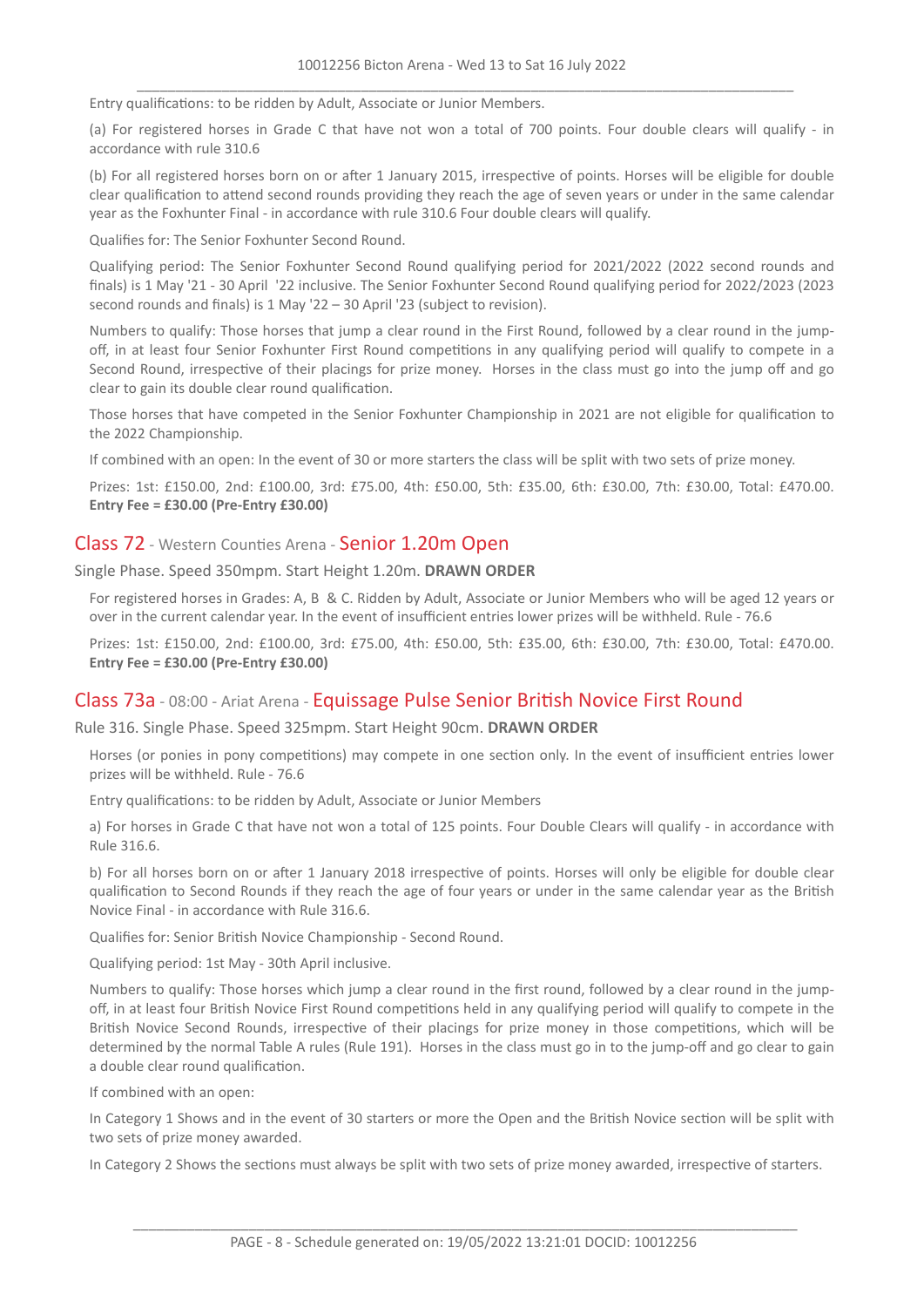Prizes: 1st: £40.00, 2nd: £30.00, 3rd: £20.00, 4th: £18.00, 5th: £18.00, 6th: £18.00, Total: £144.00. **Entry Fee = £18.00 (Pre-Entry £18.00)**

## Class 73b - 08:00 - Ariat Arena - Senior 90cm Open

Single Phase. Speed 325mpm. Start Height 90cm. **DRAWN ORDER**

For registered horses in Grades: A, B & C. Ridden by Adult, Associate or Junior Members who will be aged 12 years or over in the current calendar year. Horses (or ponies in pony competitions) may compete in one section only. In the event of insufficient entries lower prizes will be withheld. Rule - 76.6

Prizes: 1st: £40.00, 2nd: £30.00, 3rd: £20.00, 4th: £18.00, 5th: £18.00, 6th: £18.00, Total: £144.00. **Entry Fee = £18.00 (Pre-Entry £18.00)**

## Class 74a - Ariat Arena - Nupafeed Supplements Senior Discovery - First Round

Rule 314. Single Phase. Speed 325mpm. Start Height 1.00m. **DRAWN ORDER**

Horses (or ponies in pony competitions) may compete in one section only. In the event of insufficient entries lower prizes will be withheld. Rule - 76.6

Entry qualifications: to be ridden by Adult, Associate or Junior Members.

a) For horses in Grade C that have not won a total of 225 points. Four Double Clears will qualify - in accordance with Rule 314.6.

b) For all horses born on or after 1 January 2017 irrespective of points. Horses will only be eligible for double clear qualification to Second Rounds if they reach the age of five years or under in the same calendar year as the Discovery Final - in accordance with Rule 314.6.

Qualifies for: Nupafeed Supplements Discovery Championship Second Round.

Qualifying period: 1st May-30th April inclusive.

Numbers to qualify: Those horses that jump a clear round in the first round, followed by a clear round in the jump-off, in at least four First Round competitions held in any qualifying period, will qualify to compete in the Senior Discovery Second Rounds, irrespective of their placings for prize money in those competitions, which will be determined by the normal Table A Rules (Rule 191). Horses in the class must go in to the jump-off and go clear to gain a double clear round qualification.

If combined with an open:

In Category 1 Shows and in the event of 30 starters or more the Open and the Discovery section will be split with two sets of prize money awarded.

In Category 2 Shows the sections must always be split with two sets of prize money awarded, irrespective of starters.

Prizes: 1st: £40.00, 2nd: £30.00, 3rd: £20.00, 4th: £18.00, 5th: £18.00, 6th: £18.00, Total: £144.00. **Entry Fee = £18.00 (Pre-Entry £18.00)**

## Class 74b - Ariat Arena - Senior 1.00m Open

Single Phase. Speed 325mpm. Start Height 1.00m. **DRAWN ORDER**

For registered horses in Grades: A, B & C. Ridden by Adult, Associate or Junior Members who will be aged 12 years or over in the current calendar year. Horses (or ponies in pony competitions) may compete in one section only. In the event of insufficient entries lower prizes will be withheld. Rule - 76.6

Prizes: 1st: £40.00, 2nd: £30.00, 3rd: £20.00, 4th: £18.00, 5th: £18.00, 6th: £18.00, Total: £144.00. **Entry Fee = £18.00 (Pre-Entry £18.00)**

## Class 75 - Ariat Arena - Bicton Arena Senior 1.00m Open Derby

Table A4. Speed 350mpm. Start Height 1.00m. **DRAWN ORDER**

For registered horses in Grades: A, B & C. Ridden by Adult, Associate or Junior Members who will be aged 12 years or over in the current calendar year. In the event of insufficient entries lower prizes will be withheld. Rule - 76.6

Prizes: 1st: £100.00, 2nd: £75.00, 3rd: £60.00, 4th: £50.00, 5th: £40.00, 6th: £30.00, Total: £355.00. **Entry Fee = £27.00 (Pre-Entry £27.00)**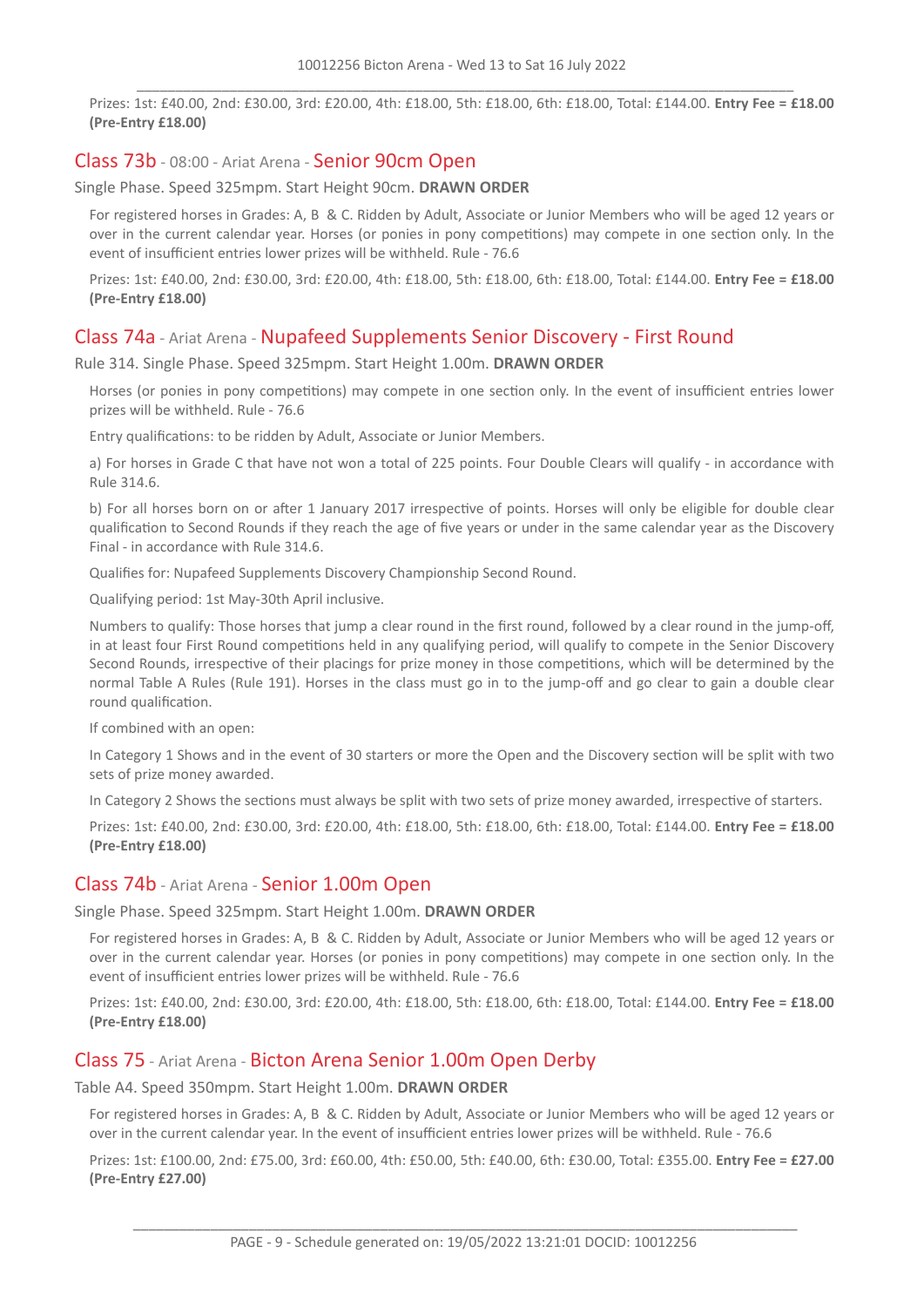# Friday 15 July 2022

## Class 76 - 08:00 - TopSpec Main Arena - Mitchell & Webber Senior Foxhunter Final

Table A10. Speed 350mpm. Start Height 1.20m. **DRAWN ORDER**

For registered horses in Grades: A, B & C. Ridden by Adult, Associate or Junior Members who will be aged 12 years or over in the current calendar year. In the event of insufficient entries lower prizes will be withheld. Rule - 76.6

2 Double clears required in Foxhunter classes across the two week show to be eligible for this final, which is specific to this show.

Prizes: 1st: £300.00, 2nd: £225.00, 3rd: £175.00, 4th: £100.00, 5th: £70.00, 6th: £40.00, 7th: £40.00, Total: £950.00. **Entry Fee = £40.00 (Pre-Entry £40.00)**

#### Class 77 - not before 11:00 - TopSpec Main Arena - Area Trial

#### Rule 293. Table A9. Speed 375mpm. Start Height 1.50m. **DRAWN ORDER**

In the event of insufficient entries lower prizes will be withheld. Rule - 76.6

For registered horses in Grades A & B to be ridden by Adult, Associate or Junior members. This competition may not be restricted to invited riders or limited to less than 40 entries.

Qualifies for: The Queen Elizabeth II Cup at the Royal International Horse Show.

Numbers to qualify: The top 20 riders on the Area/International Trials points list, for the period 1 April - 30 September.

Points will be awarded to riders placed 6th= or higher in Area Trials on the following scale; riders placed equal will share equally the total points attributable to the combined placings (for example, four riders placed 4th equal receive:  $8+4+2+0$  divided by  $4 = 3.5$  points each).

- 1st 64 points
- 2nd 32 points
- 3rd 16 points
- 4th 8 points
- 5th 4 points
- 6th 2 points

Points are awarded to each rider as the result of his/her best six results on points in Area Trials held during the qualifying period. Visiting Members are eligible to compete in Area Trial competitions, but will not be awarded points.

For the purposes only of calculating points, the placings of Visiting Members will be disregarded and points will be awarded to the remaining competitors according to their adjusted placings once this has been done.

#### **Pre-Entry Drawn Order**

Prizes: 1st: £1,000.00, 2nd: £750.00, 3rd: £500.00, 4th: £300.00, 5th: £200.00, 6th: £100.00, 7th: £75.00, 8th: £75.00, Total: £3,000.00. **Entry Fee = £75.00 (Pre-Entry £75.00)**

## Class 78 - TopSpec Main Arena - Heddon Mill Ltd Senior 1.35m Grand Prix

Table A10. Speed 375mpm. Start Height 1.35m. **DRAWN ORDER**

For registered horses in Grades: A, B & C. Ridden by Adult, Associate or Junior Members who will be aged 12 years or over in the current calendar year. In the event of insufficient entries lower prizes will be withheld. Rule - 76.6

Prizes: 1st: £750.00, 2nd: £550.00, 3rd: £400.00, 4th: £300.00, 5th: £200.00, 6th: £100.00, 7th: £60.00, Total: £2,360.00. **Entry Fee = £60.00 (Pre-Entry £60.00)**

#### Class 79 - approx. 19:00 - TopSpec Main Arena - Six Bars

Rule 279. Table A. Speed 0mpm. Start Height 1.00m. **DRAWN ORDER**

In the event of insufficient entries lower prizes will be withheld. Rule - 76.6

For registered horses to be ridden by Adult, Associate or Junior Members.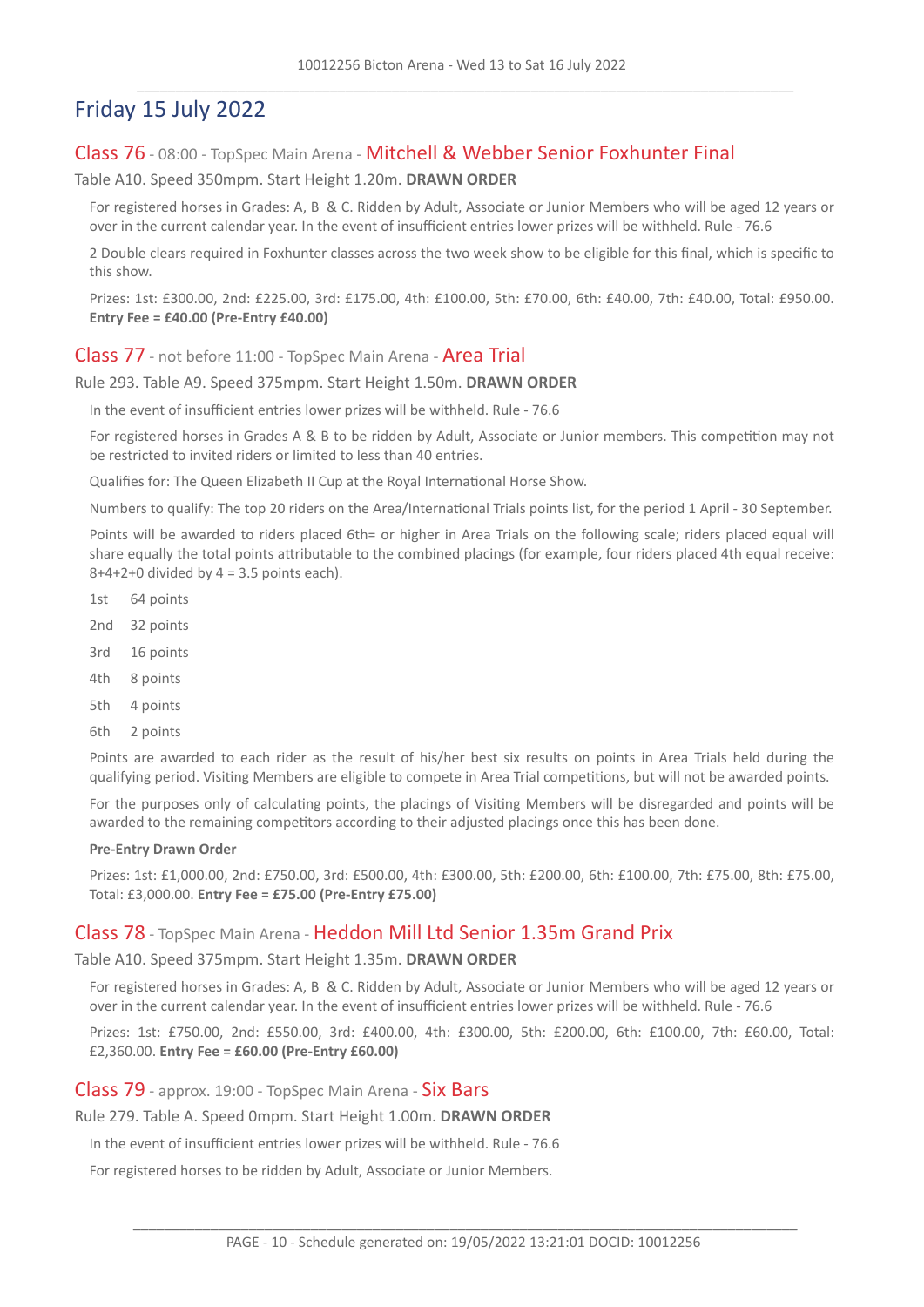The course for this competition comprises six vertical obstacles placed in a straight line with two non-jumping strides between each obstacle. In indoor arenas the first two obstacles may be placed on one straight line and the last four obstacles on a different straight line. The top element and fill of each obstacle must be poles only.

No obstacle may be set at a lower height than the obstacle preceding it.

The competition is judged under Table A not against the clock with a time limit of two minutes.

In the event of a disobedience, the competitor must restart the course at the obstacle where the error occurred, but may make his/her approach at an angle from outside the space between the obstacles and is not required or allowed to take any of the previous obstacles again.

If an obstacle is disturbed as the result of a disobedience, the procedure in Rule 251.4 must be applied, but no time penalty is incurred.

In the event of equality of faults for first place there will be up to four successive jumps-off not against the clock. The first jump-off must be over all six obstacles, but the course may be reduced progressively for each further jump-off to a minimum of three obstacles by removing in succession first, second and third obstacles.

The Judge at his/her discretion may terminate the competition after the third jump-off. In the event of equality of faults in the final jump-off competitors are placed equal and divide the prize money.

Competitors who withdraw from or retire during a jump-off are placed equal with those who are eliminated in the same jump-off (Rules 203, 204).

Prizes: 1st: £500.00, 2nd: £375.00, 3rd: £250.00, 4th: £150.00, 5th: £100.00, 6th: £75.00, 7th: £50.00, Total: £1,500.00. **Entry Fee = £50.00 (Pre-Entry £50.00)**

## Class 80 - approx. 08:00 - Western Counties Arena - Ancora Equestrian 5 Year Old

Table A1. Speed 325mpm. Start Height 1.10m. **DRAWN ORDER**

In the event of insufficient entries lower prizes will be withheld. Rule - 76.6

For registered horses aged 5 years old as at 1st January in the current year, to be ridden by Adult, Associate or Junior Members.

British Showjumping Boots / Leg Protection Ruling applies to this class, in accordance with Rule 102.15. Failure to **comply will incur disqualification.**

Two double clears will qualify combinations for the 5 year old Championship on the 16th July.

Prizes: 1st: £100.00, 2nd: £75.00, 3rd: £50.00, 4th: £35.00, 5th: £23.00, 6th: £23.00, Total: £306.00. **Entry Fee = £23.00 (Pre-Entry £23.00)**

## Class 81 - Western Counties Arena - Senior Newcomers - First Round

#### Rule 312. Single Phase. Speed 325mpm. Start Height 1.10m. **DRAWN ORDER**

In the event of insufficient entries lower prizes will be withheld. Rule - 76.6

Entry qualifications: to be ridden by Adult, Associate or Junior Members.

(a) For registered horses in Grade C that have not won a total of 375 points. Four double clears will qualify - in accordance with rule 312.6

(b) For all horses born on or after 1st January 2016, irrespective of Points. Horses will only be eligible for double clear qualification to Second Rounds if they reach the age of six years or under in the same calendar year as the Newcomers Final - in accordance with Rule 312.6.

Qualifies for: Senior Newcomers Second Round.

Qualifying period: The Senior Newcomers Second Round qualifying period for 2021/2022 (2022 second rounds and finals) is 1 May '21– 30 April '22 (subject to revision). The Senior Newcomers Second Round qualifying period for 2022/2023 (2023 second rounds and finals) is 1 May '22– 30 April '23 (subject to revision).

Numbers to qualify: Those horses which jump a clear round in the First Round, followed by a clear round in the jumpoff, in at least four Senior Newcomers First Round competitions in any qualifying period, will qualify to compete in a Senior Newcomers Second Round, irrespective of their placings for prize money in those competitions, which will be determined by the normal Table A Rules (Rule 191). To obtain a double clear qualification, even if the horse is the only clear round, it must jump a jump-off round and jump clear to gain a double clear round.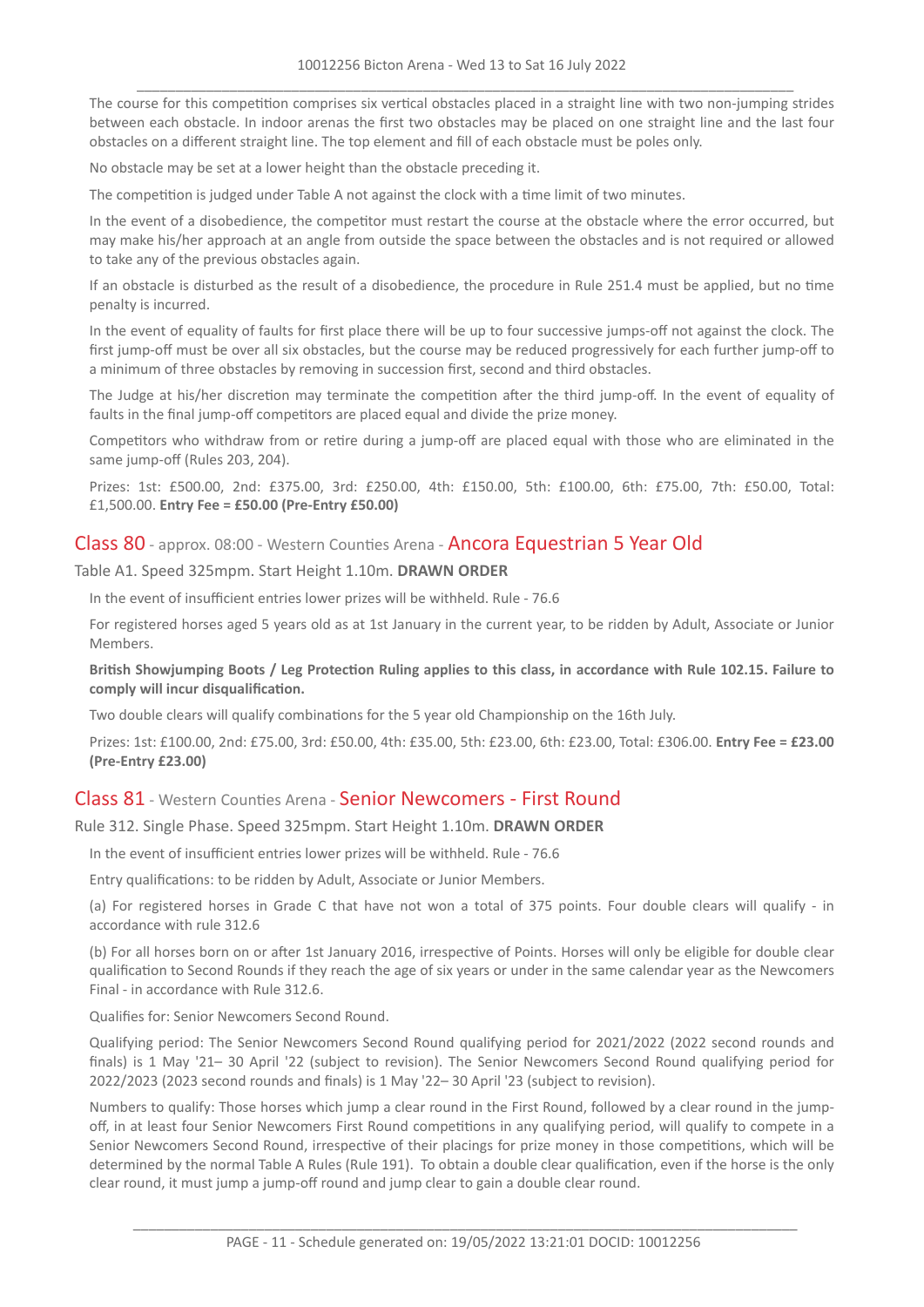If combined with an open: In the event of 30 or more starters the class will be split with two sets of prize money.

Prizes: 1st: £100.00, 2nd: £75.00, 3rd: £50.00, 4th: £35.00, 5th: £23.00, 6th: £23.00, Total: £306.00. **Entry Fee = £23.00 (Pre-Entry £23.00)**

#### Class 82 - Western Counties Arena - Senior 1.10m Open

Single Phase. Speed 325mpm. Start Height 1.10m. **DRAWN ORDER**

For registered horses in Grades: A, B & C. Ridden by Adult, Associate or Junior Members who will be aged 12 years or over in the current calendar year.

Prizes: 1st: £100.00, 2nd: £75.00, 3rd: £50.00, 4th: £35.00, 5th: £23.00, 6th: £23.00, Total: £306.00. **Entry Fee = £23.00 (Pre-Entry £23.00)**

## Class 83 - Western Counties Arena - J G E Truck & Plant Hire 6 Year Old

Single Phase. Speed 350mpm. Start Height 1.20m. **DRAWN ORDER**

In the event of insufficient entries lower prizes will be withheld. Rule - 76.6

For registered horses aged 6 years old as at 1st January in the current year, to be ridden by Adult, Associate or Junior Members.

British Showjumping Boots / Leg Protection Ruling applies to this class, in accordance with Rule 102.15. Failure to **comply will incur disqualification.**

Two double clears will qualify combinations for the 6 year old Championship on the 16th July.

Prizes: 1st: £100.00, 2nd: £75.00, 3rd: £50.00, 4th: £35.00, 5th: £23.00, 6th: £23.00, Total: £306.00. **Entry Fee = £23.00 (Pre-Entry £23.00)**

## Class 84 - Western Counties Arena - Equitop GLME Senior Foxhunter First Round

Rule 310. Single Phase. Speed 350mpm. Start Height 1.20m. **DRAWN ORDER**

First place rosette kindly sponsored by Equitop GLME In the event of insufficient entries lower prizes will be withheld. Rule - 76.6

Entry qualifications: to be ridden by Adult, Associate or Junior Members.

(a) For registered horses in Grade C that have not won a total of 700 points. Four double clears will qualify - in accordance with rule 310.6

(b) For all registered horses born on or after 1 January 2015, irrespective of points. Horses will be eligible for double clear qualification to attend second rounds providing they reach the age of seven years or under in the same calendar year as the Foxhunter Final - in accordance with rule 310.6 Four double clears will qualify.

Qualifies for: The Senior Foxhunter Second Round.

Qualifying period: The Senior Foxhunter Second Round qualifying period for 2021/2022 (2022 second rounds and finals) is 1 May '21 - 30 April '22 inclusive. The Senior Foxhunter Second Round qualifying period for 2022/2023 (2023 second rounds and finals) is 1 May '22 – 30 April '23 (subject to revision).

Numbers to qualify: Those horses that jump a clear round in the First Round, followed by a clear round in the jumpoff, in at least four Senior Foxhunter First Round competitions in any qualifying period will qualify to compete in a Second Round, irrespective of their placings for prize money. Horses in the class must go into the jump off and go clear to gain its double clear round qualification.

Those horses that have competed in the Senior Foxhunter Championship in 2021 are not eligible for qualification to the 2022 Championship.

If combined with an open: In the event of 30 or more starters the class will be split with two sets of prize money.

Prizes: 1st: £150.00, 2nd: £100.00, 3rd: £75.00, 4th: £50.00, 5th: £35.00, 6th: £30.00, 7th: £30.00, Total: £470.00. **Entry Fee = £30.00 (Pre-Entry £30.00)**

## Class 85a - 08:00 - Ariat Arena - Equissage Pulse Senior British Novice First Round

Rule 316. Single Phase. Speed 325mpm. Start Height 90cm. **DRAWN ORDER**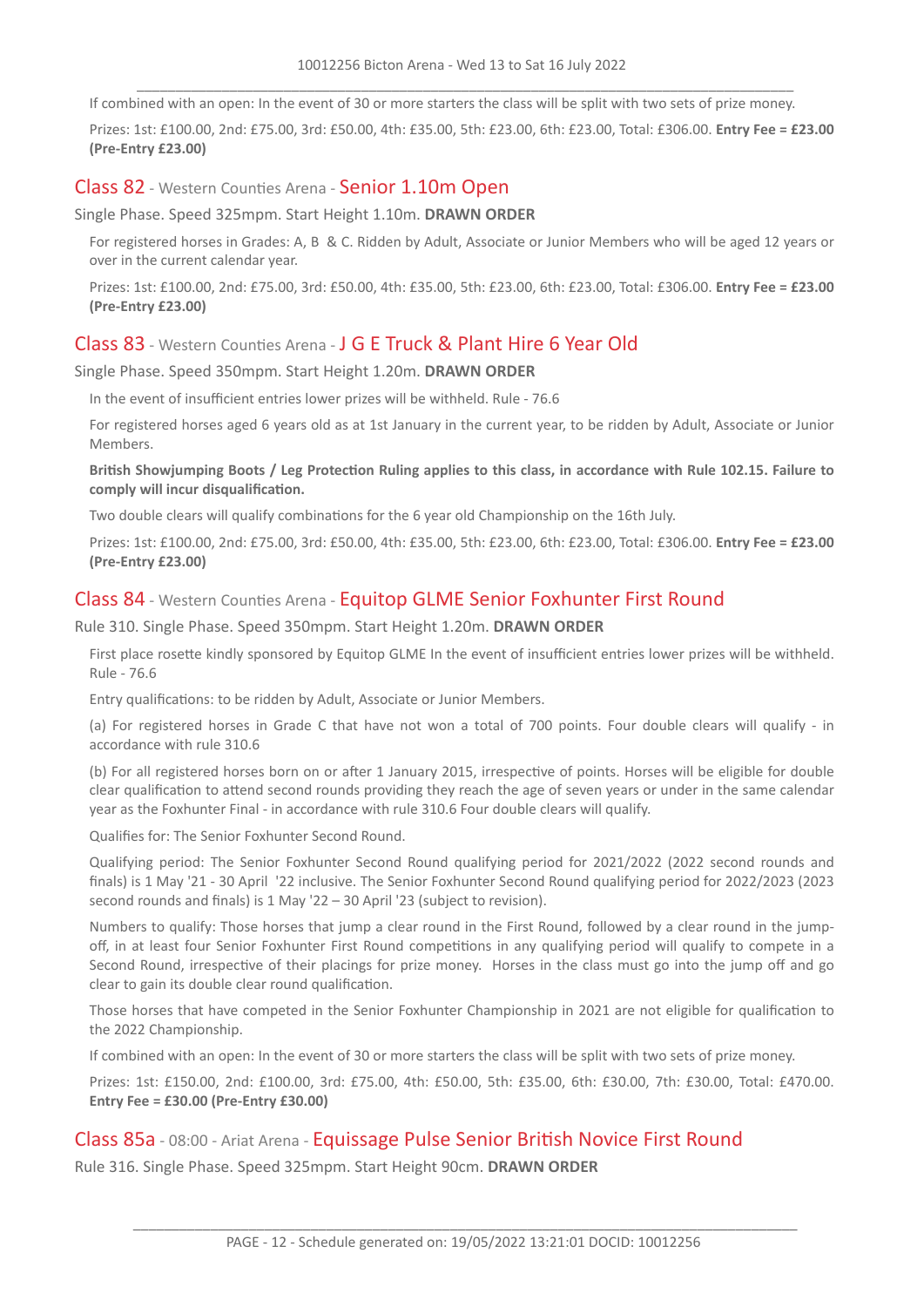Horses (or ponies in pony competitions) may compete in one section only. In the event of insufficient entries lower prizes will be withheld. Rule - 76.6

Entry qualifications: to be ridden by Adult, Associate or Junior Members

a) For horses in Grade C that have not won a total of 125 points. Four Double Clears will qualify - in accordance with Rule 316.6.

b) For all horses born on or after 1 January 2018 irrespective of points. Horses will only be eligible for double clear qualification to Second Rounds if they reach the age of four years or under in the same calendar year as the British Novice Final - in accordance with Rule 316.6.

Qualifies for: Senior British Novice Championship - Second Round.

Qualifying period: 1st May - 30th April inclusive.

Numbers to qualify: Those horses which jump a clear round in the first round, followed by a clear round in the jumpoff, in at least four British Novice First Round competitions held in any qualifying period will qualify to compete in the British Novice Second Rounds, irrespective of their placings for prize money in those competitions, which will be determined by the normal Table A rules (Rule 191). Horses in the class must go in to the jump-off and go clear to gain a double clear round qualification.

If combined with an open:

In Category 1 Shows and in the event of 30 starters or more the Open and the British Novice section will be split with two sets of prize money awarded.

In Category 2 Shows the sections must always be split with two sets of prize money awarded, irrespective of starters.

Prizes: 1st: £40.00, 2nd: £30.00, 3rd: £20.00, 4th: £18.00, 5th: £18.00, 6th: £18.00, Total: £144.00. **Entry Fee = £18.00 (Pre-Entry £18.00)**

#### Class 85b - 08:00 - Ariat Arena - Senior 90cm Open

Single Phase. Speed 325mpm. Start Height 90cm. **DRAWN ORDER**

For registered horses in Grades: A, B & C. Ridden by Adult, Associate or Junior Members who will be aged 12 years or over in the current calendar year. Horses (or ponies in pony competitions) may compete in one section only. In the event of insufficient entries lower prizes will be withheld. Rule - 76.6

Prizes: 1st: £40.00, 2nd: £30.00, 3rd: £20.00, 4th: £18.00, 5th: £18.00, 6th: £18.00, Total: £144.00. **Entry Fee = £18.00 (Pre-Entry £18.00)**

## Class 86a - Ariat Arena - Nupafeed Supplements Senior Discovery - First Round

Rule 314. Single Phase. Speed 325mpm. Start Height 1.00m. **DRAWN ORDER**

Horses (or ponies in pony competitions) may compete in one section only. In the event of insufficient entries lower prizes will be withheld. Rule - 76.6

Entry qualifications: to be ridden by Adult, Associate or Junior Members.

a) For horses in Grade C that have not won a total of 225 points. Four Double Clears will qualify - in accordance with Rule 314.6.

b) For all horses born on or after 1 January 2017 irrespective of points. Horses will only be eligible for double clear qualification to Second Rounds if they reach the age of five years or under in the same calendar year as the Discovery Final - in accordance with Rule 314.6.

Qualifies for: Nupafeed Supplements Discovery Championship Second Round.

Qualifying period: 1st May-30th April inclusive.

Numbers to qualify: Those horses that jump a clear round in the first round, followed by a clear round in the jump-off, in at least four First Round competitions held in any qualifying period, will qualify to compete in the Senior Discovery Second Rounds, irrespective of their placings for prize money in those competitions, which will be determined by the normal Table A Rules (Rule 191). Horses in the class must go in to the jump-off and go clear to gain a double clear round qualification.

If combined with an open: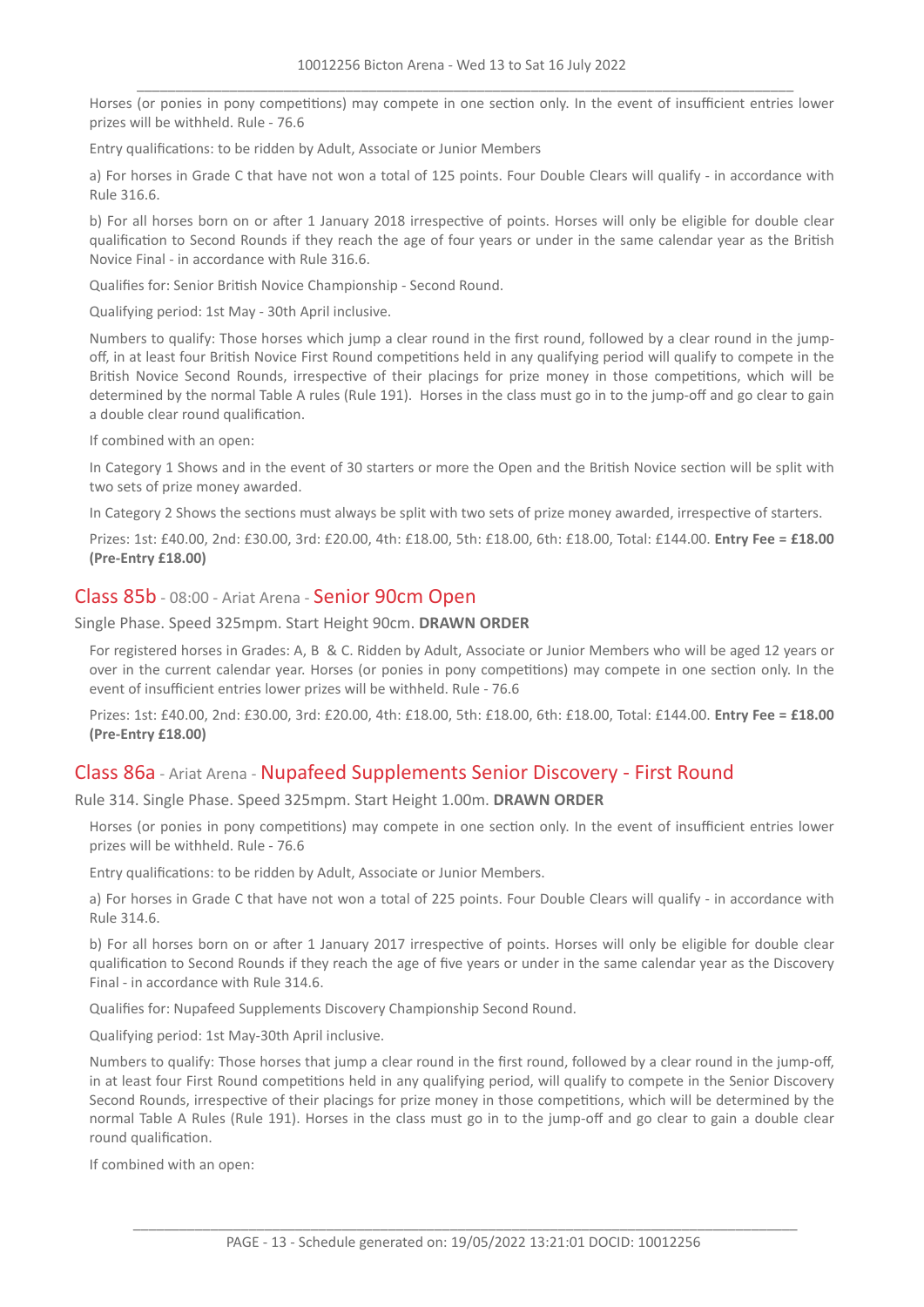In Category 1 Shows and in the event of 30 starters or more the Open and the Discovery section will be split with two sets of prize money awarded.

In Category 2 Shows the sections must always be split with two sets of prize money awarded, irrespective of starters.

Prizes: 1st: £40.00, 2nd: £30.00, 3rd: £20.00, 4th: £18.00, 5th: £18.00, 6th: £18.00, Total: £144.00. **Entry Fee = £18.00 (Pre-Entry £18.00)**

## Class 86b - Ariat Arena - Senior 1.00m Open

Single Phase. Speed 325mpm. Start Height 1.00m. **DRAWN ORDER**

For registered horses in Grades: A, B & C. Ridden by Adult, Associate or Junior Members who will be aged 12 years or over in the current calendar year. Horses (or ponies in pony competitions) may compete in one section only. In the event of insufficient entries lower prizes will be withheld. Rule - 76.6

Prizes: 1st: £40.00, 2nd: £30.00, 3rd: £20.00, 4th: £18.00, 5th: £18.00, 6th: £18.00, Total: £144.00. **Entry Fee = £18.00 (Pre-Entry £18.00)**

#### Class 87 - Ariat Arena - Senior 1.05m Open

Single Phase. Speed 325mpm. Start Height 1.05m. **DRAWN ORDER**

For registered horses in Grades: A, B & C. Ridden by Adult, Associate or Junior Members who will be aged 12 years or over in the current calendar year. In the event of insufficient entries lower prizes will be withheld. Rule - 76.6

Prizes: 1st: £50.00, 2nd: £35.00, 3rd: £25.00, 4th: £19.00, 5th: £19.00, 6th: £19.00, Total: £167.00. **Entry Fee = £19.00 (Pre-Entry £19.00)**

# Saturday 16 July 2022

#### Class 88 - 08:00 - TopSpec Main Arena - Protexin 4 Year Old Championship

Table A2. Speed 325mpm. Start Height 1.00m. **DRAWN ORDER**

In the event of insufficient entries lower prizes will be withheld. Rule - 76.6

For registered horses aged 4 years old as at 1st January in the current year, to be ridden by Adult, Associate or Junior Members.

British Showjumping Boots / Leg Protection Ruling applies to this class, in accordance with Rule 102.15. Failure to **comply will incur disqualification.**

Combinations need to have jumped 2 double clears over the two weeks to qualify for this class.

Prizes: 1st: £150.00, 2nd: £100.00, 3rd: £75.00, 4th: £55.00, 5th: £40.00, 6th: £23.00, 7th: £23.00, Total: £466.00. **Entry Fee = £23.00 (Pre-Entry £23.00)**

## Class 89 - TopSpec Main Arena - Ancora Equestrian 5 Year Old Championship

Table A10. Speed 325mpm. Start Height 1.15m. **DRAWN ORDER**

In the event of insufficient entries lower prizes will be withheld. Rule - 76.6

For registered horses aged 5 years old as at 1st January in the current year, to be ridden by Adult, Associate or Junior Members.

British Showjumping Boots / Leg Protection Ruling applies to this class, in accordance with Rule 102.15. Failure to **comply will incur disqualification.**

Combinations need to have jumped 2 double clears over the two weeks to qualify for this class.

Prizes: 1st: £225.00, 2nd: £175.00, 3rd: £140.00, 4th: £100.00, 5th: £60.00, 6th: £40.00, Total: £740.00. **Entry Fee = £35.00 (Pre-Entry £35.00)**

## Class 90 - TopSpec Main Arena - J G E Truck & Plant Hire 6 Year Old Championship

Table A10. Speed 350mpm. Start Height 1.25m. **DRAWN ORDER**

In the event of insufficient entries lower prizes will be withheld. Rule - 76.6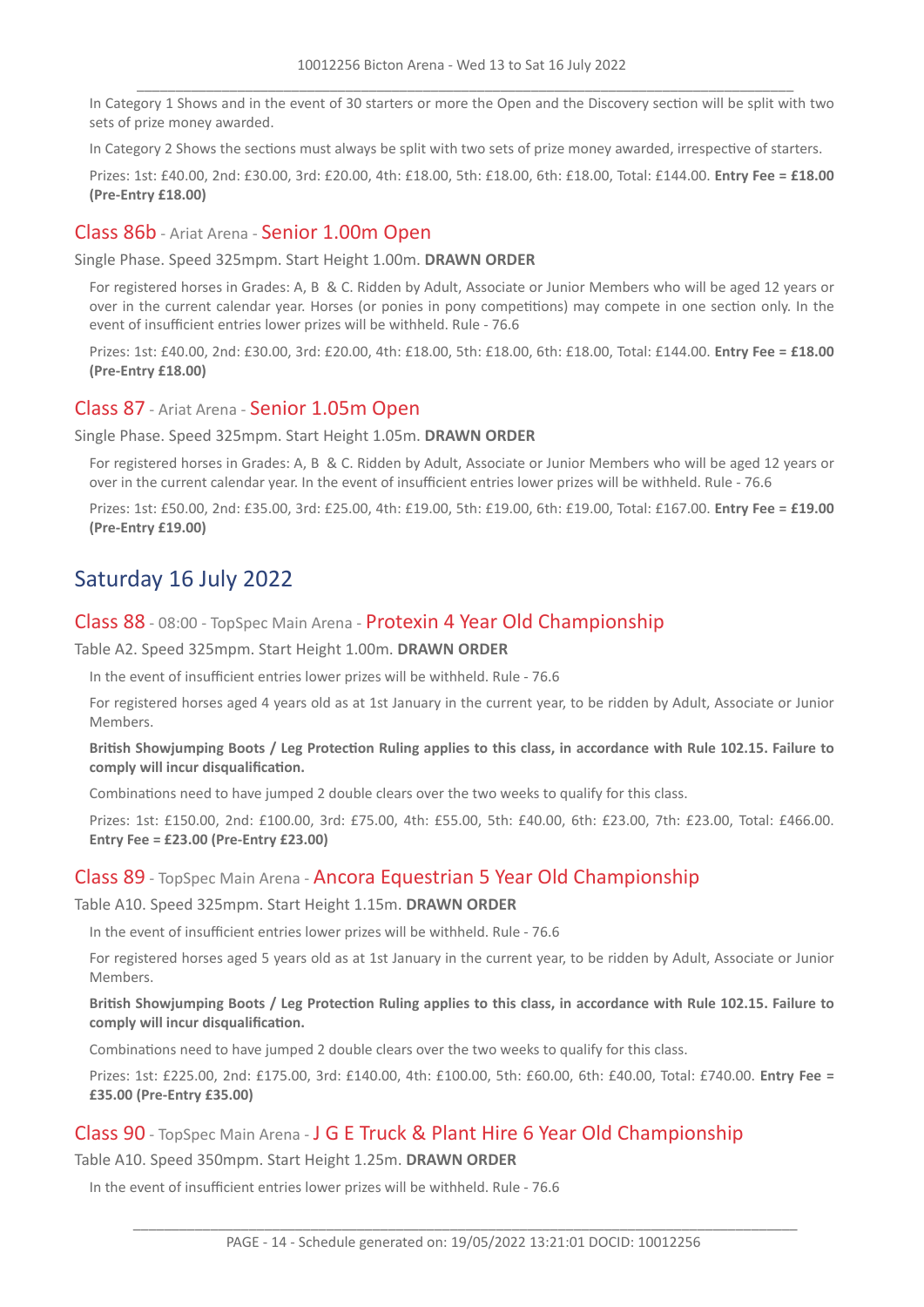For registered horses aged 6 years old as at 1st January in the current year, to be ridden by Adult, Associate or Junior Members.

#### British Showjumping Boots / Leg Protection Ruling applies to this class, in accordance with Rule 102.15. Failure to **comply will incur disqualification.**

Combinations need to have jumped 2 double clears over the two weeks to qualify for this class.

Prizes: 1st: £250.00, 2nd: £175.00, 3rd: £125.00, 4th: £100.00, 5th: £80.00, 6th: £60.00, 7th: £60.00, Total: £850.00. **Entry Fee = £35.00 (Pre-Entry £35.00)**

## Class 91 - TopSpec Main Arena - Amateur 1.10m Final

Table A10. Speed 325mpm. Start Height 1.10m. **DRAWN ORDER**

For registered horses in Grades: A, B & C. Ridden by Adult, Associate or Junior Members who will be aged 12 years or over in the current calendar year. In the event of insufficient entries lower prizes will be withheld. Rule - 76.6

Combinations must of jumped 2 double clears at Newcomers or 1.10m Open across the two weeks to qualify for this class.

Prizes: 1st: £275.00, 2nd: £200.00, 3rd: £150.00, 4th: £100.00, 5th: £50.00, 6th: £35.00, 7th: £35.00, 8th: £35.00, Total: £880.00. **Entry Fee = £35.00 (Pre-Entry £35.00)**

#### Class 92a - 08:00 - Western Counties Arena - Equissage Pulse Senior British Novice First Round

Rule 316. Single Phase. Speed 325mpm. Start Height 90cm. **DRAWN ORDER**

Horses (or ponies in pony competitions) may compete in one section only. In the event of insufficient entries lower prizes will be withheld. Rule - 76.6

Entry qualifications: to be ridden by Adult, Associate or Junior Members

a) For horses in Grade C that have not won a total of 125 points. Four Double Clears will qualify - in accordance with Rule 316.6.

b) For all horses born on or after 1 January 2018 irrespective of points. Horses will only be eligible for double clear qualification to Second Rounds if they reach the age of four years or under in the same calendar year as the British Novice Final - in accordance with Rule 316.6.

Qualifies for: Senior British Novice Championship - Second Round.

Qualifying period: 1st May - 30th April inclusive.

Numbers to qualify: Those horses which jump a clear round in the first round, followed by a clear round in the jumpoff, in at least four British Novice First Round competitions held in any qualifying period will qualify to compete in the British Novice Second Rounds, irrespective of their placings for prize money in those competitions, which will be determined by the normal Table A rules (Rule 191). Horses in the class must go in to the jump-off and go clear to gain a double clear round qualification.

If combined with an open:

In Category 1 Shows and in the event of 30 starters or more the Open and the British Novice section will be split with two sets of prize money awarded.

In Category 2 Shows the sections must always be split with two sets of prize money awarded, irrespective of starters.

Prizes: 1st: £40.00, 2nd: £30.00, 3rd: £20.00, 4th: £18.00, 5th: £18.00, 6th: £18.00, Total: £144.00. **Entry Fee = £18.00 (Pre-Entry £18.00)**

#### Class 92b - 08:00 - Western Counties Arena - Senior 90cm Open

Single Phase. Speed 325mpm. Start Height 90cm. **DRAWN ORDER**

For registered horses in Grades: A, B & C. Ridden by Adult, Associate or Junior Members who will be aged 12 years or over in the current calendar year. Horses (or ponies in pony competitions) may compete in one section only. In the event of insufficient entries lower prizes will be withheld. Rule - 76.6

Prizes: 1st: £40.00, 2nd: £30.00, 3rd: £20.00, 4th: £18.00, 5th: £18.00, 6th: £18.00, Total: £144.00. **Entry Fee = £18.00 (Pre-Entry £18.00)**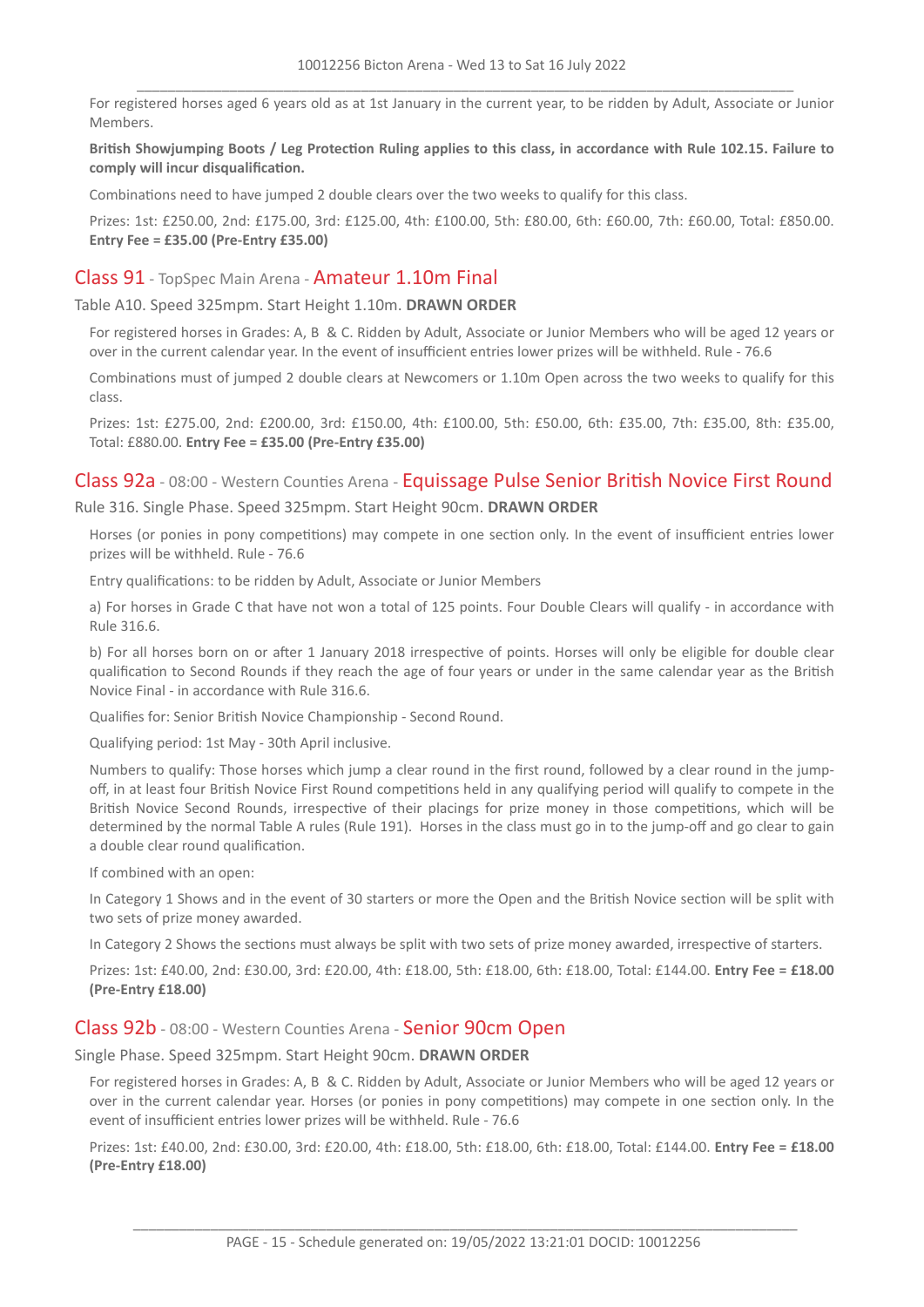## Class 93a - Western Counties Arena - Nupafeed Supplements Senior Discovery - First Round

Rule 314. Single Phase. Speed 325mpm. Start Height 1.00m. **DRAWN ORDER**

Horses (or ponies in pony competitions) may compete in one section only. In the event of insufficient entries lower prizes will be withheld. Rule - 76.6

Entry qualifications: to be ridden by Adult, Associate or Junior Members.

a) For horses in Grade C that have not won a total of 225 points. Four Double Clears will qualify - in accordance with Rule 314.6.

b) For all horses born on or after 1 January 2017 irrespective of points. Horses will only be eligible for double clear qualification to Second Rounds if they reach the age of five years or under in the same calendar year as the Discovery Final - in accordance with Rule 314.6.

Qualifies for: Nupafeed Supplements Discovery Championship Second Round.

Qualifying period: 1st May-30th April inclusive.

Numbers to qualify: Those horses that jump a clear round in the first round, followed by a clear round in the jump-off, in at least four First Round competitions held in any qualifying period, will qualify to compete in the Senior Discovery Second Rounds, irrespective of their placings for prize money in those competitions, which will be determined by the normal Table A Rules (Rule 191). Horses in the class must go in to the jump-off and go clear to gain a double clear round qualification.

If combined with an open:

In Category 1 Shows and in the event of 30 starters or more the Open and the Discovery section will be split with two sets of prize money awarded.

In Category 2 Shows the sections must always be split with two sets of prize money awarded, irrespective of starters.

Prizes: 1st: £40.00, 2nd: £30.00, 3rd: £20.00, 4th: £18.00, 5th: £18.00, 6th: £18.00, Total: £144.00. **Entry Fee = £18.00 (Pre-Entry £18.00)**

#### Class 93b - Western Counties Arena - Senior 1.00m Open

Single Phase. Speed 325mpm. Start Height 1.00m. **DRAWN ORDER**

For registered horses in Grades: A, B & C. Ridden by Adult, Associate or Junior Members who will be aged 12 years or over in the current calendar year. Horses (or ponies in pony competitions) may compete in one section only. In the event of insufficient entries lower prizes will be withheld. Rule - 76.6

Prizes: 1st: £40.00, 2nd: £30.00, 3rd: £20.00, 4th: £18.00, 5th: £18.00, 6th: £18.00, Total: £144.00. **Entry Fee = £18.00 (Pre-Entry £18.00)**

#### Class 94 - Western Counties Arena - Senior 1.05m Open

Single Phase. Speed 325mpm. Start Height 1.05m. **DRAWN ORDER**

For registered horses in Grades: A, B & C. Ridden by Adult, Associate or Junior Members who will be aged 12 years or over in the current calendar year. In the event of insufficient entries lower prizes will be withheld. Rule - 76.6

Prizes: 1st: £50.00, 2nd: £35.00, 3rd: £25.00, 4th: £19.00, 5th: £19.00, 6th: £19.00, Total: £167.00. **Entry Fee = £19.00 (Pre-Entry £19.00)**

#### Class 95 - approx. 08:00 - Ariat Arena - Senior Newcomers - First Round

Rule 312. Single Phase. Speed 325mpm. Start Height 1.10m. **DRAWN ORDER**

In the event of insufficient entries lower prizes will be withheld. Rule - 76.6

Entry qualifications: to be ridden by Adult, Associate or Junior Members.

(a) For registered horses in Grade C that have not won a total of 375 points. Four double clears will qualify - in accordance with rule 312.6

(b) For all horses born on or after 1st January 2016, irrespective of Points. Horses will only be eligible for double clear qualification to Second Rounds if they reach the age of six years or under in the same calendar year as the Newcomers Final - in accordance with Rule 312.6.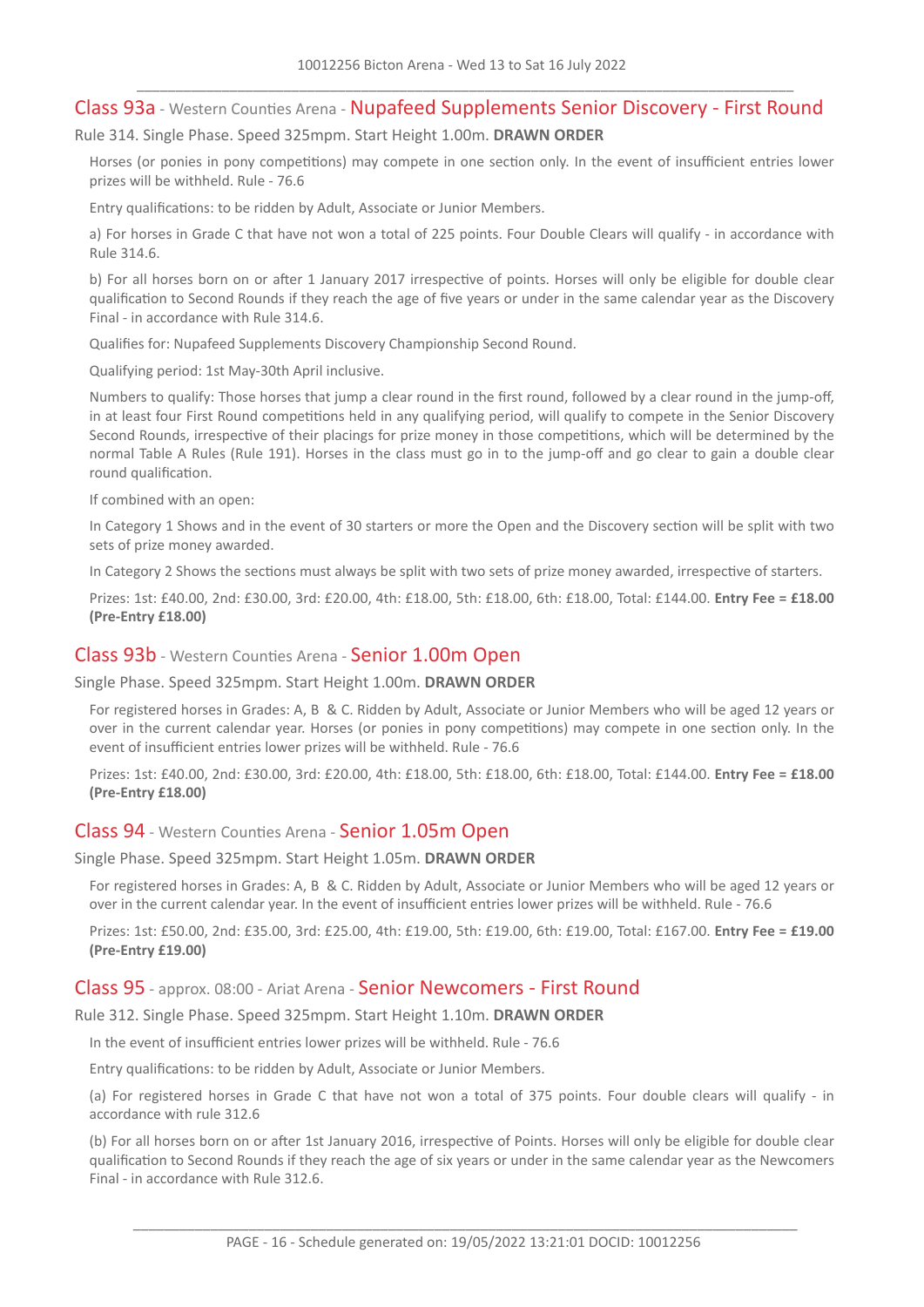Qualifies for: Senior Newcomers Second Round.

Qualifying period: The Senior Newcomers Second Round qualifying period for 2021/2022 (2022 second rounds and finals) is 1 May '21– 30 April '22 (subject to revision). The Senior Newcomers Second Round qualifying period for 2022/2023 (2023 second rounds and finals) is 1 May '22– 30 April '23 (subject to revision).

Numbers to qualify: Those horses which jump a clear round in the First Round, followed by a clear round in the jumpoff, in at least four Senior Newcomers First Round competitions in any qualifying period, will qualify to compete in a Senior Newcomers Second Round, irrespective of their placings for prize money in those competitions, which will be determined by the normal Table A Rules (Rule 191). To obtain a double clear qualification, even if the horse is the only clear round, it must jump a jump-off round and jump clear to gain a double clear round.

If combined with an open: In the event of 30 or more starters the class will be split with two sets of prize money.

Prizes: 1st: £100.00, 2nd: £75.00, 3rd: £50.00, 4th: £35.00, 5th: £23.00, 6th: £23.00, Total: £306.00. **Entry Fee = £23.00 (Pre-Entry £23.00)**

#### Class 96 - Ariat Arena - Senior 1.10m Open

Single Phase. Speed 325mpm. Start Height 1.10m. **DRAWN ORDER**

For registered horses in Grades: A, B & C. Ridden by Adult, Associate or Junior Members who will be aged 12 years or over in the current calendar year. In the event of insufficient entries lower prizes will be withheld. Rule - 76.6

Prizes: 1st: £100.00, 2nd: £75.00, 3rd: £50.00, 4th: £35.00, 5th: £23.00, 6th: £23.00, Total: £306.00. **Entry Fee = £23.00 (Pre-Entry £23.00)**

## Class 97 - Ariat Arena - Senior 1.15m Open (inc. the National 1.15m Members Cup Qualifier)

Single Phase. Speed 350mpm. Start Height 1.15m. **DRAWN ORDER**

In the event of insufficient entries lower prizes will be withheld. Rule - 76.6

Open to all registered horses to be ridden by Adult, Associate or Junior Members. Those riders not listed on the British Showjumping Gold League as of 31st March 2021 will be eligible to qualify for the National 1.15m Members Cup Final.

Qualifies for: British Showjumping National Championships.

Qualification period: 1st June-31st May.

Numbers to qualify: Two double clears (subject to revision). Qualification is horse/rider combination. Double clear qualifications will not be obtained from one round competitions (e.g. Table A4 or Table A (1 Round)).

Prizes: 1st: £70.00, 2nd: £50.00, 3rd: £35.00, 4th: £25.00, 5th: £23.00, 6th: £23.00, 7th: £23.00, Total: £249.00. **Entry Fee = £23.00 (Pre-Entry £23.00)**

## Class 98 - Ariat Arena - Equitop GLME Senior Foxhunter First Round

Rule 310. Single Phase. Speed 350mpm. Start Height 1.20m. **DRAWN ORDER**

First place rosette kindly sponsored by Equitop GLME In the event of insufficient entries lower prizes will be withheld. Rule - 76.6

Entry qualifications: to be ridden by Adult, Associate or Junior Members.

(a) For registered horses in Grade C that have not won a total of 700 points. Four double clears will qualify - in accordance with rule 310.6

(b) For all registered horses born on or after 1 January 2015, irrespective of points. Horses will be eligible for double clear qualification to attend second rounds providing they reach the age of seven years or under in the same calendar year as the Foxhunter Final - in accordance with rule 310.6 Four double clears will qualify.

Qualifies for: The Senior Foxhunter Second Round.

Qualifying period: The Senior Foxhunter Second Round qualifying period for 2021/2022 (2022 second rounds and finals) is 1 May '21 - 30 April '22 inclusive. The Senior Foxhunter Second Round qualifying period for 2022/2023 (2023 second rounds and finals) is 1 May '22 – 30 April '23 (subject to revision).

Numbers to qualify: Those horses that jump a clear round in the First Round, followed by a clear round in the jumpoff, in at least four Senior Foxhunter First Round competitions in any qualifying period will qualify to compete in a